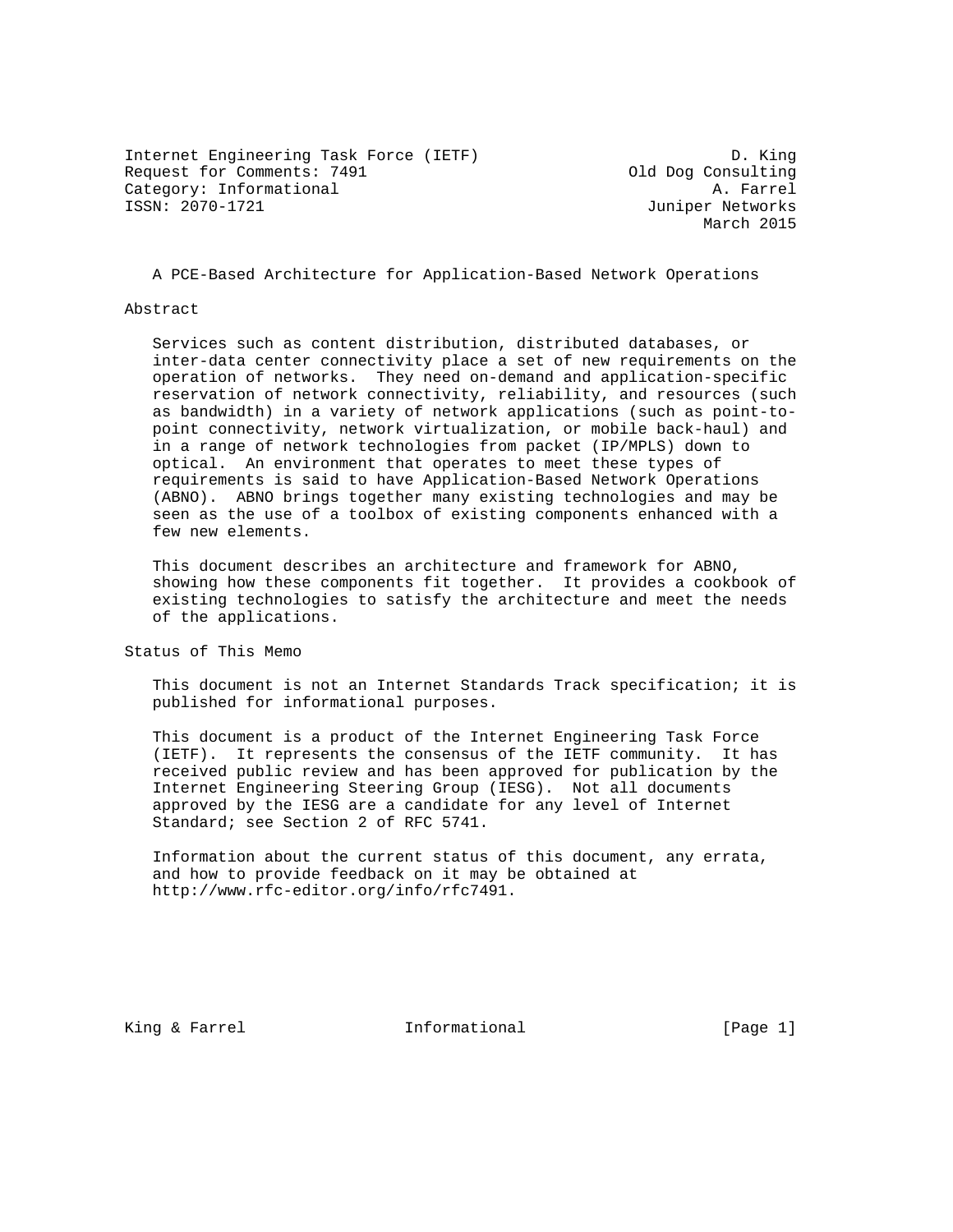# Copyright Notice

 Copyright (c) 2015 IETF Trust and the persons identified as the document authors. All rights reserved.

 This document is subject to BCP 78 and the IETF Trust's Legal Provisions Relating to IETF Documents

 (http://trustee.ietf.org/license-info) in effect on the date of publication of this document. Please review these documents carefully, as they describe your rights and restrictions with respect to this document. Code Components extracted from this document must include Simplified BSD License text as described in Section 4.e of the Trust Legal Provisions and are provided without warranty as described in the Simplified BSD License.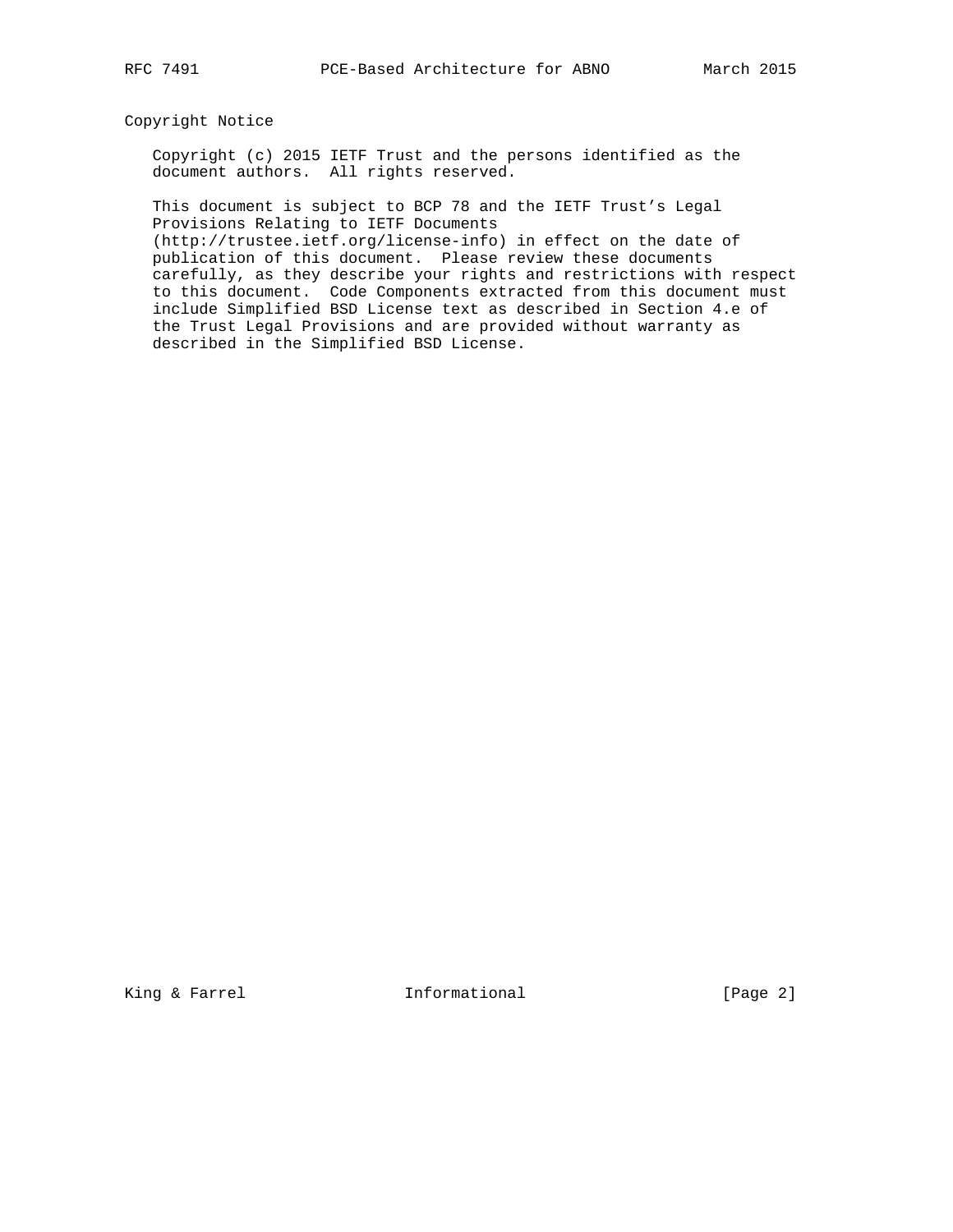# Table of Contents

| 2. Application-Based Network Operations (ABNO)                   |  |  |  |  |  |  |  |  |
|------------------------------------------------------------------|--|--|--|--|--|--|--|--|
|                                                                  |  |  |  |  |  |  |  |  |
|                                                                  |  |  |  |  |  |  |  |  |
|                                                                  |  |  |  |  |  |  |  |  |
|                                                                  |  |  |  |  |  |  |  |  |
| 2.3.2. Functional Interfaces 15                                  |  |  |  |  |  |  |  |  |
|                                                                  |  |  |  |  |  |  |  |  |
|                                                                  |  |  |  |  |  |  |  |  |
|                                                                  |  |  |  |  |  |  |  |  |
| 3.2.1. Data Center Interconnection across                        |  |  |  |  |  |  |  |  |
| Multi-Layer Networks 34                                          |  |  |  |  |  |  |  |  |
|                                                                  |  |  |  |  |  |  |  |  |
| 3.3.1. Make-before-Break for Reoptimization 37                   |  |  |  |  |  |  |  |  |
| 3.3.2. Make-before-Break for Restoration 38                      |  |  |  |  |  |  |  |  |
| 3.3.3. Make-before-Break for Path Test and Selection  40         |  |  |  |  |  |  |  |  |
| 3.4. Global Concurrent Optimization 42                           |  |  |  |  |  |  |  |  |
| 3.4.1. Use Case: GCO with MPLS LSPs 43                           |  |  |  |  |  |  |  |  |
| 3.5. Adaptive Network Management (ANM) 45                        |  |  |  |  |  |  |  |  |
|                                                                  |  |  |  |  |  |  |  |  |
| 3.5.2. Processing Request and GCO Computation 46                 |  |  |  |  |  |  |  |  |
| 3.5.3. Automated Provisioning Process 47                         |  |  |  |  |  |  |  |  |
| 3.6. Pseudowire Operations and Management 48                     |  |  |  |  |  |  |  |  |
| 3.6.1. Multi-Seqment Pseudowires 48                              |  |  |  |  |  |  |  |  |
| 3.6.2. Path-Diverse Pseudowires 50                               |  |  |  |  |  |  |  |  |
| 3.6.3. Path-Diverse Multi-Segment Pseudowires 51                 |  |  |  |  |  |  |  |  |
| 3.6.4. Pseudowire Segment Protection 52                          |  |  |  |  |  |  |  |  |
| 3.6.5. Applicability of ABNO to Pseudowires 52                   |  |  |  |  |  |  |  |  |
| 3.7. Cross-Stratum Optimization (CSO) 53                         |  |  |  |  |  |  |  |  |
| 3.7.1. Data Center Network Operation 53                          |  |  |  |  |  |  |  |  |
| 3.7.2. Application of the ABNO Architecture 56                   |  |  |  |  |  |  |  |  |
|                                                                  |  |  |  |  |  |  |  |  |
|                                                                  |  |  |  |  |  |  |  |  |
|                                                                  |  |  |  |  |  |  |  |  |
|                                                                  |  |  |  |  |  |  |  |  |
| 4. Survivability and Redundancy within the ABNO Architecture  62 |  |  |  |  |  |  |  |  |
|                                                                  |  |  |  |  |  |  |  |  |
|                                                                  |  |  |  |  |  |  |  |  |
|                                                                  |  |  |  |  |  |  |  |  |
|                                                                  |  |  |  |  |  |  |  |  |
|                                                                  |  |  |  |  |  |  |  |  |
|                                                                  |  |  |  |  |  |  |  |  |
|                                                                  |  |  |  |  |  |  |  |  |

King & Farrel **Informational** [Page 3]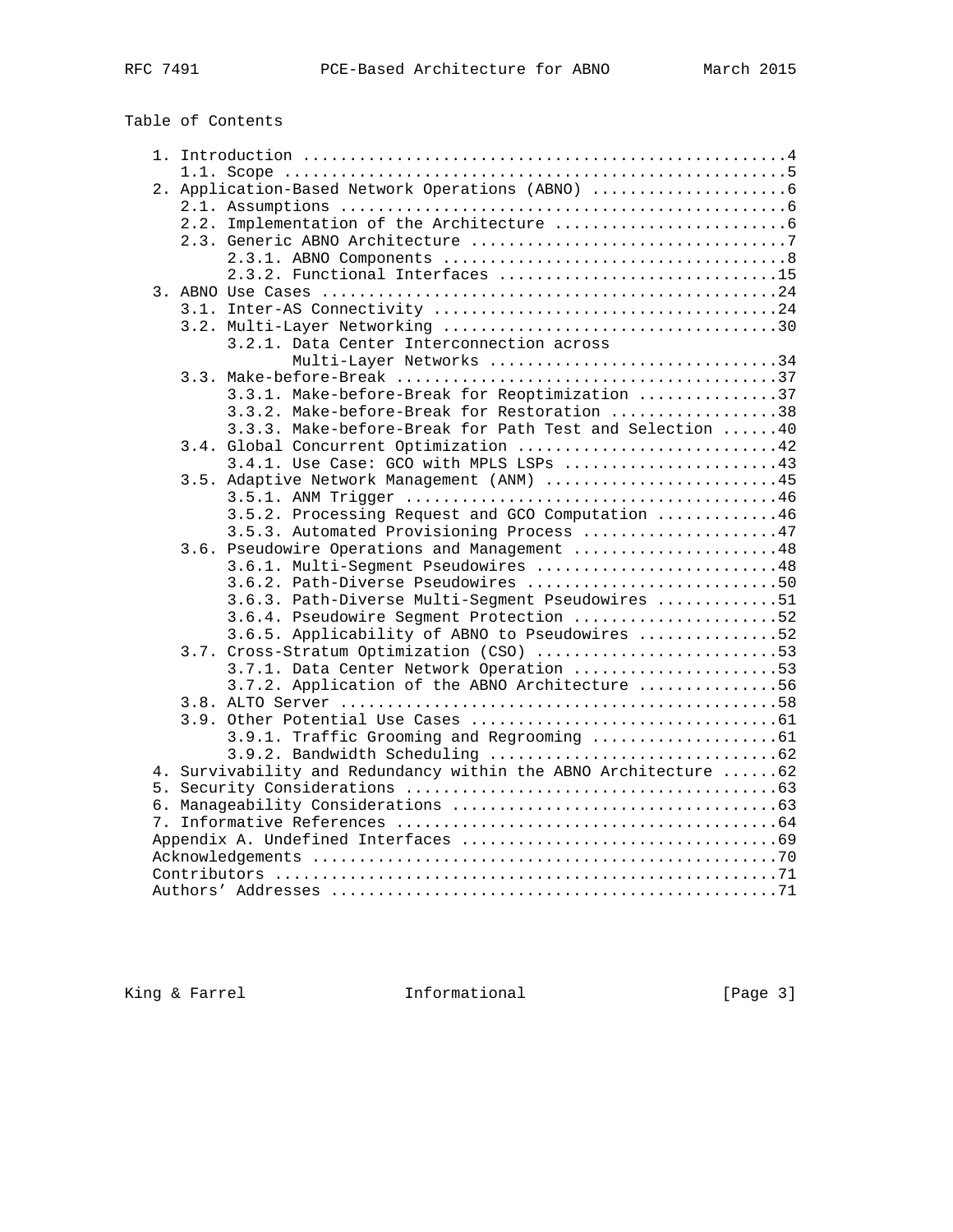# 1. Introduction

 Networks today integrate multiple technologies allowing network infrastructure to deliver a variety of services to support the different characteristics and demands of applications. There is an increasing demand to make the network responsive to service requests issued directly from the application layer. This differs from the established model where services in the network are delivered in response to management commands driven by a human user.

 These application-driven requests and the services they establish place a set of new requirements on the operation of networks. They need on-demand and application-specific reservation of network connectivity, reliability, and resources (such as bandwidth) in a variety of network applications (such as point-to-point connectivity, network virtualization, or mobile back-haul) and in a range of network technologies from packet (IP/MPLS) down to optical. An environment that operates to meet this type of application-aware requirement is said to have Application-Based Network Operations (ABNO).

 The Path Computation Element (PCE) [RFC4655] was developed to provide path computation services for GMPLS- and MPLS-controlled networks. The applicability of PCEs can be extended to provide path computation and policy enforcement capabilities for ABNO platforms and services.

 ABNO can provide the following types of service to applications by coordinating the components that operate and manage the network:

- Optimization of traffic flows between applications to create an overlay network for communication in use cases such as file sharing, data caching or mirroring, media streaming, or real-time communications described as Application-Layer Traffic Optimization (ALTO) [RFC5693].
- Remote control of network components allowing coordinated programming of network resources through such techniques as Forwarding and Control Element Separation (ForCES) [RFC3746], OpenFlow [ONF], and the Interface to the Routing System (I2RS) [I2RS-Arch], or through the control plane coordinated through the PCE Communication Protocol (PCEP) [PCE-Init-LSP].
- Interconnection of Content Delivery Networks (CDNi) [RFC6707] through the establishment and resizing of connections between content distribution networks. Similarly, ABNO can coordinate inter-data center connections.

King & Farrel **Informational** [Page 4]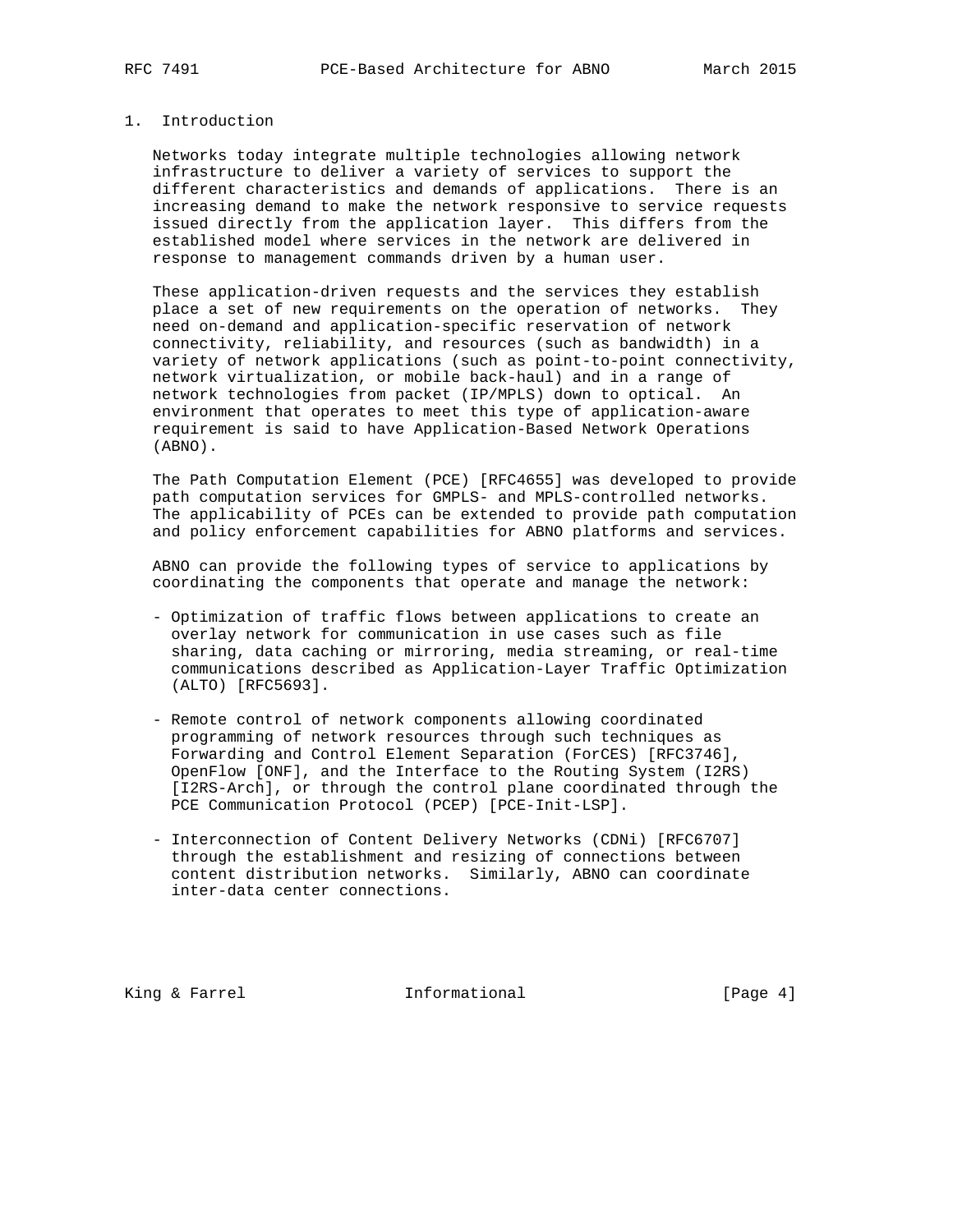- Network resource coordination to automate provisioning, and to facilitate traffic grooming and regrooming, bandwidth scheduling, and Global Concurrent Optimization using PCEP [RFC5557].
- Virtual Private Network (VPN) planning in support of deployment of new VPN customers and to facilitate inter-data center connectivity.

 This document outlines the architecture and use cases for ABNO, and shows how the ABNO architecture can be used for coordinating control system and application requests to compute paths, enforce policies, and manage network resources for the benefit of the applications that use the network. The examination of the use cases shows the ABNO architecture as a toolkit comprising many existing components and protocols, and so this document looks like a cookbook. ABNO is compatible with pre-existing Network Management System (NMS) and Operations Support System (OSS) deployments as well as with more recent developments in programmatic networks such as Software-Defined Networking (SDN).

1.1. Scope

 This document describes a toolkit. It shows how existing functional components described in a large number of separate documents can be brought together within a single architecture to provide the function necessary for ABNO.

 In many cases, existing protocols are known to be good enough or almost good enough to satisfy the requirements of interfaces between the components. In these cases, the protocols are called out as suitable candidates for use within an implementation of ABNO.

 In other cases, it is clear that further work will be required, and in those cases a pointer to ongoing work that may be of use is provided. Where there is no current work that can be identified by the authors, a short description of the missing interface protocol is given in Appendix A.

 Thus, this document may be seen as providing an applicability statement for existing protocols, and guidance for developers of new protocols or protocol extensions.

King & Farrel **Informational** [Page 5]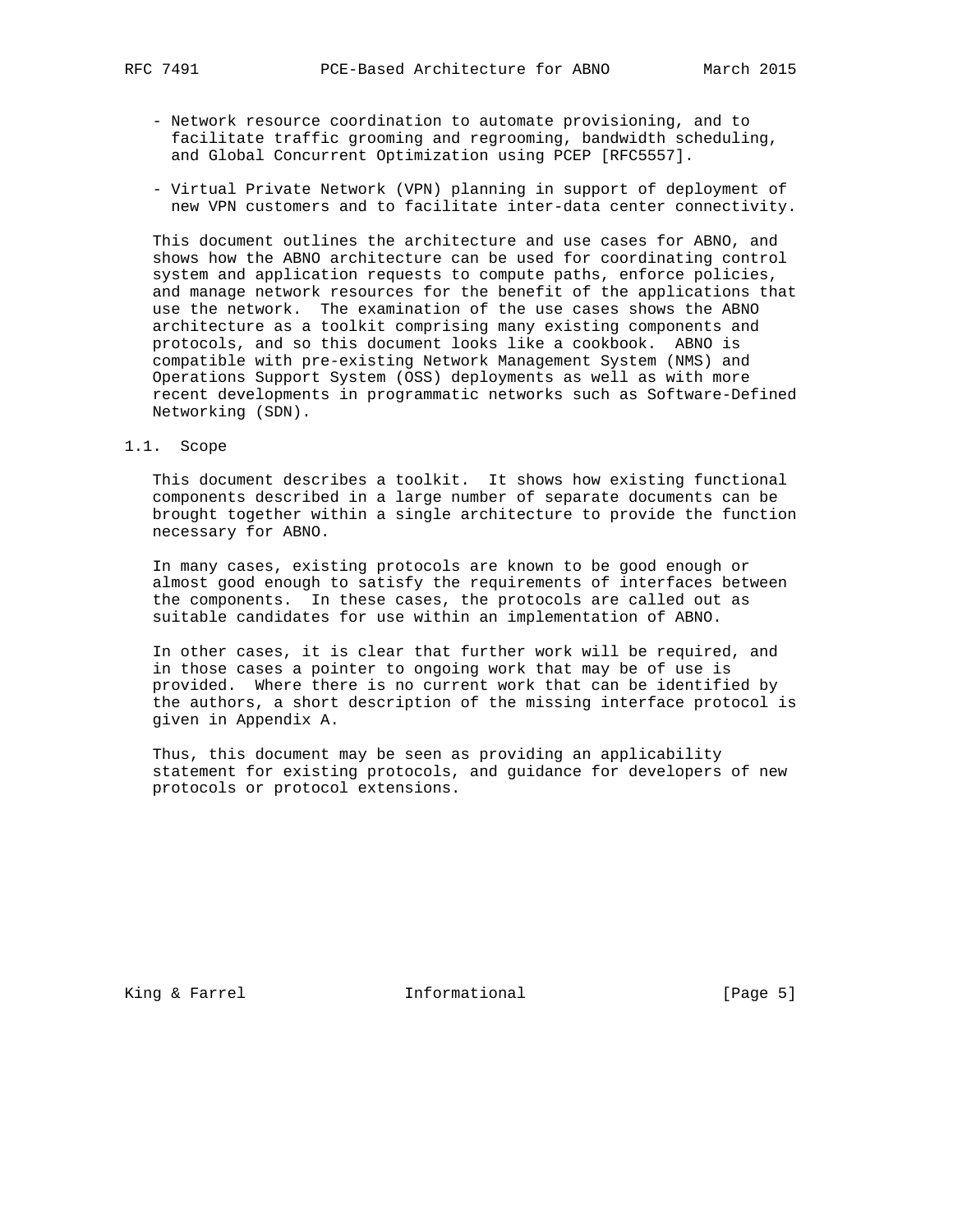2. Application-Based Network Operations (ABNO)

#### 2.1. Assumptions

 The principal assumption underlying this document is that existing technologies should be used where they are adequate for the task. Furthermore, when an existing technology is almost sufficient, it is assumed to be preferable to make minor extensions rather than to invent a whole new technology.

 Note that this document describes an architecture. Functional components are architectural concepts and have distinct and clear responsibilities. Pairs of functional components interact over functional interfaces that are, themselves, architectural concepts.

#### 2.2. Implementation of the Architecture

 It needs to be strongly emphasized that this document describes a functional architecture. It is not a software design. Thus, it is not intended that this architecture constrain implementations. However, the separation of the ABNO functions into separate functional components with clear interfaces between them enables implementations to choose which features to include and allows different functions to be distributed across distinct processes or even processors.

 An implementation of this architecture may make several important decisions about the functional components:

 - Multiple functional components may be grouped together into one software component such that all of the functions are bundled and only the external interfaces are exposed. This may have distinct advantages for fast paths within the software and can reduce interprocess communication overhead.

 For example, an Active, Stateful PCE could be implemented as a single server combining the ABNO components of the PCE, the Traffic Engineering Database, the Label Switched Path Database, and the Provisioning Manager (see Section 2.3).

 - The functional components could be distributed across separate processes, processors, or servers so that the interfaces are exposed as external protocols.

King & Farrel **Informational** [Page 6]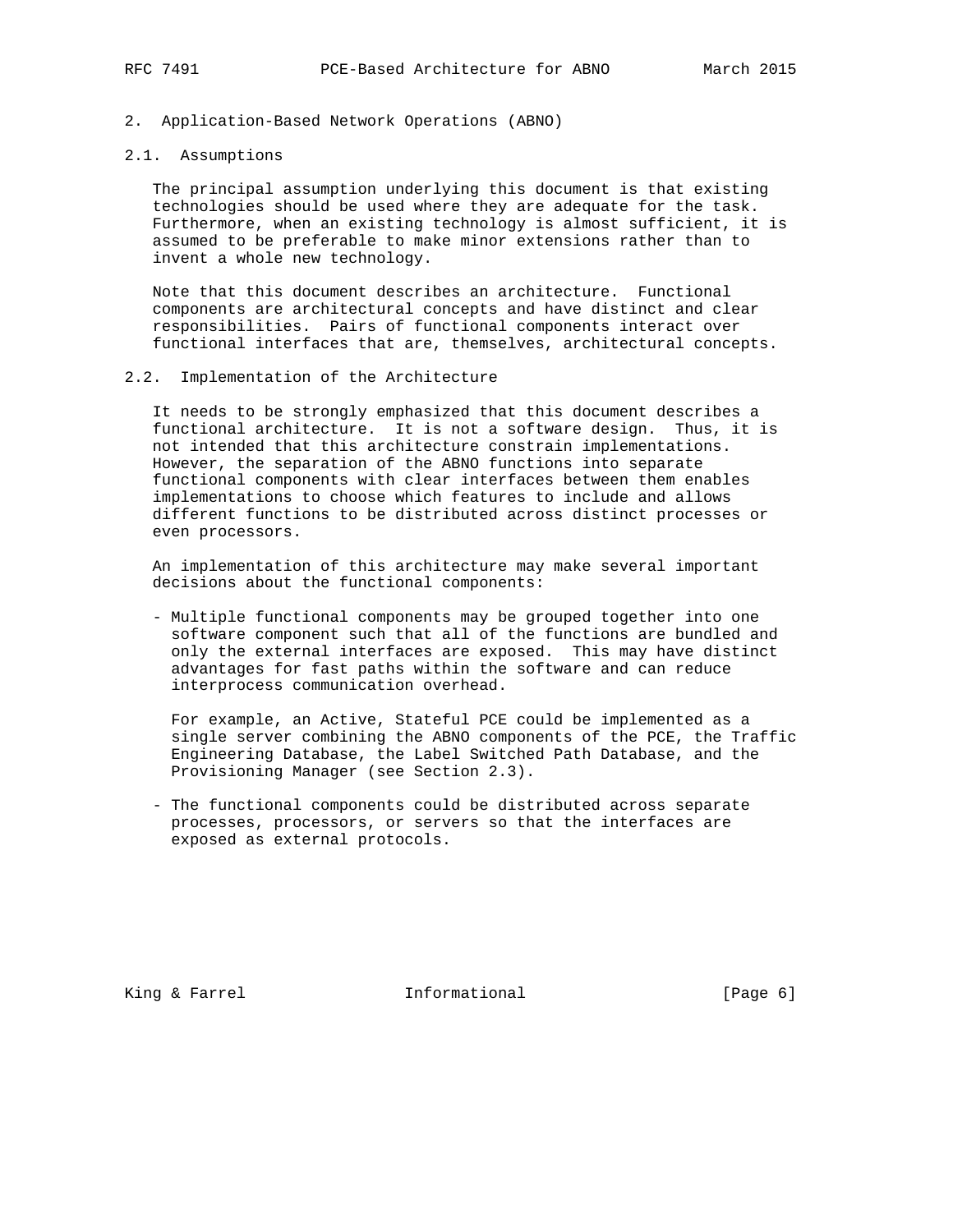For example, the Operations, Administration, and Maintenance (OAM) Handler (see Section 2.3.1.6) could be presented on a dedicated server in the network that consumes all status reports from the network, aggregates them, correlates them, and then dispatches notifications to other servers that need to understand what has happened.

 - There could be multiple instances of any or each of the components. That is, the function of a functional component could be partitioned across multiple software components with each responsible for handling a specific feature or a partition of the network.

 For example, there may be multiple Traffic Engineering Databases (see Section 2.3.1.8) in an implementation, with each holding the topology information of a separate network domain (such as a network layer or an Autonomous System). Similarly, there could be multiple PCE instances, each processing a different Traffic Engineering Database, and potentially distributed on different servers under different management control. As a final example, there could be multiple ABNO Controllers, each with capability to support different classes of application or application service.

 The purpose of the description of this architecture is to facilitate different implementations while offering interoperability between implementations of key components, and easy interaction with the applications and with the network devices.

2.3. Generic ABNO Architecture

 Figure 1 illustrates the ABNO architecture. The components and functional interfaces are discussed in Sections 2.3.1 and 2.3.2, respectively. The use cases described in Section 3 show how different components are used selectively to provide different services. It is important to understand that the relationships and interfaces shown between components in this figure are illustrative of some of the common or likely interactions; however, this figure does not preclude other interfaces and relationships as necessary to realize specific functionality.

King & Farrel **Informational** [Page 7]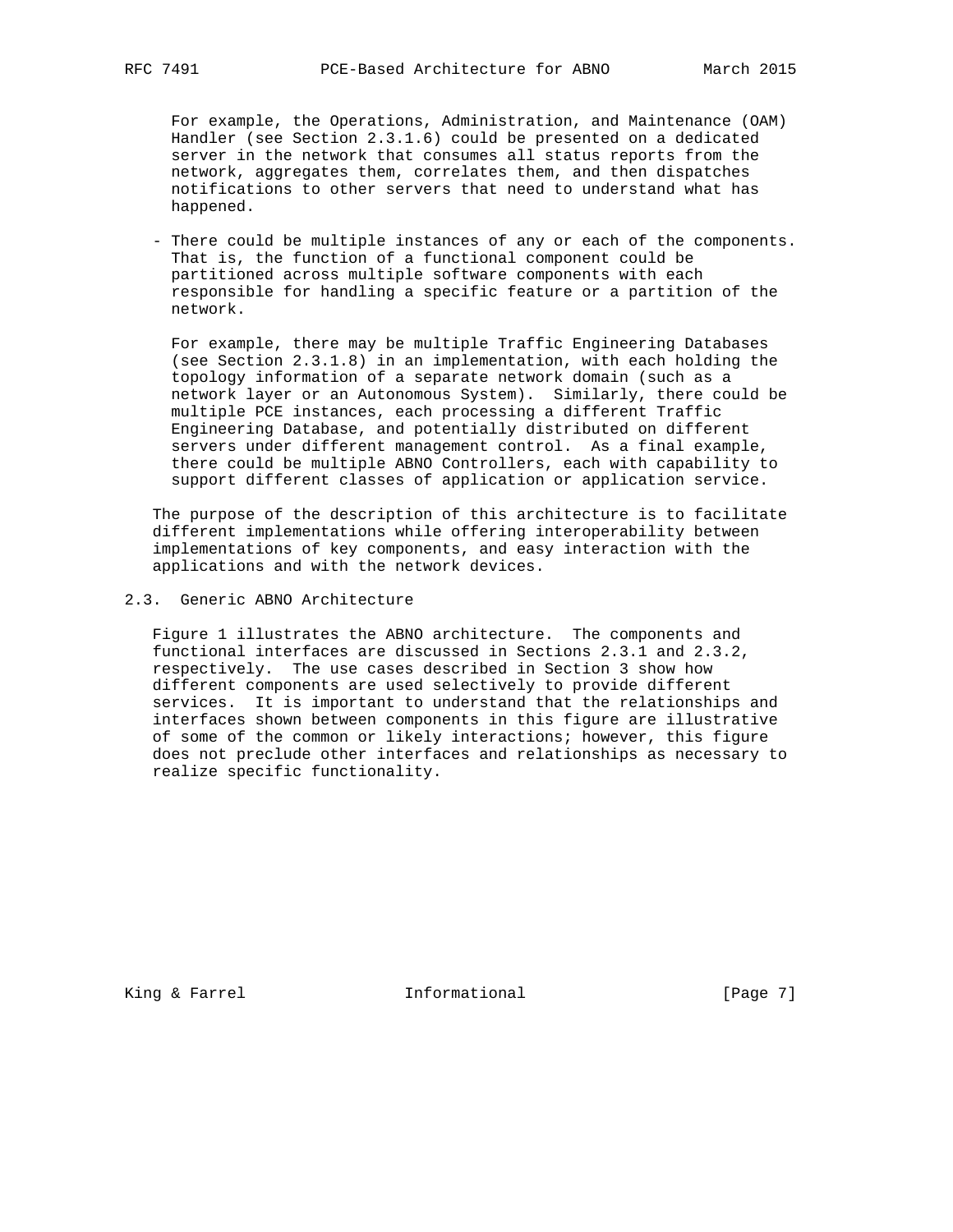

Figure 1: Generic ABNO Architecture

2.3.1. ABNO Components

This section describes the functional components shown as boxes in Figure 1. The interactions between those components, the functional interfaces, are described in Section 2.3.2.

King & Farrel Thformational

[Page 8]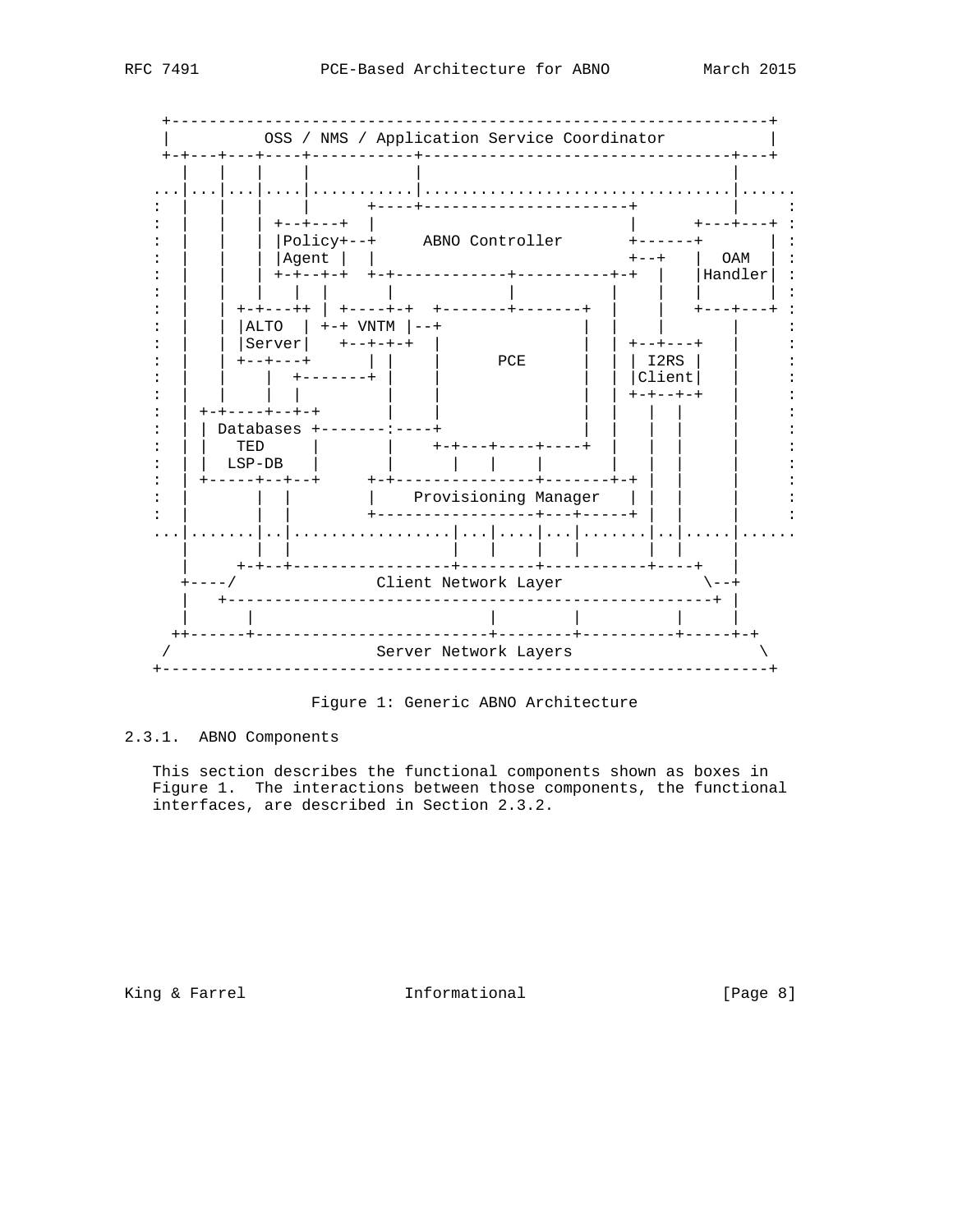# 2.3.1.1. NMS and OSS

 A Network Management System (NMS) or an Operations Support System (OSS) can be used to control, operate, and manage a network. Within the ABNO architecture, an NMS or OSS may issue high-level service requests to the ABNO Controller. It may also establish policies for the activities of the components within the architecture.

 The NMS and OSS can be consumers of network events reported through the OAM Handler and can act on these reports as well as displaying them to users and raising alarms. The NMS and OSS can also access the Traffic Engineering Database (TED) and Label Switched Path Database (LSP-DB) to show the users the current state of the network.

 Lastly, the NMS and OSS may utilize a direct programmatic or configuration interface to interact with the network elements within the network.

### 2.3.1.2. Application Service Coordinator

 In addition to the NMS and OSS, services in the ABNO architecture may be requested by or on behalf of applications. In this context, the term "application" is very broad. An application may be a program that runs on a host or server and that provides services to a user, such as a video conferencing application. Alternatively, an application may be a software tool that a user uses to make requests to the network to set up specific services such as end-to-end connections or scheduled bandwidth reservations. Finally, an application may be a sophisticated control system that is responsible for arranging the provision of a more complex network service such as a virtual private network.

 For the sake of this architecture, all of these concepts of an application are grouped together and are shown as the Application Service Coordinator, since they are all in some way responsible for coordinating the activity of the network to provide services for use by applications. In practice, the function of the Application Service Coordinator may be distributed across multiple applications or servers.

 The Application Service Coordinator communicates with the ABNO Controller to request operations on the network.

King & Farrel **Informational** [Page 9]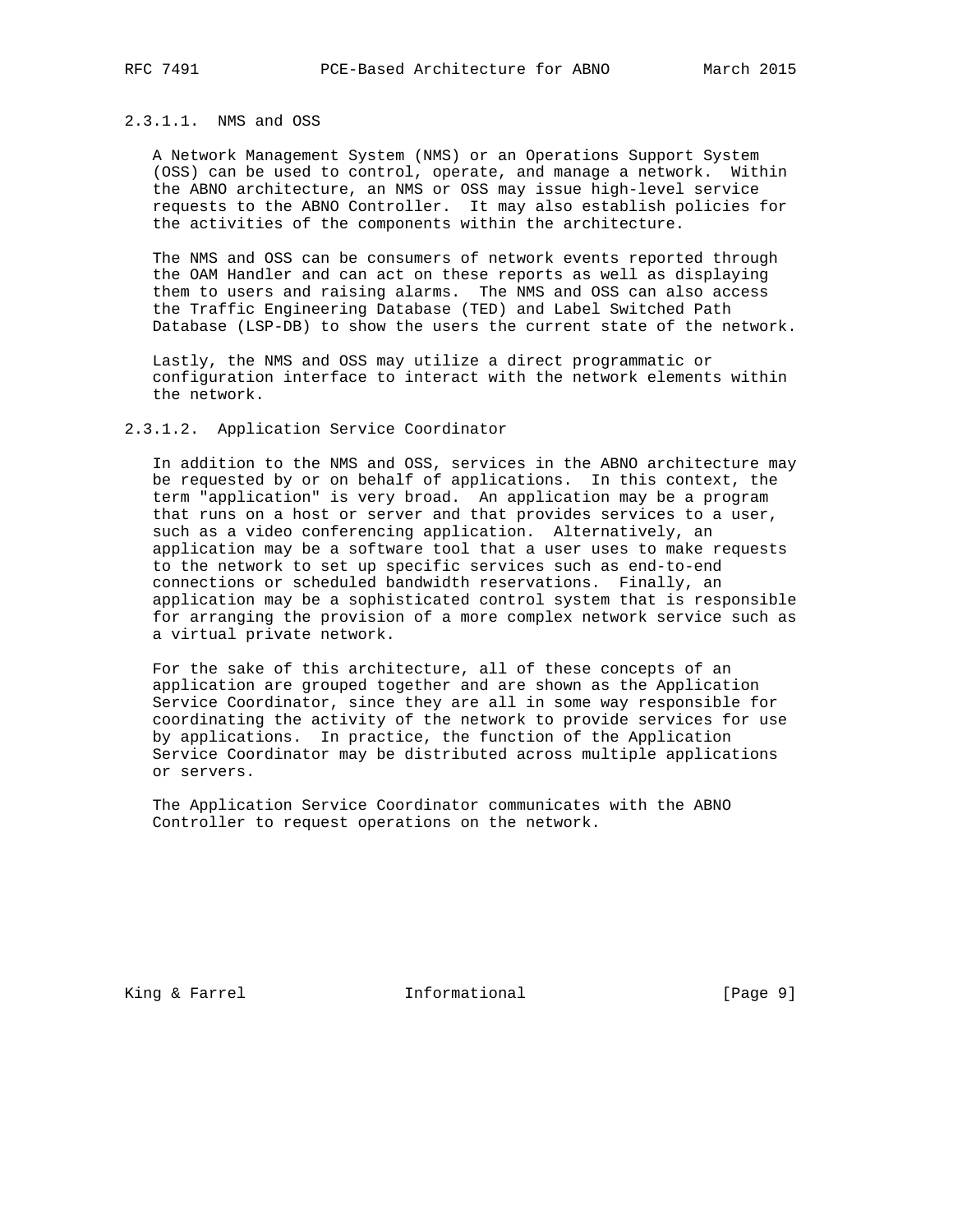# 2.3.1.3. ABNO Controller

 The ABNO Controller is the main gateway to the network for the NMS, OSS, and Application Service Coordinator for the provision of advanced network coordination and functions. The ABNO Controller governs the behavior of the network in response to changing network conditions and in accordance with application network requirements and policies. It is the point of attachment, and it invokes the right components in the right order.

 The use cases in Section 3 provide a clearer picture of how the ABNO Controller interacts with the other components in the ABNO architecture.

#### 2.3.1.4. Policy Agent

 Policy plays a very important role in the control and management of the network. It is, therefore, significant in influencing how the key components of the ABNO architecture operate.

 Figure 1 shows the Policy Agent as a component that is configured by the NMS/OSS with the policies that it applies. The Policy Agent is responsible for propagating those policies into the other components of the system.

 Simplicity in the figure necessitates leaving out many of the policy interactions that will take place. Although the Policy Agent is only shown interacting with the ABNO Controller, the ALTO Server, and the Virtual Network Topology Manager (VNTM), it will also interact with a number of other components and the network elements themselves. For example, the Path Computation Element (PCE) will be a Policy Enforcement Point (PEP) [RFC2753] as described in [RFC5394], and the Interface to the Routing System (I2RS) Client will also be a PEP as noted in [I2RS-Arch].

2.3.1.5. Interface to the Routing System (I2RS) Client

 The Interface to the Routing System (I2RS) is described in [I2RS-Arch]. The interface provides a programmatic way to access (for read and write) the routing state and policy information on routers in the network.

 The I2RS Client is introduced in [I2RS-PS]. Its purpose is to manage information requests across a number of routers (each of which runs an I2RS Agent) and coordinate setting or gathering state to/from those routers.

King & Farrel **Informational** [Page 10]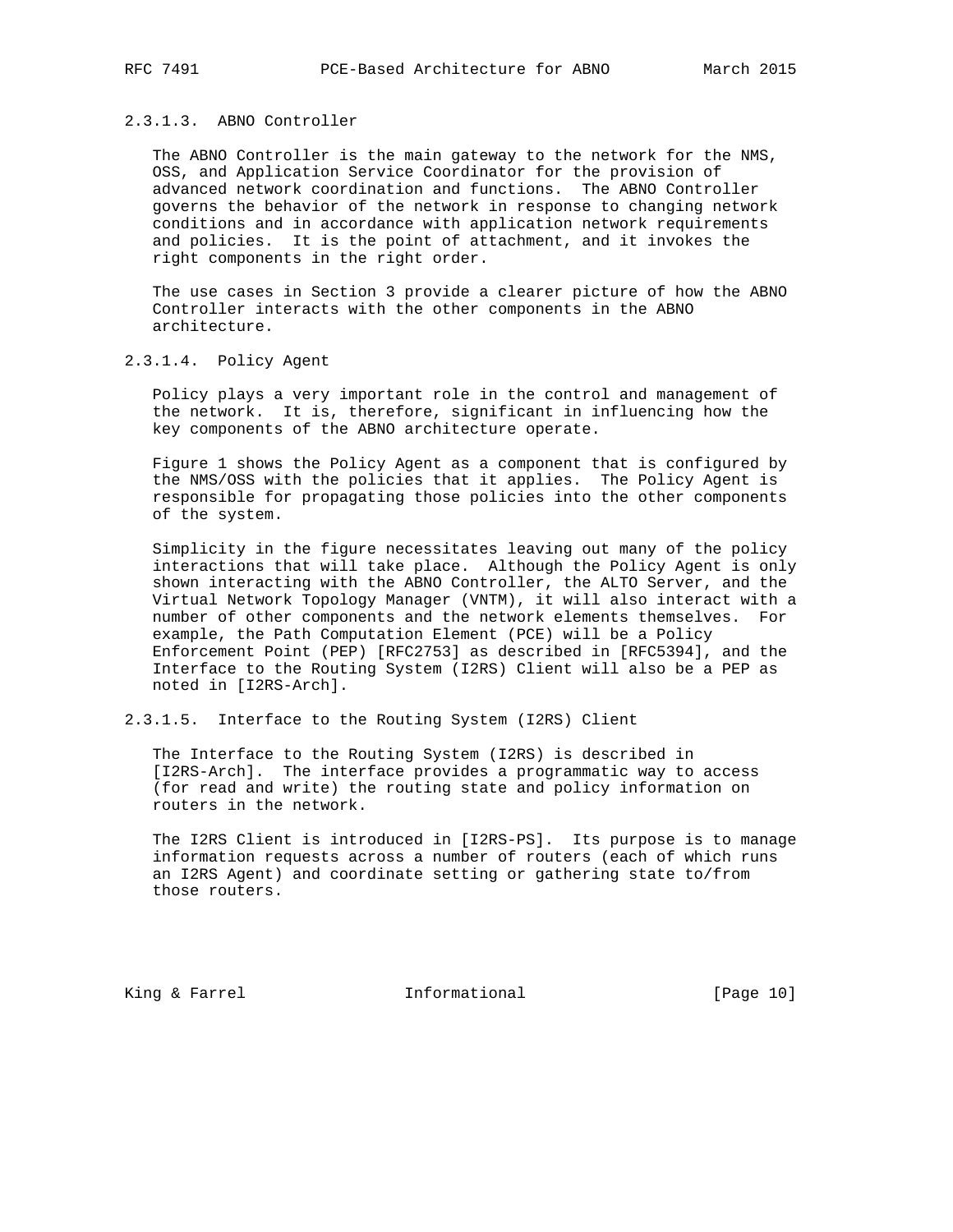# 2.3.1.6. OAM Handler

 Operations, Administration, and Maintenance (OAM) plays a critical role in understanding how a network is operating, detecting faults, and taking the necessary action to react to problems in the network.

 Within the ABNO architecture, the OAM Handler is responsible for receiving notifications (often called alerts) from the network about potential problems, for correlating them, and for triggering other components of the system to take action to preserve or recover the services that were established by the ABNO Controller. The OAM Handler also reports network problems and, in particular, service affecting problems to the NMS, OSS, and Application Service Coordinator.

 Additionally, the OAM Handler interacts with the devices in the network to initiate OAM actions within the data plane, such as monitoring and testing.

#### 2.3.1.7. Path Computation Element (PCE)

 PCE is introduced in [RFC4655]. It is a functional component that services requests to compute paths across a network graph. In particular, it can generate traffic-engineered routes for MPLS-TE and GMPLS Label Switched Paths (LSPs). The PCE may receive these requests from the ABNO Controller, from the Virtual Network Topology Manager, or from network elements themselves.

 The PCE operates on a view of the network topology stored in the Traffic Engineering Database (TED). A more sophisticated computation may be provided by a Stateful PCE that enhances the TED with a database (the LSP-DB -- see Section 2.3.1.8.2) containing information about the LSPs that are provisioned and operational within the network as described in [RFC4655] and [Stateful-PCE].

 Additional functionality in an Active PCE allows a functional component that includes a Stateful PCE to make provisioning requests to set up new services or to modify in-place services as described in [Stateful-PCE] and [PCE-Init-LSP]. This function may directly access the network elements or may be channeled through the Provisioning Manager.

 Coordination between multiple PCEs operating on different TEDs can prove useful for performing path computation in multi-domain or multi-layer networks. A domain in this case might be an Autonomous System (AS), thus enabling inter-AS path computation.

King & Farrel **Informational** [Page 11]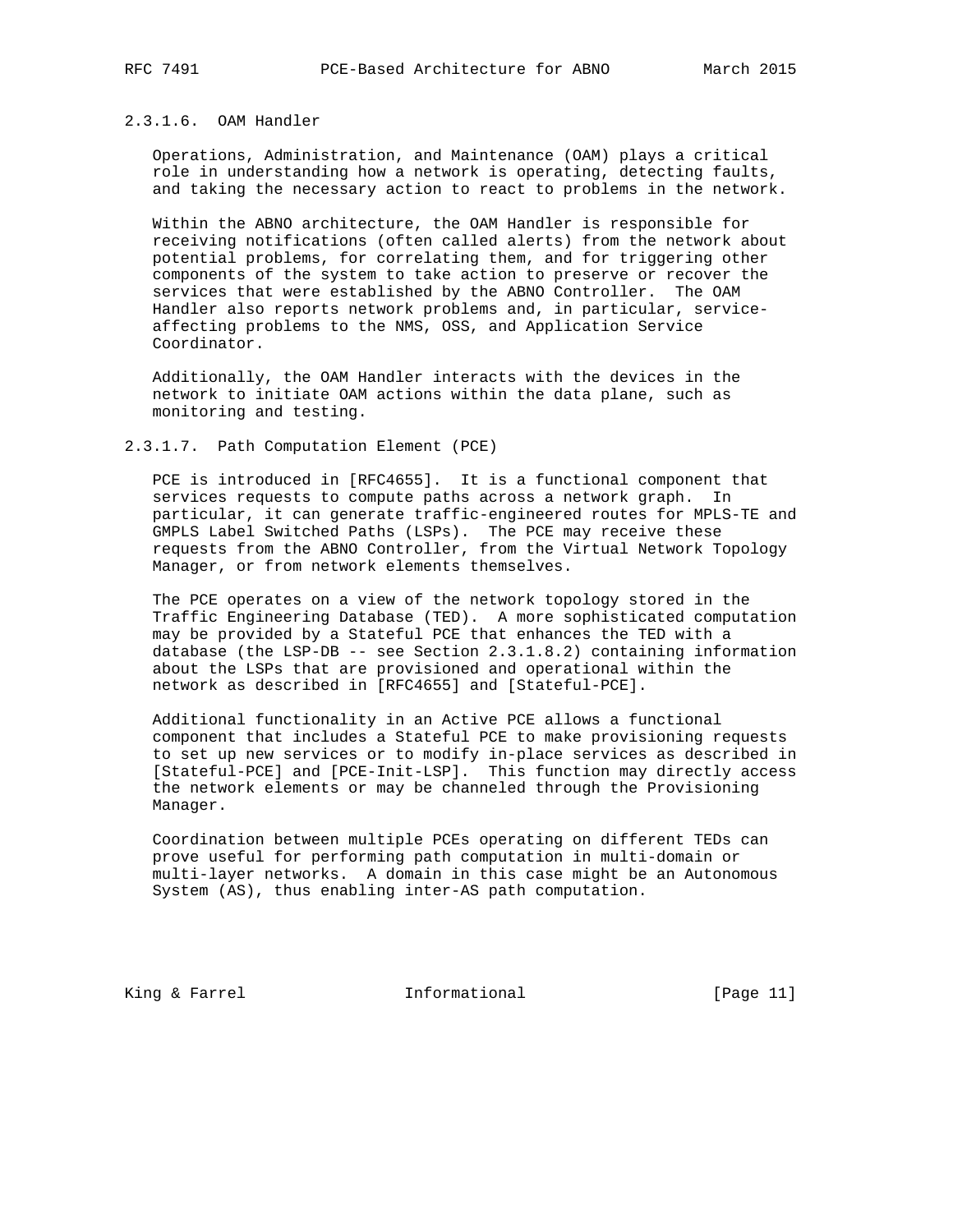Since the PCE is a key component of the ABNO architecture, a better view of its role can be gained by examining the use cases described in Section 3.

2.3.1.8. Databases

 The ABNO architecture includes a number of databases that contain information stored for use by the system. The two main databases are the TED and the LSP Database (LSP-DB), but there may be a number of other databases used to contain information about topology (ALTO Server), policy (Policy Agent), services (ABNO Controller), etc.

 In the text that follows, specific key components that are consumers of the databases are highlighted. It should be noted that the databases are available for inspection by any of the ABNO components. Updates to the databases should be handled with some care, since allowing multiple components to write to a database can be the cause of a number of contention and sequencing problems.

2.3.1.8.1. Traffic Engineering Database (TED)

 The TED is a data store of topology information about a network that may be enhanced with capability data (such as metrics or bandwidth capacity) and active status information (such as up/down status or residual unreserved bandwidth).

 The TED may be built from information supplied by the network or from data (such as inventory details) sourced through the NMS/OSS.

 The principal use of the TED in the ABNO architecture is to provide the raw data on which the Path Computation Element operates. But the TED may also be inspected by users at the NMS/OSS to view the current status of the network and may provide information to application services such as Application-Layer Traffic Optimization (ALTO) [RFC5693].

2.3.1.8.2. LSP Database

 The LSP-DB is a data store of information about LSPs that have been set up in the network or that could be established. The information stored includes the paths and resource usage of the LSPs.

 The LSP-DB may be built from information generated locally. For example, when LSPs are provisioned, the LSP-DB can be updated. The database can also be constructed from information gathered from the network by polling or reading the state of LSPs that have already been set up.

King & Farrel **Informational** [Page 12]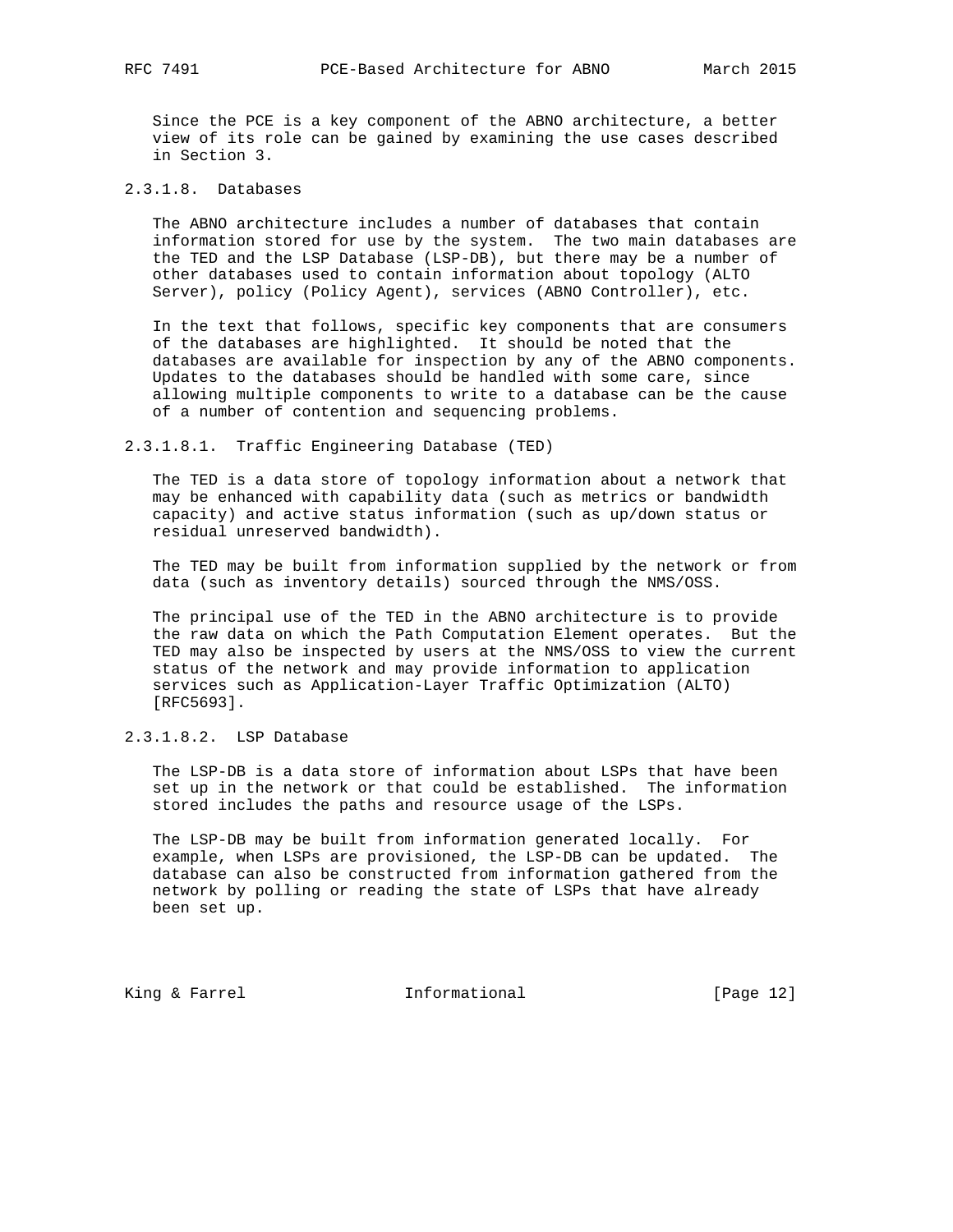The main use of the LSP-DB within the ABNO architecture is to enhance the planning and optimization of LSPs. New LSPs can be established to be path-disjoint from other LSPs in order to offer protected services; LSPs can be rerouted in order to put them on more optimal paths or to make network resources available for other LSPs; LSPs can be rapidly repaired when a network failure is reported; LSPs can be moved onto other paths in order to avoid resources that have planned maintenance outages. A Stateful PCE (see Section 2.3.1.7) is a primary consumer of the LSP-DB.

#### 2.3.1.8.3. Shared Risk Link Group (SRLG) Databases

 The TED may, itself, be supplemented by SRLG information that assigns to each network resource one or more identifiers that associate the resource with other resources in the same TED that share the same risk of failure.

 While this information can be highly useful, it may be supplemented by additional detailed information maintained in a separate database and indexed using the SRLG identifier from the TED. Such a database can interpret SRLG information provided by other networks (such as server networks), can provide failure probabilities associated with each SRLG, can offer prioritization when SRLG-disjoint paths cannot be found, and can correlate SRLGs between different server networks or between different peer networks.

# 2.3.1.8.4. Other Databases

 There may be other databases that are built within the ABNO system and that are referenced when operating the network. These databases might include information about, for example, traffic flows and demands, predicted or scheduled traffic demands, link and node failure and repair history, network resources such as packet labels and physical labels (i.e., MPLS and GMPLS labels), etc.

 As mentioned in Section 2.3.1.8.1, the TED may be enhanced by inventory information. It is quite likely in many networks that such an inventory is held in a separate database (the Inventory Database) that includes details of the manufacturer, model, installation date, etc.

# 2.3.1.9. ALTO Server

 The ALTO Server provides network information to the application layer based on abstract maps of a network region. This information provides a simplified view, but it is useful to steer application layer traffic. ALTO services enable service providers to share information about network locations and the costs of paths between

King & Farrel **Informational** [Page 13]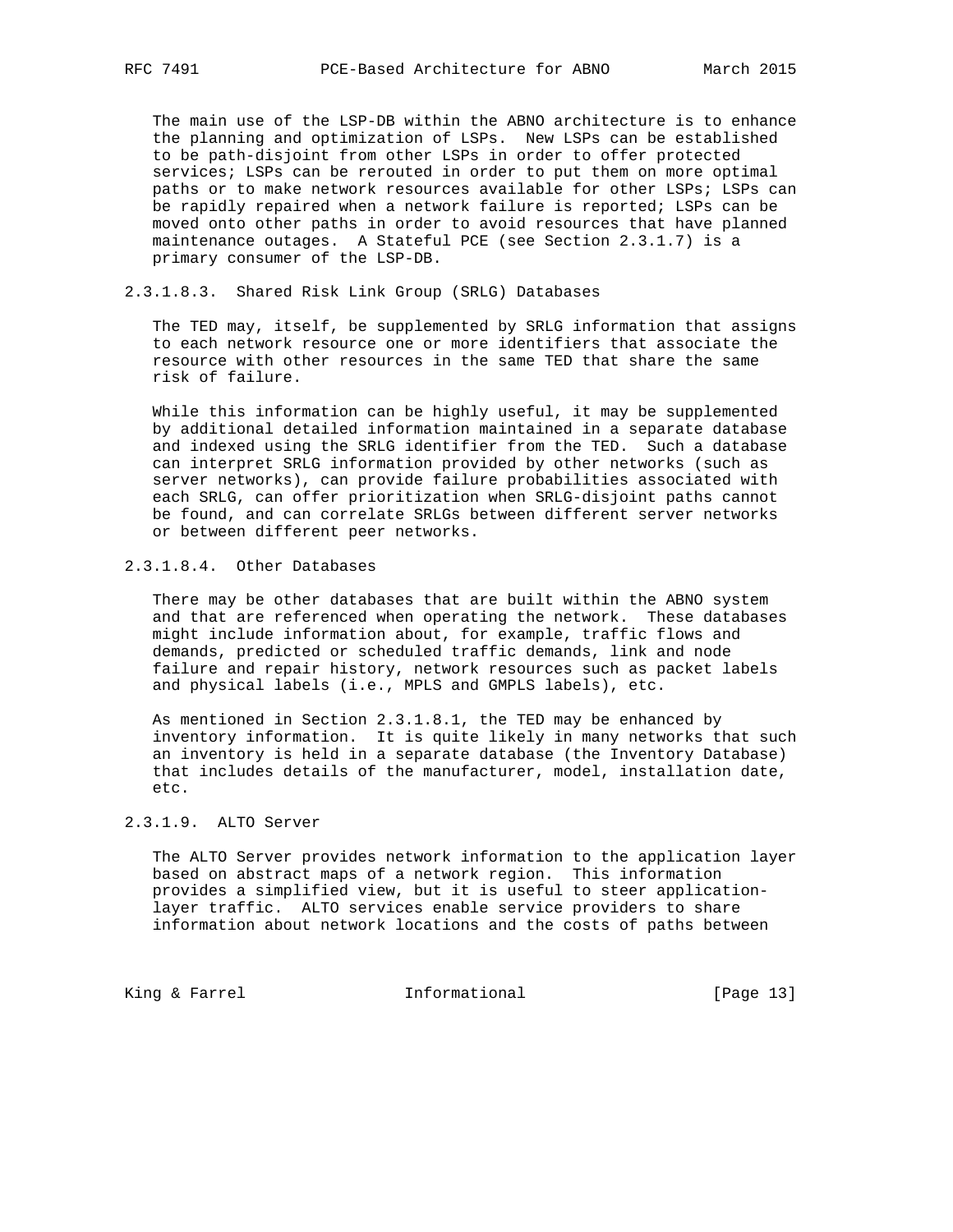them. The selection criteria to choose between two locations may depend on information such as maximum bandwidth, minimum cross-domain traffic, lower cost to the user, etc.

 The ALTO Server generates ALTO views to share information with the Application Service Coordinator so that it can better select paths in the network to carry application-layer traffic. The ALTO views are computed based on information from the network databases, from policies configured by the Policy Agent, and through the algorithms used by the PCE.

 Specifically, the base ALTO protocol [RFC7285] defines a single-node abstract view of a network to the Application Service Coordinator. Such a view consists of two maps: a network map and a cost map. A network map defines multiple Provider-defined Identifiers (PIDs), which represent entrance points to the network. Each node in the application layer is known as an End Point (EP), and each EP is assigned to a PID, because PIDs are the entry points of the application in the network. As defined in [RFC7285], a PID can denote a subnet, a set of subnets, a metropolitan area, a Point of Presence (PoP), etc. Each such network region can be a single domain or multiple networks; it is just the view that the ALTO Server is exposing to the application layer. A cost map provides costs between EPs and/or PIDs. The criteria that the Application Service Coordinator uses to choose application routes between two locations may depend on attributes such as maximum bandwidth, minimum cross domain traffic, lower cost to the user, etc.

2.3.1.10. Virtual Network Topology Manager (VNTM)

 A Virtual Network Topology (VNT) is defined in [RFC5212] as a set of one or more LSPs in one or more lower-layer networks that provides information for efficient path handling in an upper-layer network. For instance, a set of LSPs in a wavelength division multiplexed (WDM) network can provide connectivity as virtual links in a higher layer packet-switched network.

 The VNT enhances the physical/dedicated links that are available in the upper-layer network and is configured by setting up or tearing down the lower-layer LSPs and by advertising the changes into the higher-layer network. The VNT can be adapted to traffic demands so that capacity in the higher-layer network can be created or released as needed. Releasing unwanted VNT resources makes them available in the lower-layer network for other uses.

King & Farrel **Informational** [Page 14]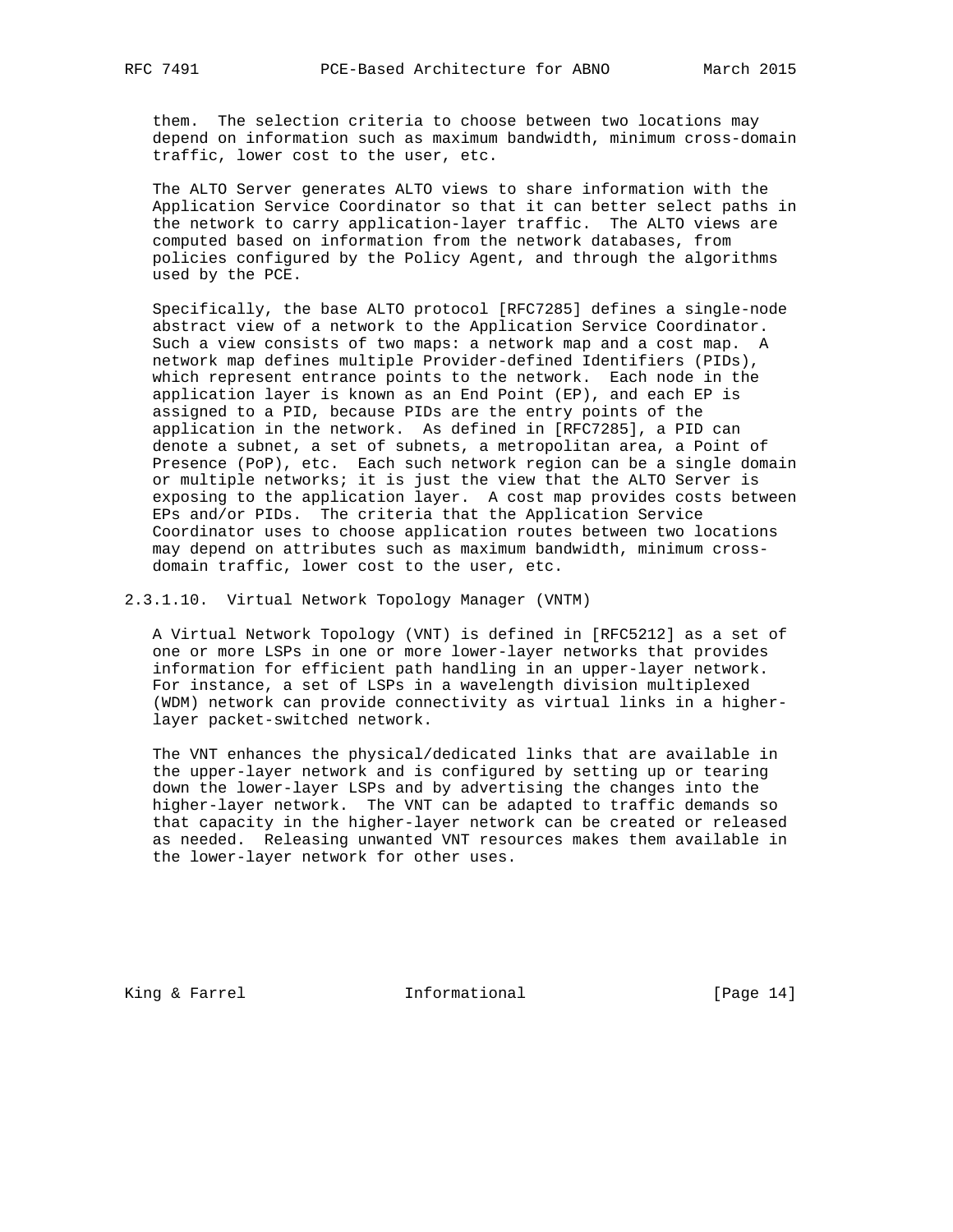The creation of virtual topology for inclusion in a network is not a simple task. Decisions must be made about which nodes in the upper layer it is best to connect, in which lower-layer network to provision LSPs to provide the connectivity, and how to route the LSPs in the lower-layer network. Furthermore, some specific actions have to be taken to cause the lower-layer LSPs to be provisioned and the connectivity in the upper-layer network to be advertised.

 [RFC5623] describes how the VNTM may instantiate connections in the server layer in support of connectivity in the client layer. Within the ABNO architecture, the creation of new connections may be delegated to the Provisioning Manager as discussed in Section 2.3.1.11.

 All of these actions and decisions are heavily influenced by policy, so the VNTM component that coordinates them takes input from the Policy Agent. The VNTM is also closely associated with the PCE for the upper-layer network and each of the PCEs for the lower-layer networks.

2.3.1.11. Provisioning Manager

 The Provisioning Manager is responsible for making or channeling requests for the establishment of LSPs. This may be instructions to the control plane running in the networks or may involve the programming of individual network devices. In the latter case, the Provisioning Manager may act as an OpenFlow Controller [ONF].

 See Section 2.3.2.6 for more details of the interactions between the Provisioning Manager and the network.

2.3.1.12. Client and Server Network Layers

 The client and server networks are shown in Figure 1 as illustrative examples of the fact that the ABNO architecture may be used to coordinate services across multiple networks where lower-layer networks provide connectivity in upper-layer networks.

Section 3.2 describes a set of use cases for multi-layer networking.

2.3.2. Functional Interfaces

 This section describes the interfaces between functional components that might be externalized in an implementation allowing the components to be distributed across platforms. Where existing protocols might provide all or most of the necessary capabilities, they are noted. Appendix A notes the interfaces where more protocol specification may be needed.

King & Farrel **Informational** [Page 15]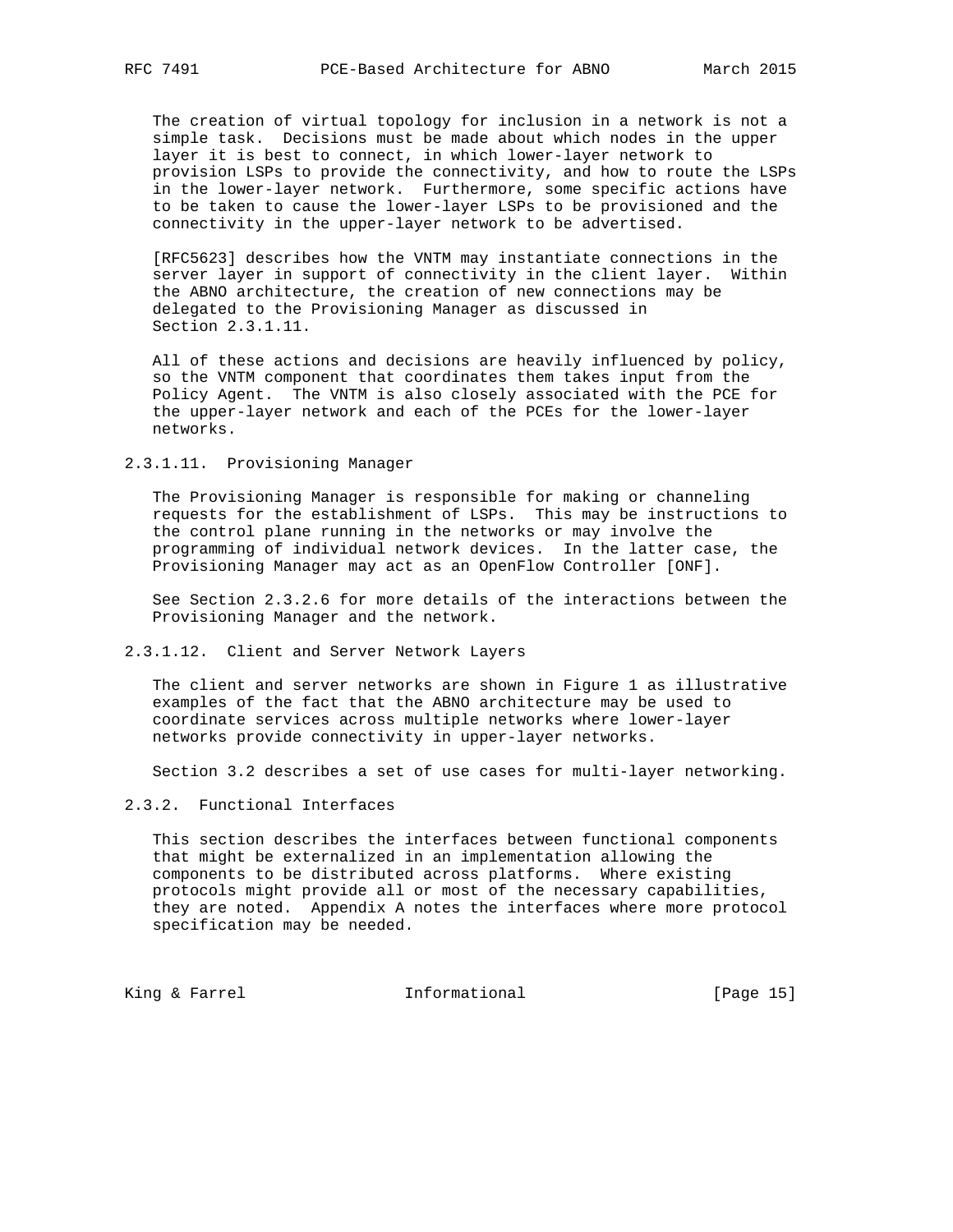As noted at the top of Section 2.3, it is important to understand that the relationships and interfaces shown between components in Figure 1 are illustrative of some of the common or likely interactions; however, this figure and the descriptions in the subsections below do not preclude other interfaces and relationships as necessary to realize specific functionality. Thus, some of the interfaces described below might not be visible as specific relationships in Figure 1, but they can nevertheless exist.

### 2.3.2.1. Configuration and Programmatic Interfaces

 The network devices may be configured or programmed directly from the NMS/OSS. Many protocols already exist to perform these functions, including the following:

- SNMP [RFC3412]
- The Network Configuration Protocol (NETCONF) [RFC6241]
- RESTCONF [RESTCONF]
- The General Switch Management Protocol (GSMP) [RFC3292]
- ForCES [RFC5810]
- OpenFlow [ONF]
- PCEP [PCE-Init-LSP]

 The TeleManagement Forum (TMF) Multi-Technology Operations Systems Interface (MTOSI) standard [TMF-MTOSI] was developed to facilitate application-to-application interworking and provides network-level management capabilities to discover, configure, and activate resources. Initially, the MTOSI information model was only capable of representing connection-oriented networks and resources. In later releases, support was added for connectionless networks. MTOSI is, from the NMS perspective, a north-bound interface and is based on SOAP web services.

 From the ABNO perspective, network configuration is a pass-through function. It can be seen represented on the left-hand side of Figure 1.

2.3.2.2. TED Construction from the Networks

 As described in Section 2.3.1.8, the TED provides details of the capabilities and state of the network for use by the ABNO system and the PCE in particular.

King & Farrel **Informational** [Page 16]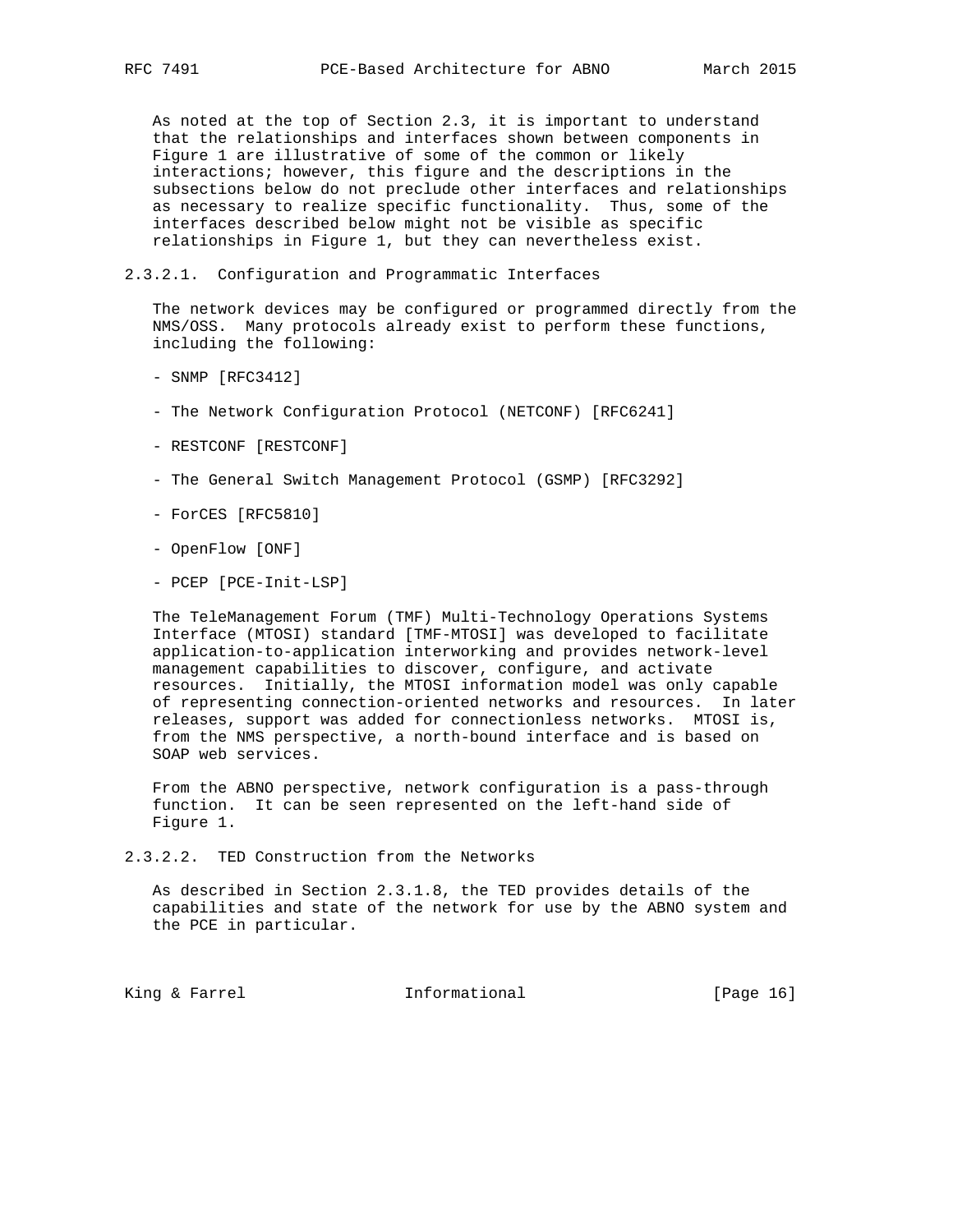The TED can be constructed by participating in the IGP-TE protocols run by the networks (for example, OSPF-TE [RFC3630] and IS-IS TE [RFC5305]). Alternatively, the TED may be fed using link-state distribution extensions to BGP [BGP-LS].

 The ABNO system may maintain a single TED unified across multiple networks or may retain a separate TED for each network.

 Additionally, an ALTO Server [RFC5693] may provide an abstracted topology from a network to build an application-level TED that can be used by a PCE to compute paths between servers and application-layer entities for the provision of application services.

# 2.3.2.3. TED Enhancement

 The TED may be enhanced by inventory information supplied from the NMS/OSS. This may supplement the data collected as described in Section 2.3.2.2 with information that is not normally distributed within the network, such as node types and capabilities, or the characteristics of optical links.

 No protocol is currently identified for this interface, but the protocol developed or adopted to satisfy the requirements of the Interface to the Routing System (I2RS) [I2RS-Arch] may be a suitable candidate because it is required to be able to distribute bulk routing state information in a well-defined encoding language. Another candidate protocol may be NETCONF [RFC6241] passing data encoded using YANG [RFC6020].

 Note that, in general, any combination of protocol and encoding that is suitable for presenting the TED as described in Section 2.3.2.4 will likely be suitable (or could be made suitable) for enabling write-access to the TED as described in this section.

# 2.3.2.4. TED Presentation

 The TED may be presented north-bound from the ABNO system for use by an NMS/OSS or by the Application Service Coordinator. This allows users and applications to get a view of the network topology and the status of the network resources. It also allows planning and provisioning of application services.

 There are several protocols available for exporting the TED north bound:

 - The ALTO protocol [RFC7285] is designed to distribute the abstracted topology used by an ALTO Server and may prove useful for exporting the TED. The ALTO Server provides the cost between EPs

King & Farrel **Informational** [Page 17]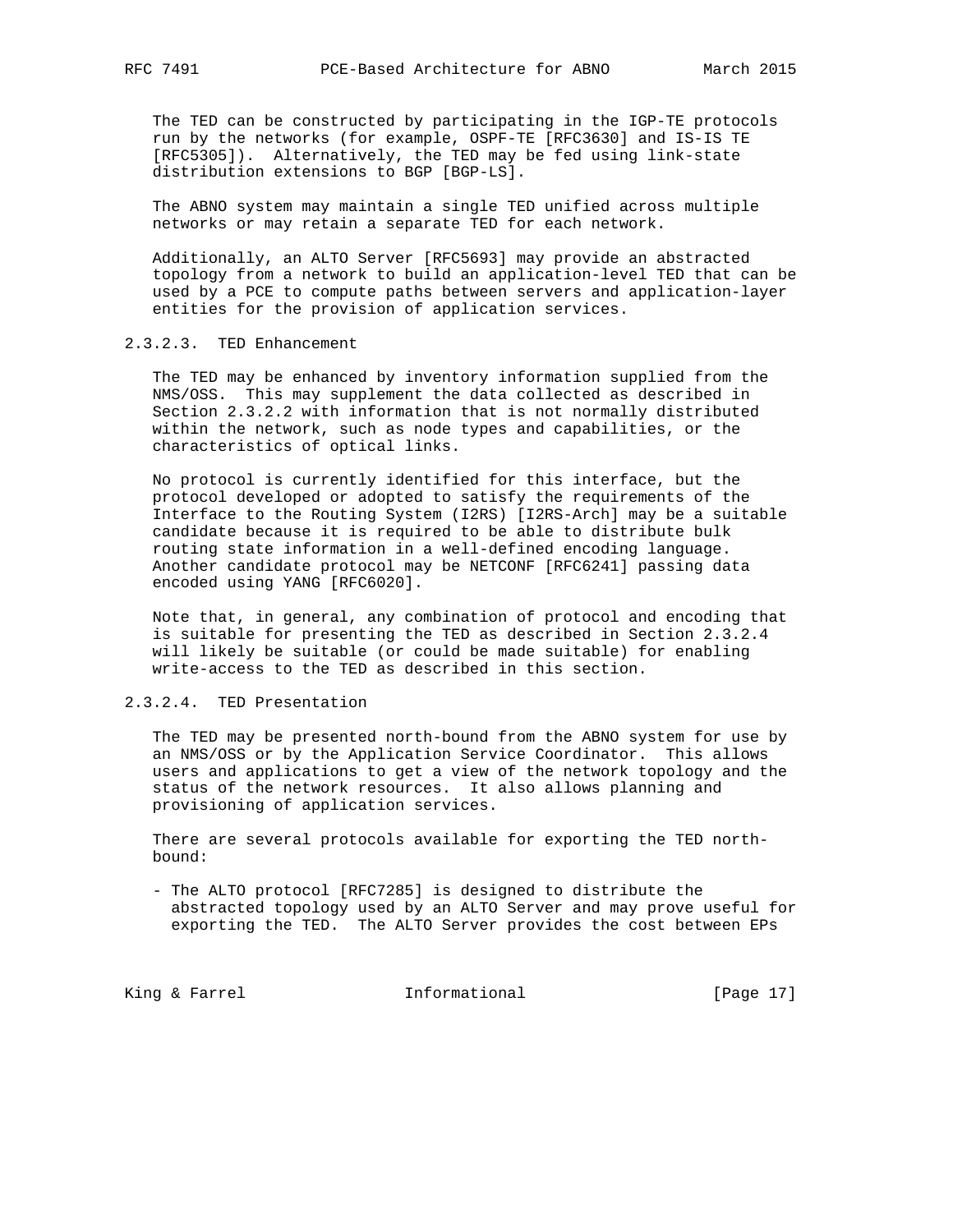or between PIDs, so the application layer can select which is the most appropriate connection for the information exchange between its application end points.

- The same protocol used to export topology information from the network can be used to export the topology from the TED [BGP-LS].
- The I2RS [I2RS-Arch] will require a protocol that is capable of handling bulk routing information exchanges that would be suitable for exporting the TED. In this case, it would make sense to have a standardized representation of the TED in a formal data modeling language such as YANG [RFC6020] so that an existing protocol such as NETCONF [RFC6241] or the Extensible Messaging and Presence Protocol (XMPP) [RFC6120] could be used.

 Note that export from the TED can be a full dump of the content (expressed in a suitable abstraction language) as described above, or it could be an aggregated or filtered set of data based on policies or specific requirements. Thus, the relationships shown in Figure 1 may be a little simplistic in that the ABNO Controller may also be involved in preparing and presenting the TED information over a north-bound interface.

2.3.2.5. Path Computation Requests from the Network

 As originally specified in the PCE architecture [RFC4655], network elements can make path computation requests to a PCE using PCEP [RFC5440]. This facilitates the network setting up LSPs in response to simple connectivity requests, and it allows the network to reoptimize or repair LSPs.

2.3.2.6. Provisioning Manager Control of Networks

 As described in Section 2.3.1.11, the Provisioning Manager makes or channels requests to provision resources in the network. These operations can take place at two levels: there can be requests to program/configure specific resources in the data or forwarding planes, and there can be requests to trigger a set of actions to be programmed with the assistance of a control plane.

King & Farrel **Informational** [Page 18]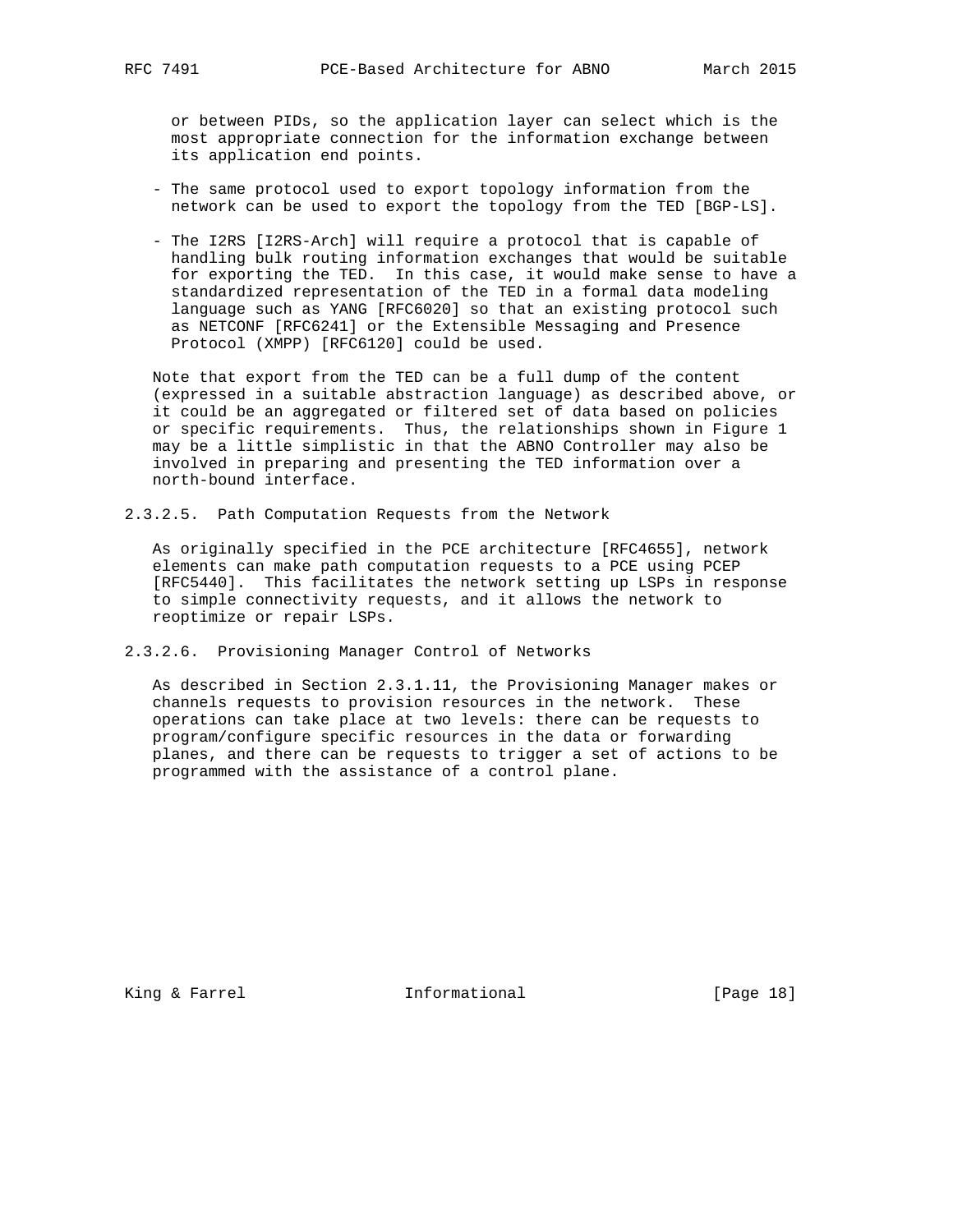A number of protocols already exist to provision network resources, as follows:

- o Program/configure specific network resources
	- ForCES [RFC5810] defines a protocol for separation of the control element (the Provisioning Manager) from the forwarding elements in each node in the network.
	- The General Switch Management Protocol (GSMP) [RFC3292] is an asymmetric protocol that allows one or more external switch controllers (such as the Provisioning Manager) to establish and maintain the state of a label switch such as an MPLS switch.
	- OpenFlow [ONF] is a communications protocol that gives an OpenFlow Controller (such as the Provisioning Manager) access to the forwarding plane of a network switch or router in the network.
	- Historically, other configuration-based mechanisms have been used to set up the forwarding/switching state at individual nodes within networks. Such mechanisms have ranged from non-standard command line interfaces (CLIs) to various standards-based options such as Transaction Language 1 (TL1) [TL1] and SNMP [RFC3412]. These mechanisms are not designed for rapid operation of a network and are not easily programmatic. They are not proposed for use by the Provisioning Manager as part of the ABNO architecture.
	- NETCONF [RFC6241] provides a more active configuration protocol that may be suitable for bulk programming of network resources. Its use in this way is dependent on suitable YANG modules being defined for the necessary options. Early work in the IETF's NETMOD working group is focused on a higher level of routing function more comparable with the function discussed in Section 2.3.2.8; see [YANG-Rtg].
	- The [TMF-MTOSI] specification provides provisioning, activation, deactivation, and release of resources via the Service Activation Interface (SAI). The Common Communication Vehicle (CCV) is the middleware required to implement MTOSI. The CCV is then used to provide middleware abstraction in combination with the Web Services Description Language (WSDL) to allow MTOSIs to be bound to different middleware technologies as needed.

King & Farrel **Informational** [Page 19]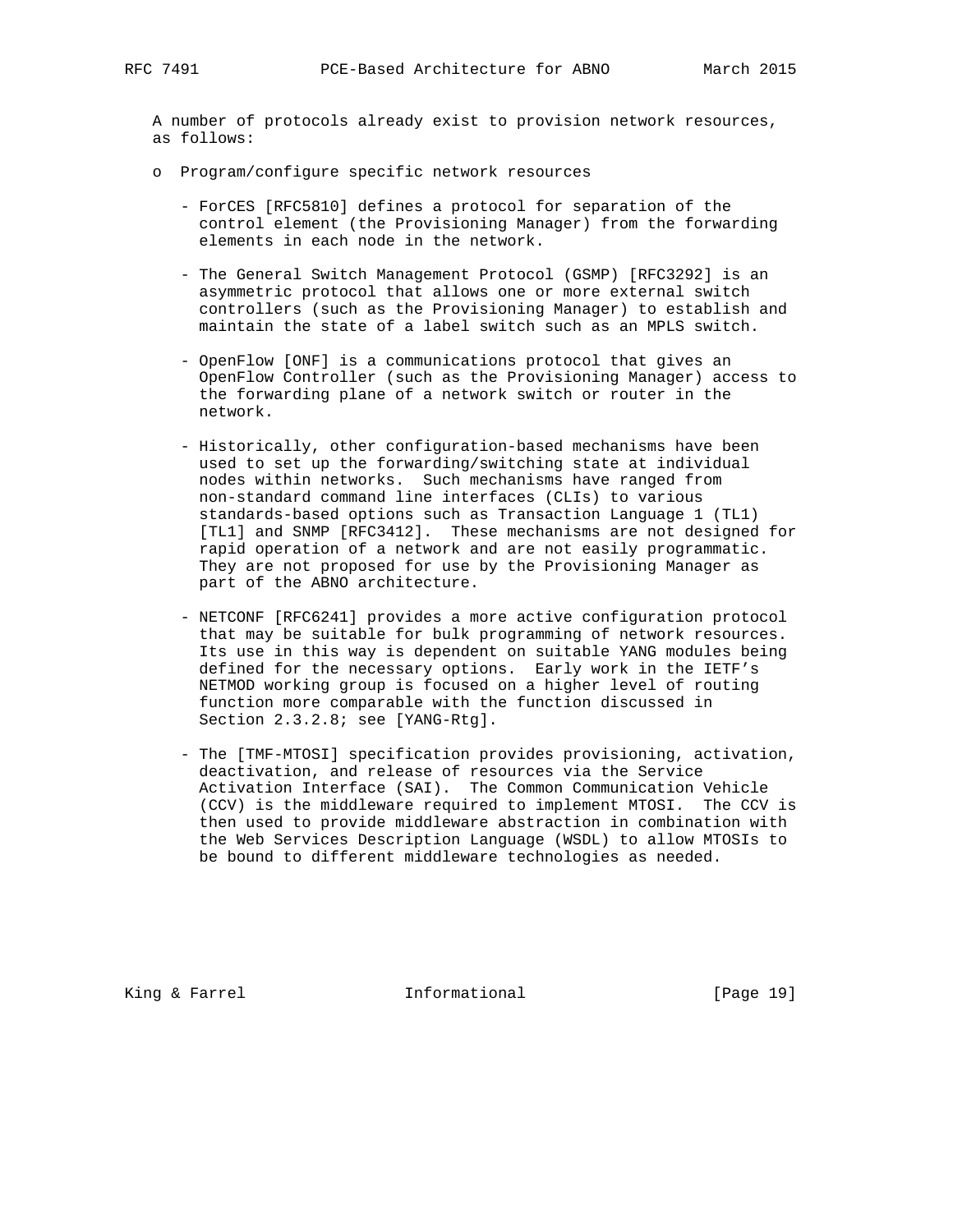- o Trigger actions through the control plane
	- LSPs can be requested using a management system interface to the head end of the LSP using tools such as CLIs, TL1 [TL1], or SNMP [RFC3412]. Configuration at this granularity is not as time critical as when individual network resources are programmed, because the main task of programming end-to-end connectivity is devolved to the control plane. Nevertheless, these mechanisms remain unsuitable for programmatic control of the network and are not proposed for use by the Provisioning Manager as part of the ABNO architecture.
	- As noted above, NETCONF [RFC6241] provides a more active configuration protocol. This may be particularly suitable for requesting the establishment of LSPs. Work would be needed to complete a suitable YANG module.
	- The PCE Communication Protocol (PCEP) [RFC5440] has been proposed as a suitable protocol for requesting the establishment of LSPs [PCE-Init-LSP]. This works well, because the protocol elements necessary are exactly the same as those used to respond to a path computation request.

 The functional element that issues PCEP requests to establish LSPs is known as an "Active PCE"; however, it should be noted that the ABNO functional component responsible for requesting LSPs is the Provisioning Manager. Other controllers like the VNTM and the ABNO Controller use the services of the Provisioning Manager to isolate the twin functions of computing and requesting paths from the provisioning mechanisms in place with any given network.

 Note that I2RS does not provide a mechanism for control of network resources at this level, as it is designed to provide control of routing state in routers, not forwarding state in the data plane.

King & Farrel **Informational** [Page 20]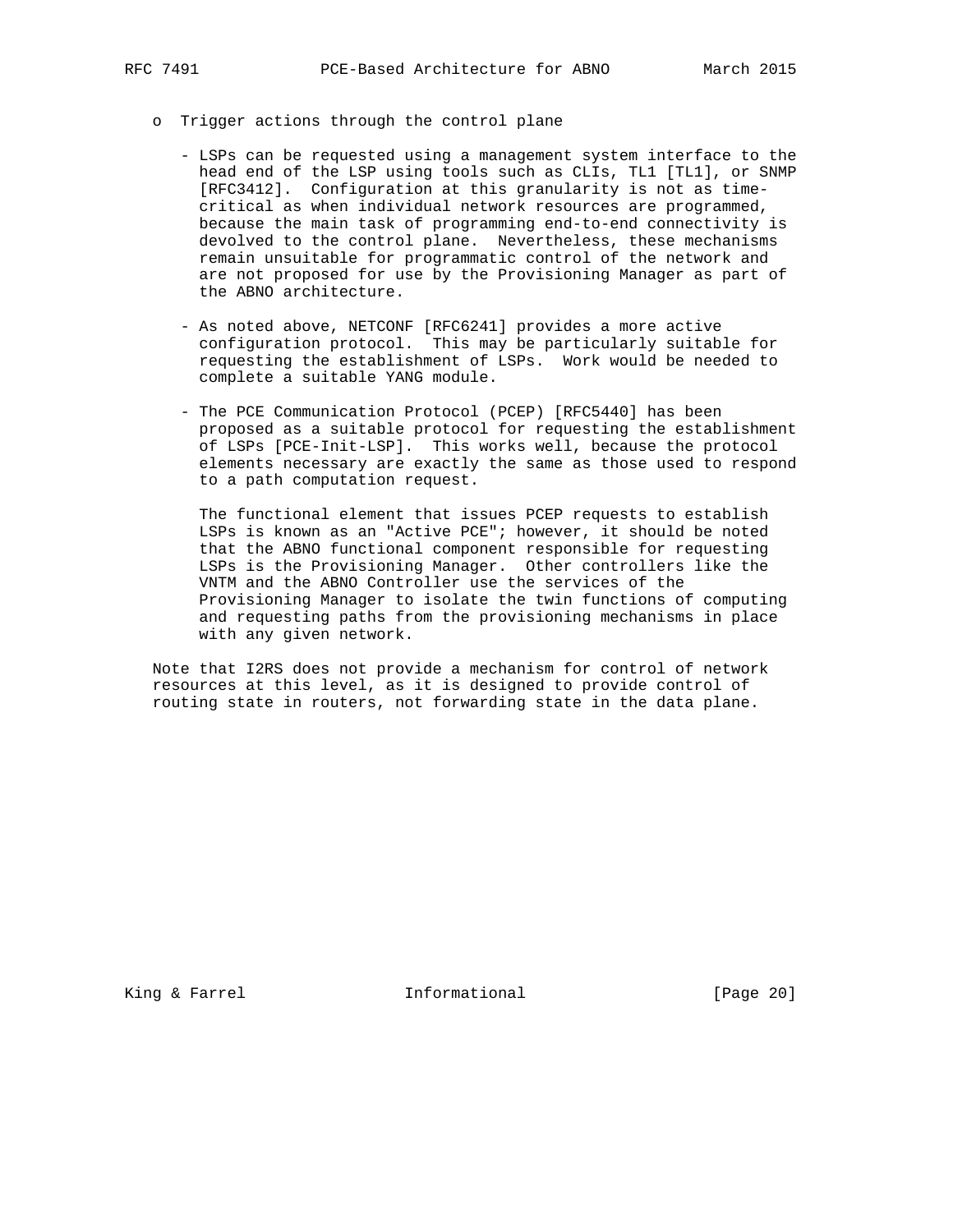# 2.3.2.7. Auditing the Network

 Once resources have been provisioned or connections established in the network, it is important that the ABNO system can determine the state of the network. Similarly, when provisioned resources are modified or taken out of service, the changes in the network need to be understood by the ABNO system. This function falls into four categories:

- Updates to the TED are gathered as described in Section 2.3.2.2.
- Explicit notification of the successful establishment and the subsequent state of the LSP can be provided through extensions to PCEP as described in [Stateful-PCE] and [PCE-Init-LSP].
- OAM can be commissioned and the results inspected by the OAM Handler as described in Section 2.3.2.14.
- A number of ABNO components may make inquiries and inspect network state through a variety of techniques, including I2RS, NETCONF, or SNMP.
- 2.3.2.8. Controlling the Routing System

 As discussed in Section 2.3.1.5, the Interface to the Routing System (I2RS) provides a programmatic way to access (for read and write) the routing state and policy information on routers in the network. The I2RS Client issues requests to routers in the network to establish or retrieve routing state. Those requests utilize the I2RS protocol, which will be based on a combination of NETCONF [RFC6241] and RESTCONF [RESTCONF] with some additional features.

2.3.2.9. ABNO Controller Interface to PCE

 The ABNO Controller needs to be able to consult the PCE to determine what services can be provisioned in the network. There is no reason why this interface cannot be based on standard PCEP as defined in [RFC5440].

2.3.2.10. VNTM Interface to and from PCE

 There are two interactions between the Virtual Network Topology Manager and the PCE:

 The first interaction is used when VNTM wants to determine what LSPs can be set up in a network: in this case, it uses the standard PCEP interface [RFC5440] to make path computation requests.

King & Farrel **Informational** [Page 21]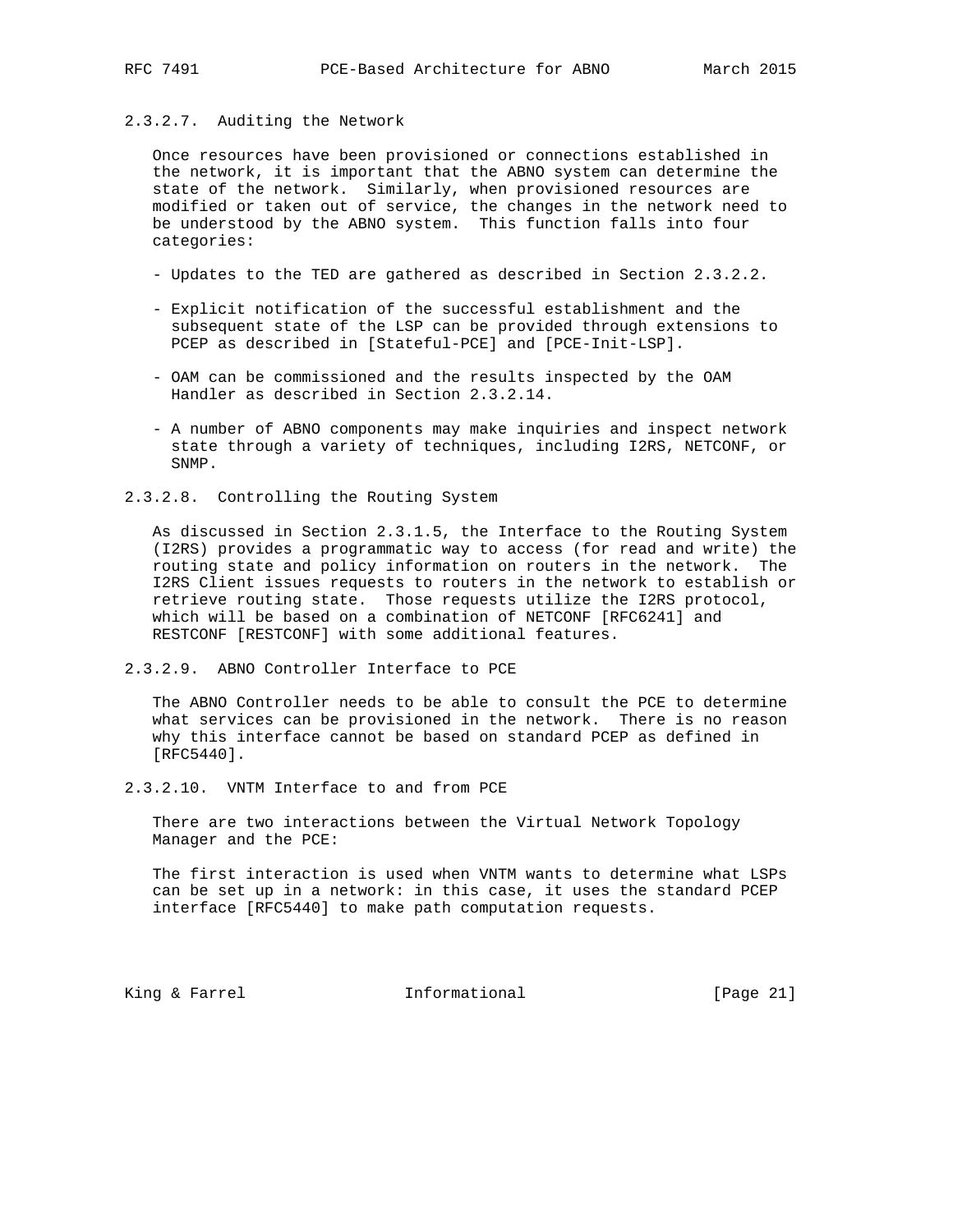The second interaction arises when a PCE determines that it cannot compute a requested path or notices that (according to some configured policy) a network is low on resources (for example, the capacity on some key link is nearly exhausted). In this case, the PCE may notify the VNTM, which may (again according to policy) act to construct more virtual topology. This second interface is not currently specified, although it may be that the protocol selected or designed to satisfy I2RS will provide suitable features (see Section 2.3.2.8); alternatively, an extension to the PCEP Notify message (PCNtf) [RFC5440] could be made.

# 2.3.2.11. ABNO Control Interfaces

 The north-bound interface from the ABNO Controller is used by the NMS, OSS, and Application Service Coordinator to request services in the network in support of applications. The interface will also need to be able to report the asynchronous completion of service requests and convey changes in the status of services.

 This interface will also need strong capabilities for security, authentication, and policy.

 This interface is not currently specified. It needs to be a transactional interface that supports the specification of abstract services with adequate flexibility to facilitate easy extension and yet be concise and easily parsable.

 It is possible that the protocol designed to satisfy I2RS will provide suitable features (see Section 2.3.2.8).

# 2.3.2.12. ABNO Provisioning Requests

 Under some circumstances, the ABNO Controller may make requests directly to the Provisioning Manager. For example, if the Provisioning Manager is acting as an SDN Controller, then the ABNO Controller may use one of the APIs defined to allow requests to be made to the SDN Controller (such as the Floodlight REST API [Flood]). Alternatively, since the Provisioning Manager may also receive instructions from a Stateful PCE, the use of PCEP extensions might be appropriate in some cases [PCE-Init-LSP].

King & Farrel **Informational** [Page 22]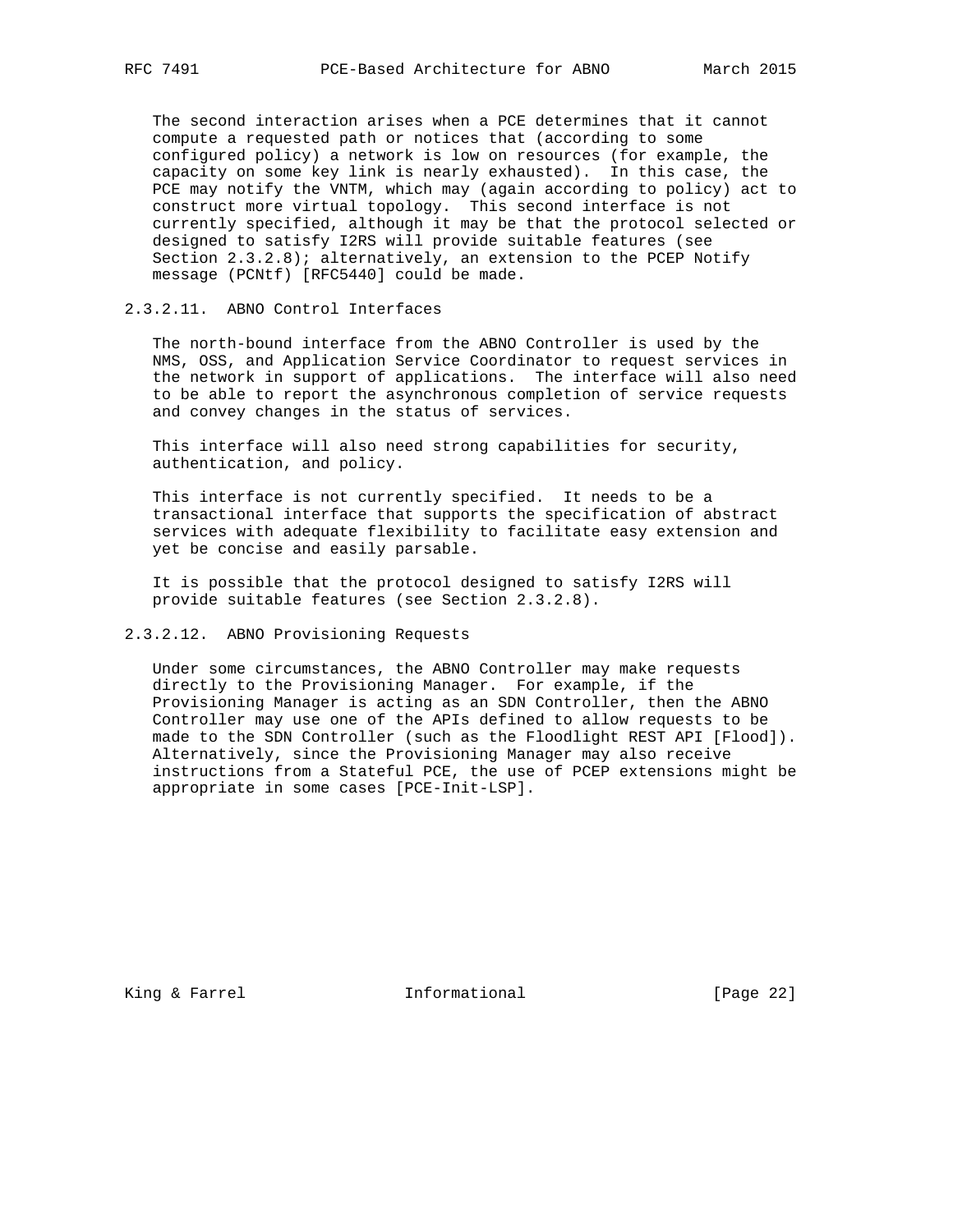# 2.3.2.13. Policy Interfaces

 As described in Section 2.3.1.4 and throughout this document, policy forms a critical component of the ABNO architecture. The role of policy will include enforcing the following rules and requirements:

- Adding resources on demand should be gated by the authorized capability.
- Client microflows should not trigger server-layer setup or allocation.
- Accounting capabilities should be supported.
- Security mechanisms for authorization of requests and capabilities are required.

 Other policy-related functionality in the system might include the policy behavior of the routing and forwarding system, such as:

- ECMP behavior
- Classification of packets onto LSPs or QoS categories.

 Various policy-capable architectures have been defined, including a framework for using policy with a PCE-enabled system [RFC5394]. However, the take-up of the IETF's Common Open Policy Service protocol (COPS) [RFC2748] has been poor.

 New work will be needed to define all of the policy interfaces within the ABNO architecture. Work will also be needed to determine which are internal interfaces and which may be external and so in need of a protocol specification. There is some discussion that the I2RS protocol may support the configuration and manipulation of policies.

2.3.2.14. OAM and Reporting

 The OAM Handler must interact with the network to perform several actions:

- Enabling OAM function within the network.
- Performing proactive OAM operations in the network.
- Receiving notifications of network events.

King & Farrel **Informational** [Page 23]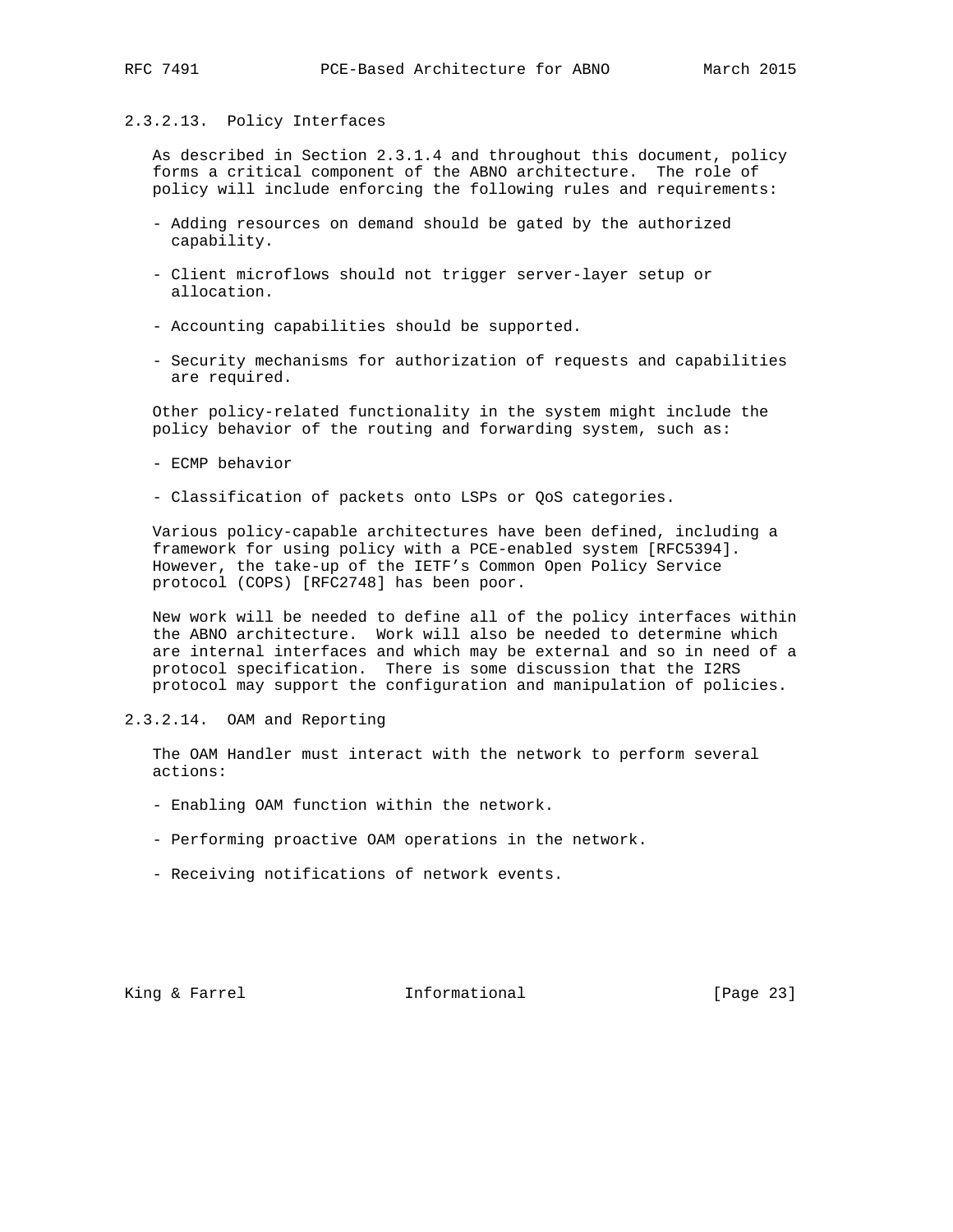Any of the configuration and programmatic interfaces described in Section 2.3.2.1 may serve this purpose. NETCONF notifications are described in [RFC5277], and OpenFlow supports a number of asynchronous event notifications [ONF]. Additionally, Syslog [RFC5424] is a protocol for reporting events from the network, and IP Flow Information Export (IPFIX) [RFC7011] is designed to allow network statistics to be aggregated and reported.

 The OAM Handler also correlates events reported from the network and reports them onward to the ABNO Controller (which can apply the information to the recovery of services that it has provisioned) and to the NMS, OSS, and Application Service Coordinator. The reporting mechanism used here can be essentially the same as the mechanism used when events are reported from the network; no new protocol is needed, although new data models may be required for technology-independent OAM reporting.

3. ABNO Use Cases

 This section provides a number of examples of how the ABNO architecture can be applied to provide application-driven and NMS/OSS-driven network operations. The purpose of these examples is to give some concrete material to demonstrate the architecture so that it may be more easily comprehended, and to illustrate that the application of the architecture is achieved by "profiling" and by selecting only the relevant components and interfaces.

 Similarly, it is not the intention that this section contain a complete list of all possible applications of ABNO. The examples are intended to broadly cover a number of applications that are commonly discussed, but this does not preclude other use cases.

 The descriptions in this section are not fully detailed applicability statements for ABNO. It is anticipated that such applicability statements, for the use cases described and for other use cases, could be suitable material for separate documents.

# 3.1. Inter-AS Connectivity

 The following use case describes how the ABNO framework can be used to set up an end-to-end MPLS service across multiple Autonomous Systems (ASes). Consider the simple network topology shown in Figure 2. The three ASes (ASa, ASb, and ASc) are connected at AS Border Routers (ASBRs) a1, a2, b1 through b4, c1, and c2. A source node (s) located in ASa is to be connected to a destination node (d) located in ASc. The optimal path for the LSP from s to d must be computed, and then the network must be triggered to set up the LSP.

King & Farrel **Informational** [Page 24]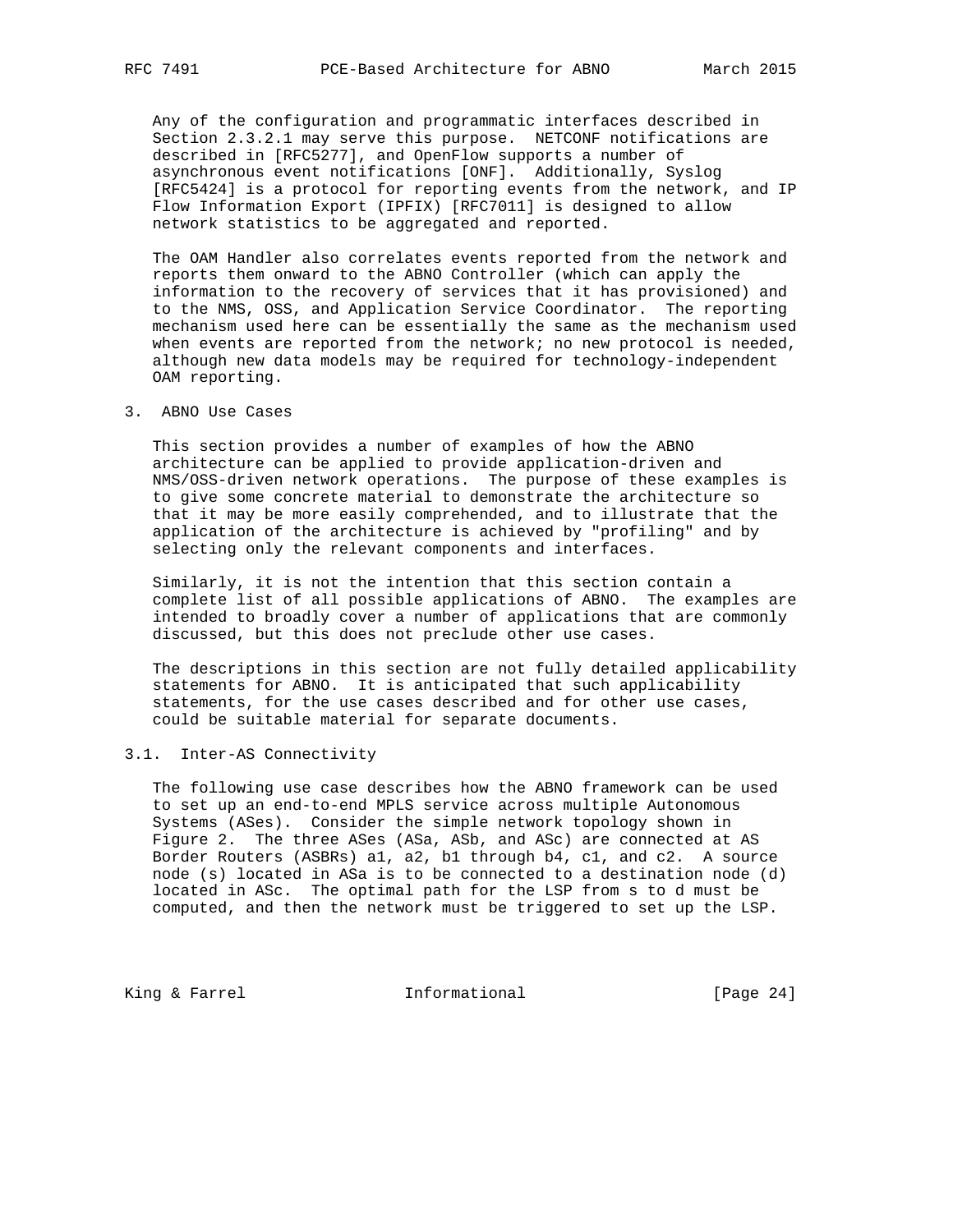

 Figure 2: Inter-AS Domain Topology with Hierarchical PCE (Parent PCE) The following steps are performed to deliver the service within the ABNO architecture:

1. Request Management

 As shown in Figure 3, the NMS/OSS issues a request to the ABNO Controller for a path between s and d. The ABNO Controller verifies that the NMS/OSS has sufficient rights to make the service request.



Figure 3: ABNO Request Management

2. Service Path Computation with Hierarchical PCE

 The ABNO Controller needs to determine an end-to-end path for the LSP. Since the ASes will want to maintain a degree of confidentiality about their internal resources and topology, they will not share a TED and each will have its own PCE. In such a situation, the Hierarchical PCE (H-PCE) architecture described in [RFC6805] is applicable.

 As shown in Figure 4, the ABNO Controller sends a request to the parent PCE for an end-to-end path. As described in [RFC6805], the parent PCE consults its TED, which shows the connectivity between

King & Farrel **Informational** [Page 25]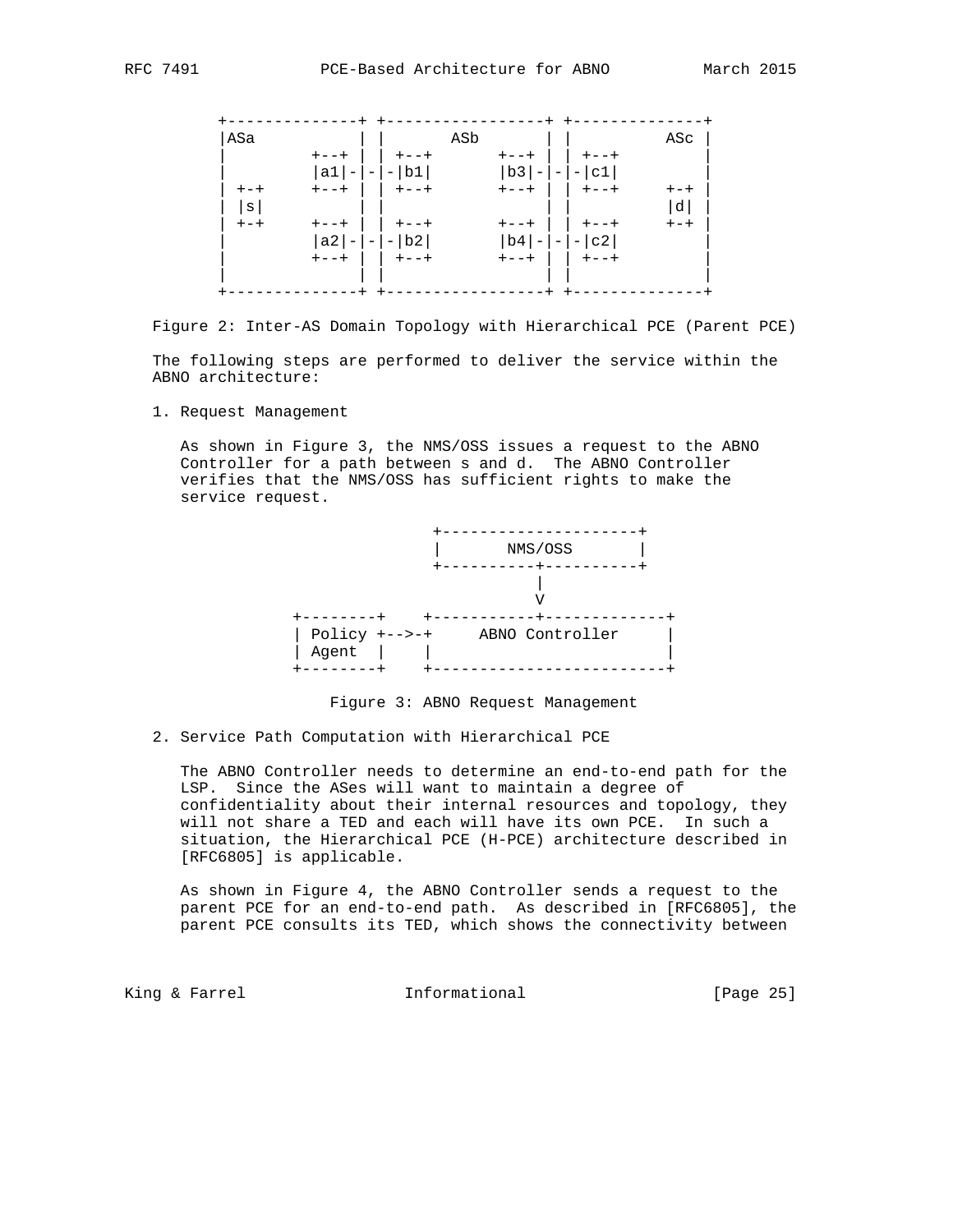ASes. This helps it understand that the end-to-end path must cross each of ASa, ASb, and ASc, so it sends individual path computation requests to each of PCEs a, b, and c to determine the best options for crossing the ASes.

 Each child PCE applies policy to the requests it receives to determine whether the request is to be allowed and to select the types of network resources that can be used in the computation result. For confidentiality reasons, each child PCE may supply its computation responses using a path key [RFC5520] to hide the details of the path segment it has computed.



Figure 4: Path Computation Request with Hierarchical PCE

 The parent PCE collates the responses from the children and applies its own policy to stitch them together into the best end-to-end path, which it returns as a response to the ABNO Controller.

King & Farrel **Informational** [Page 26]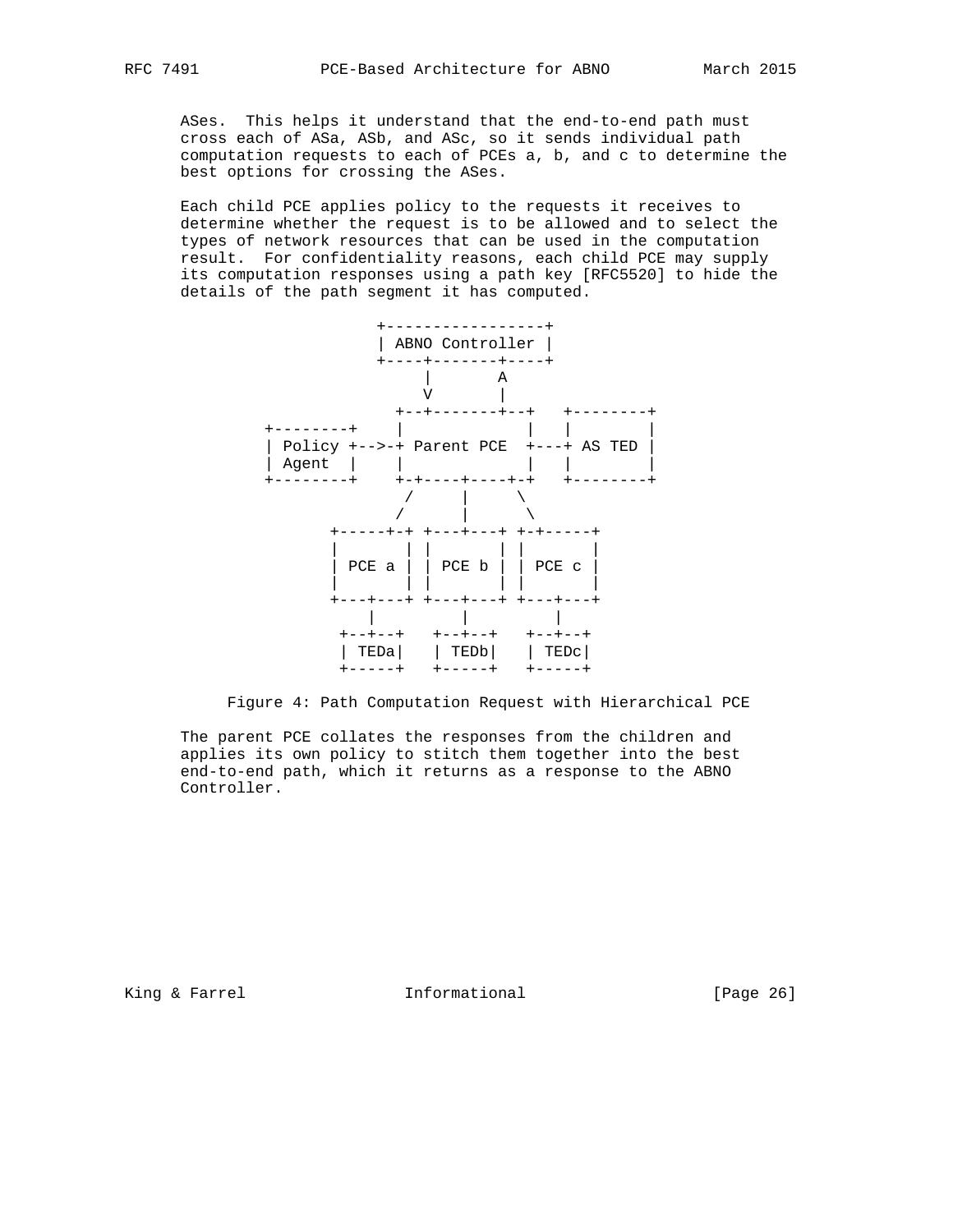3. Provisioning the End-to-End LSP

 There are several options for how the end-to-end LSP gets provisioned in the ABNO architecture. Some of these are described below.

3a. Provisioning from the ABNO Controller with a Control Plane

 Figure 5 shows how the ABNO Controller makes a request through the Provisioning Manager to establish the end-to-end LSP. As described in Section 2.3.2.6, these interactions can use the NETCONF protocol [RFC6241] or the extensions to PCEP described in [PCE-Init-LSP]. In either case, the provisioning request is sent to the head-end Label Switching Router (LSR), and that LSR signals in the control plane (using a protocol such as RSVP-TE [RFC3209]) to cause the LSP to be established.





3b. Provisioning through Programming Network Resources

 Another option is that the LSP is provisioned hop by hop from the Provisioning Manager using a mechanism such as ForCES [RFC5810] or OpenFlow [ONF] as described in Section 2.3.2.6. In this case, the picture is the same as that shown in Figure 5. The interaction between the ABNO Controller and the Provisioning Manager will be PCEP or NETCONF as described in option 3a, and the Provisioning Manager will be responsible for fanning out the requests to the individual network elements.

King & Farrel **Informational** [Page 27]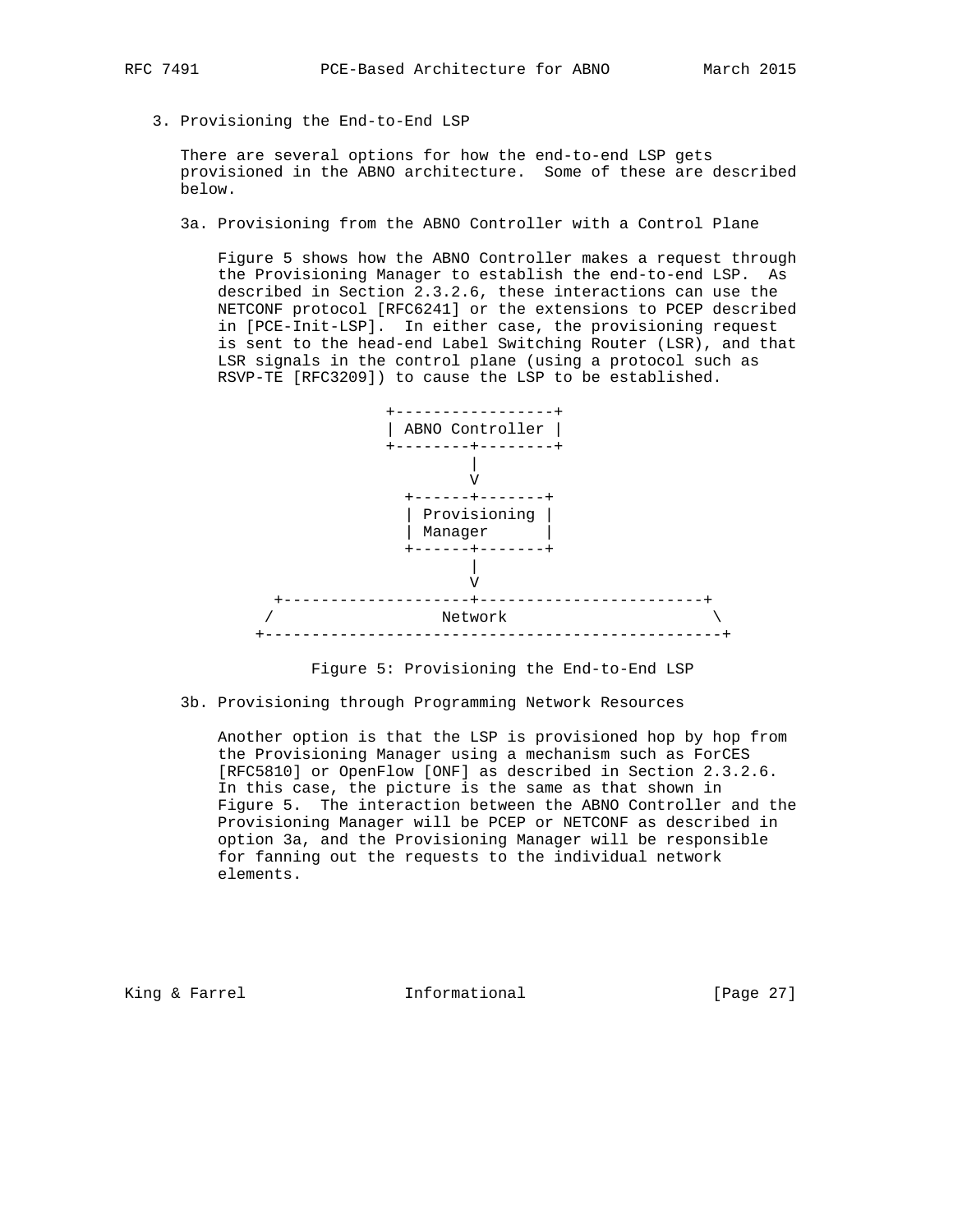3c. Provisioning with an Active Parent PCE

 The Active PCE is described in Section 2.3.1.7, based on the concepts expressed in [PCE-Init-LSP]. In this approach, the process described in option 3a is modified such that the PCE issues a direct PCEP command to the network, without a response being first returned to the ABNO Controller.

 This situation is shown in Figure 6 and could be modified so that the Provisioning Manager still programs the individual network elements as described in option 3b.



Figure 6: LSP Provisioning with an Active PCE

3d. Provisioning with Active Child PCEs and Segment Stitching

 A mixture of the approaches described in options 3b and 3c can result in a combination of mechanisms to program the network to provide the end-to-end LSP. Figure 7 shows how each child PCE can be an Active PCE responsible for setting up an edge to-edge LSP segment across one of the ASes. The ABNO Controller then uses the Provisioning Manager to program the inter-AS connections using ForCES or OpenFlow, and the LSP segments are stitched together following the ideas described in [RFC5150]. Philosophers may debate whether the parent PCE

King & Farrel **Informational** [Page 28]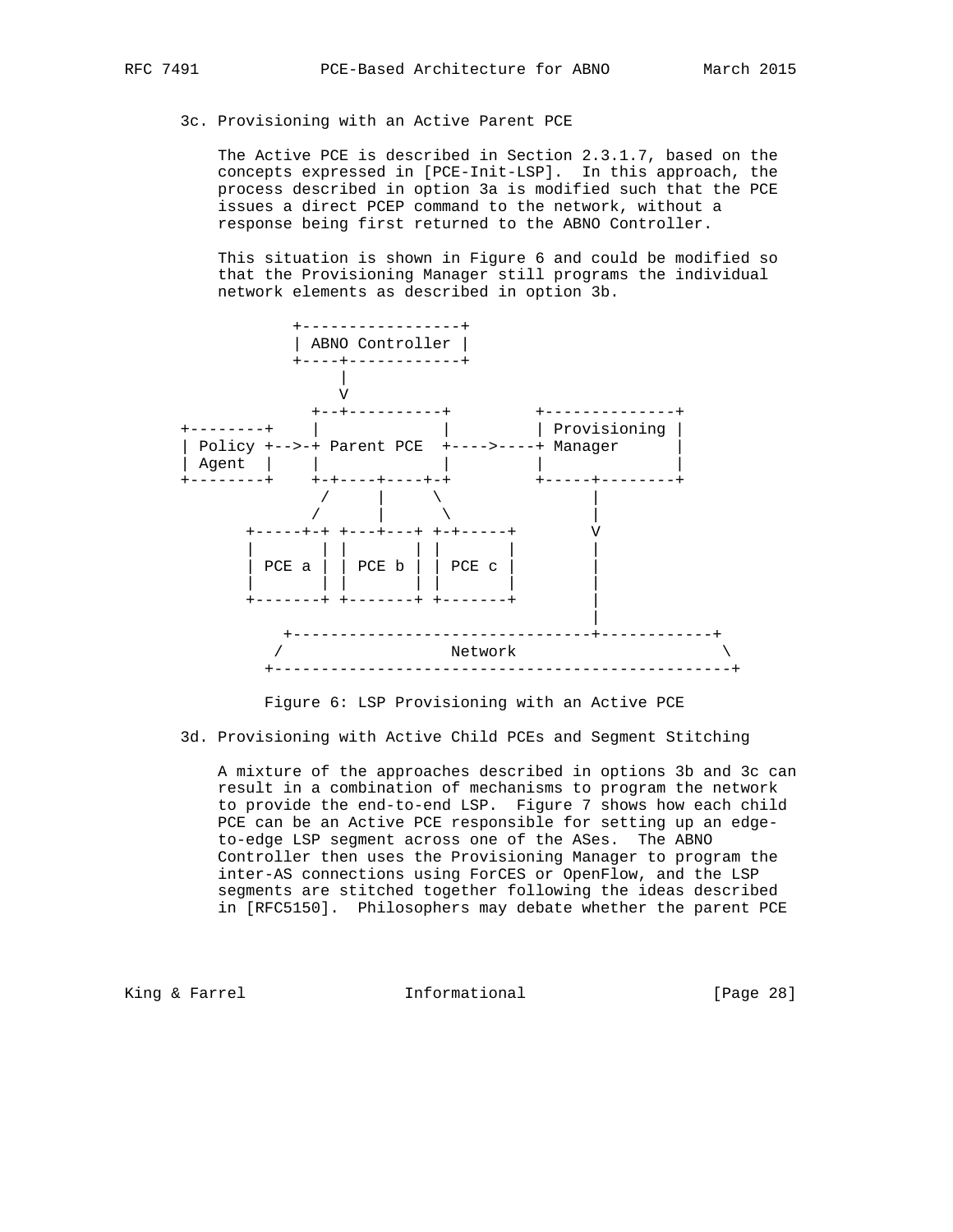+-----------------+ | ABNO Controller +-------->--------+ +----+-------+----+ | | A | V | |  $+ - + - - - - - - + - +$   $\begin{bmatrix} - & - & - \\ - & - & - \\ - & - & - \end{bmatrix}$  +--------+ | | | | Policy +-->-+ Parent PCE | | | Agent | | | | +--------+ ++-----+-----++ |  $\prime$  |  $\lambda$  |  $\vert$  / | \ | +---+-+ +--+--+ +-+---+ | | | | | | | |  $|PCE a|$   $|PCE b|$   $|PCE c|$  | | | | | | | V +--+--+ +--+--+ +---+-+ | | | | |  $V$   $V$   $V$   $V$  +----------+-+ +------------+ +-+----------+ | |Provisioning| |Provisioning| |Provisioning| | |Manager | |Manager | |Manager | | +-+----------+ +-----+------+ +-----+------+ | | | | |  $V$   $V$   $V$   $V$   $V$  +--+-----+ +----+---+ +--+-----+ | / AS a  $\ ===$ / AS b  $\ ====$ / AS c  $\ \ \ \ \$  +------------+ A +------------+ A +------------+ | | | | +-----+----------------+-----+ | | Provisioning Manager +----<-------+

 in this model is active (instructing the children to provision LSP segments) or passive (requesting path segments that the children provision).

Figure 7: LSP Provisioning with Active Child PCEs and Stitching

+----------------------------+

4. Verification of Service

 The ABNO Controller will need to ascertain that the end-to-end LSP has been set up as requested. In the case of a control plane being used to establish the LSP, the head-end LSR may send a notification (perhaps using PCEP) to report successful setup, but to be sure that the LSP is up, the ABNO Controller will request the OAM Handler to perform Continuity Check OAM in the data plane and report back that the LSP is ready to carry traffic.

King & Farrel **Informational** [Page 29]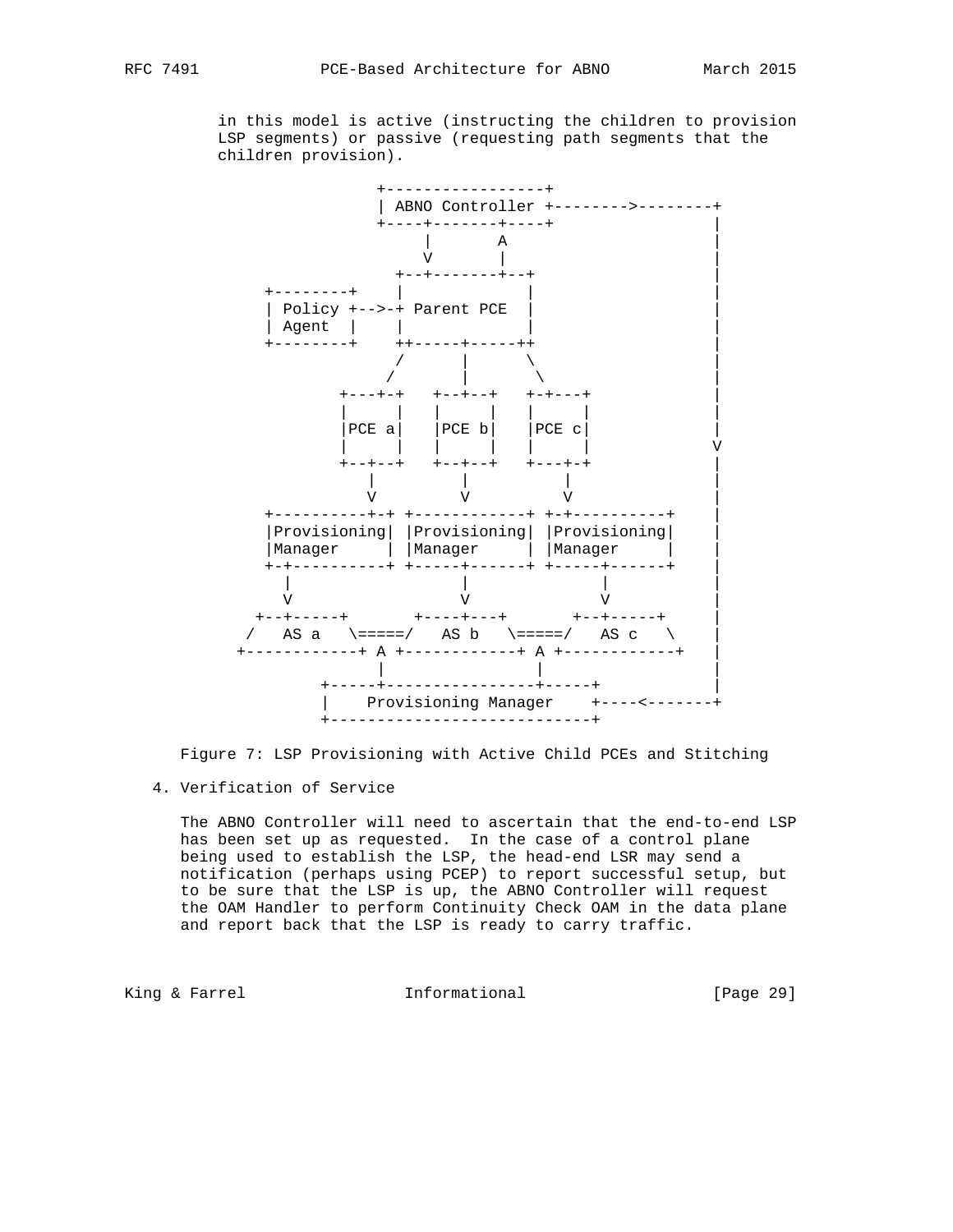5. Notification of Service Fulfillment

 Finally, when the ABNO Controller is satisfied that the requested service is ready to carry traffic, it will notify the NMS/OSS. The delivery of the service may be further checked through auditing the network, as described in Section 2.3.2.7.

## 3.2. Multi-Layer Networking

 Networks are typically constructed using multiple layers. These layers represent separations of administrative regions or of technologies and may also represent a distinction between client and server networking roles.

 It is preferable to coordinate network resource control and utilization (i.e., consideration and control of multiple layers), rather than controlling and optimizing resources at each layer independently. This facilitates network efficiency and network automation and may be defined as inter-layer traffic engineering.

 The PCE architecture supports inter-layer traffic engineering [RFC5623] and, in combination with the ABNO architecture, provides a suite of capabilities for network resource coordination across multiple layers.

 The following use case demonstrates ABNO used to coordinate allocation of server-layer network resources to create virtual topology in a client-layer network in order to satisfy a request for end-to-end client-layer connectivity. Consider the simple multi layer network in Figure 8.



Figure 8: Multi-Layer Network

 There are six packet-layer routers (P1 through P6) and three optical layer lambda switches (L1 through L3). There is connectivity in the packet layer between routers P1, P2, and P3, and also between routers P4, P5, and P6, but there is no packet-layer connectivity between these two islands of routers, perhaps because of a network failure or perhaps because all existing bandwidth between the islands has

King & Farrel **Informational** [Page 30]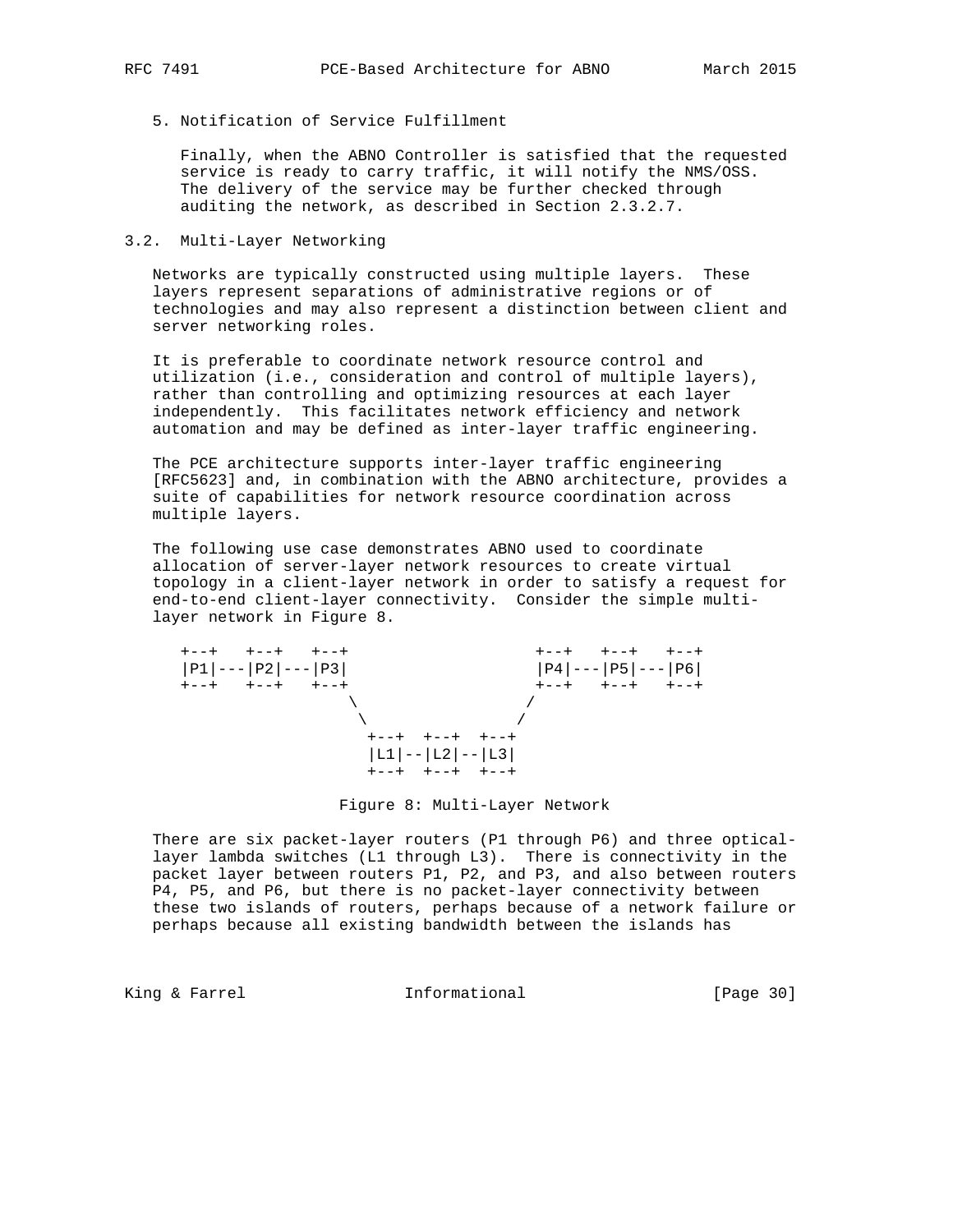already been used up. However, there is connectivity in the optical layer between switches L1, L2, and L3, and the optical network is connected out to routers P3 and P4 (they have optical line cards). In this example, a packet-layer connection (an MPLS LSP) is desired between P1 and P6.

 In the ABNO architecture, the following steps are performed to deliver the service.

1. Request Management

 As shown in Figure 9, the Application Service Coordinator issues a request for connectivity from P1 to P6 in the packet-layer network. That is, the Application Service Coordinator requests an MPLS LSP with a specific bandwidth to carry traffic for its application. The ABNO Controller verifies that the Application Service Coordinator has sufficient rights to make the service request.



Figure 9: Application Service Coordinator Request Management

2. Service Path Computation in the Packet Layer

 The ABNO Controller sends a path computation request to the packet-layer PCE to compute a suitable path for the requested LSP, as shown in Figure 10. The PCE uses the appropriate policy for the request and consults the TED for the packet layer. It determines that no path is immediately available.

King & Farrel **Informational** [Page 31]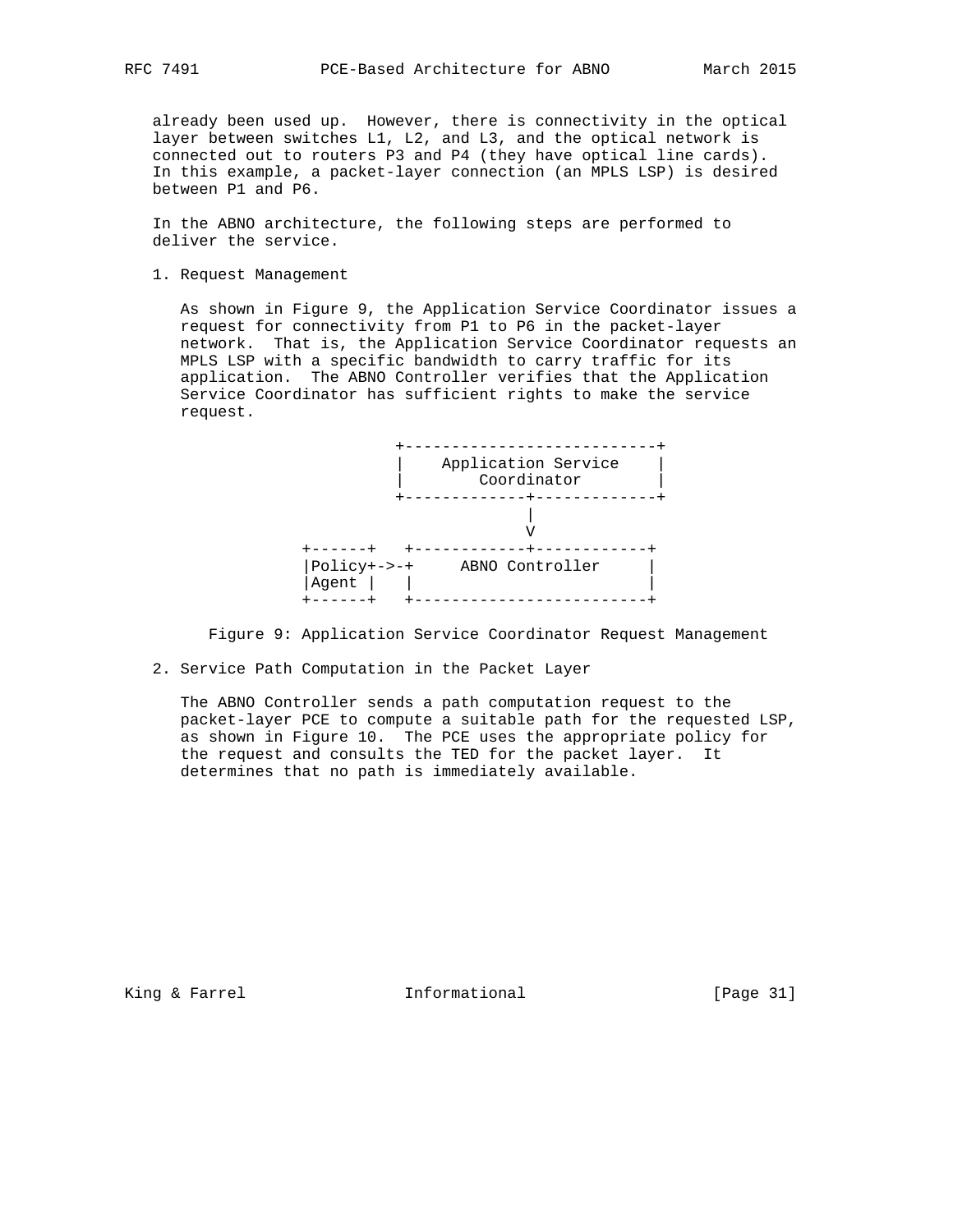

Figure 10: Path Computation Request

3. Invocation of VNTM and Path Computation in the Optical Layer

 After the path computation failure in step 2, instead of notifying the ABNO Controller of the failure, the PCE invokes the VNTM to see whether it can create the necessary link in the virtual network topology to bridge the gap.

 As shown in Figure 11, the packet-layer PCE reports the connectivity problem to the VNTM, and the VNTM consults policy to determine what it is allowed to do. Assuming that the policy allows it, the VNTM asks the optical-layer PCE to find a path across the optical network that could be provisioned to provide a virtual link for the packet layer. In addressing this request, the optical-layer PCE consults a TED for the optical-layer network.



Figure 11: Invocation of VNTM and Optical-Layer Path Computation

4. Provisioning in the Optical Layer

 Once a path has been found across the optical-layer network, it needs to be provisioned. The options follow those in step 3 of Section 3.1. That is, provisioning can be initiated by the optical-layer PCE or by its user, the VNTM. The command can be

King & Farrel **Informational** [Page 32]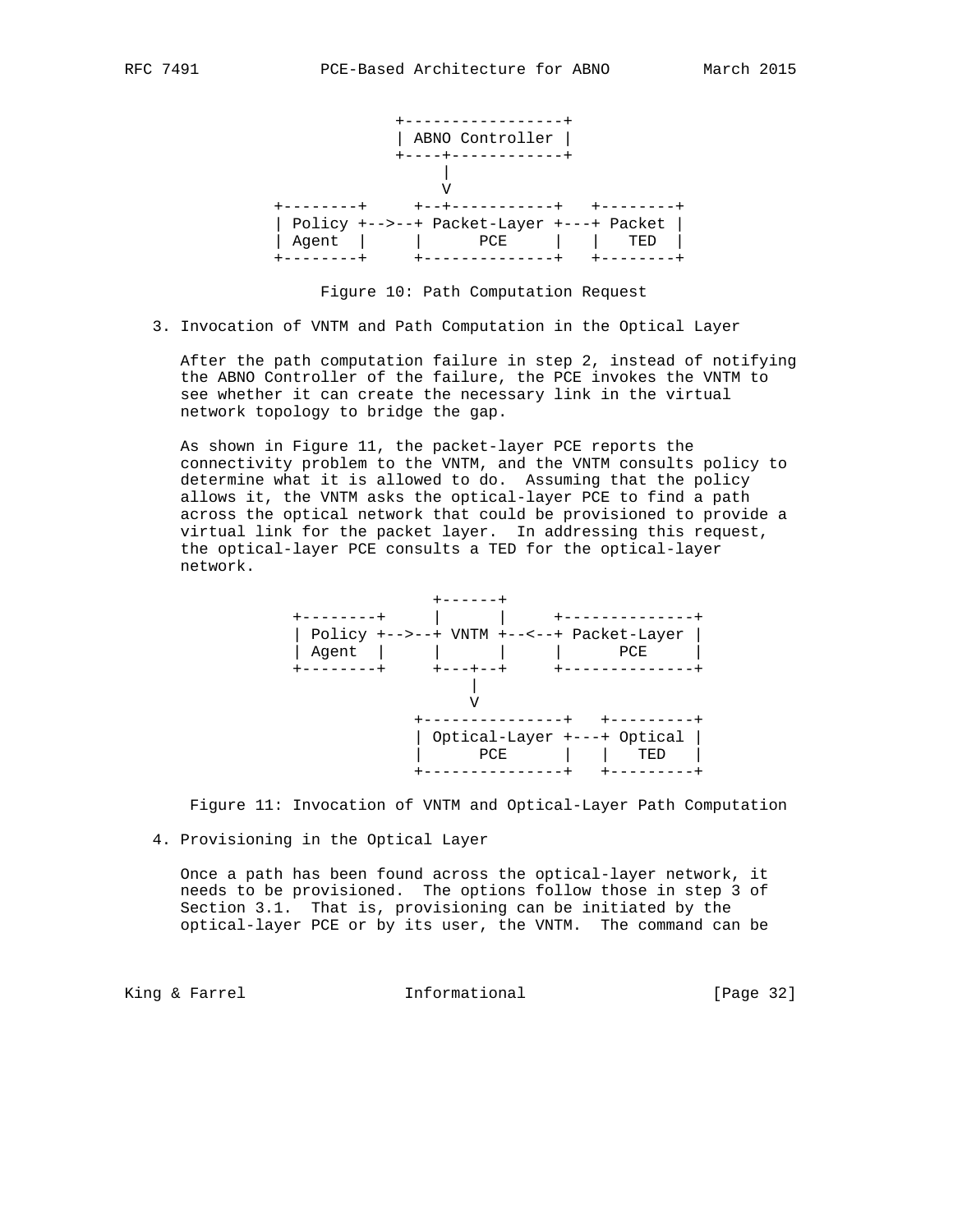sent to the head end of the optical LSP (P3) so that the control plane (for example, GMPLS RSVP-TE [RFC3473]) can be used to provision the LSP. Alternatively, the network resources can be provisioned directly, using any of the mechanisms described in Section 2.3.2.6.

# 5. Creation of Virtual Topology in the Packet Layer

 Once the LSP has been set up in the optical layer, it can be made available in the packet layer as a virtual link. If the GMPLS signaling used the mechanisms described in [RFC6107], this process can be automated within the control plane; otherwise, it may require a specific instruction to the head-end router of the optical LSP (for example, through I2RS).

 Once the virtual link is created as shown in Figure 12, it is advertised in the IGP for the packet-layer network, and the link will appear in the TED for the packet-layer network.



Figure 12: Advertisement of a New Virtual Link

6. Path Computation Completion and Provisioning in the Packet Layer

 Now there are sufficient resources in the packet-layer network. The PCE for the packet layer can complete its work, and the MPLS LSP can be provisioned as described in Section 3.1.

7. Verification and Notification of Service Fulfillment

 As discussed in Section 3.1, the ABNO Controller will need to verify that the end-to-end LSP has been correctly established before reporting service fulfillment to the Application Service Coordinator.

King & Farrel **Informational** [Page 33]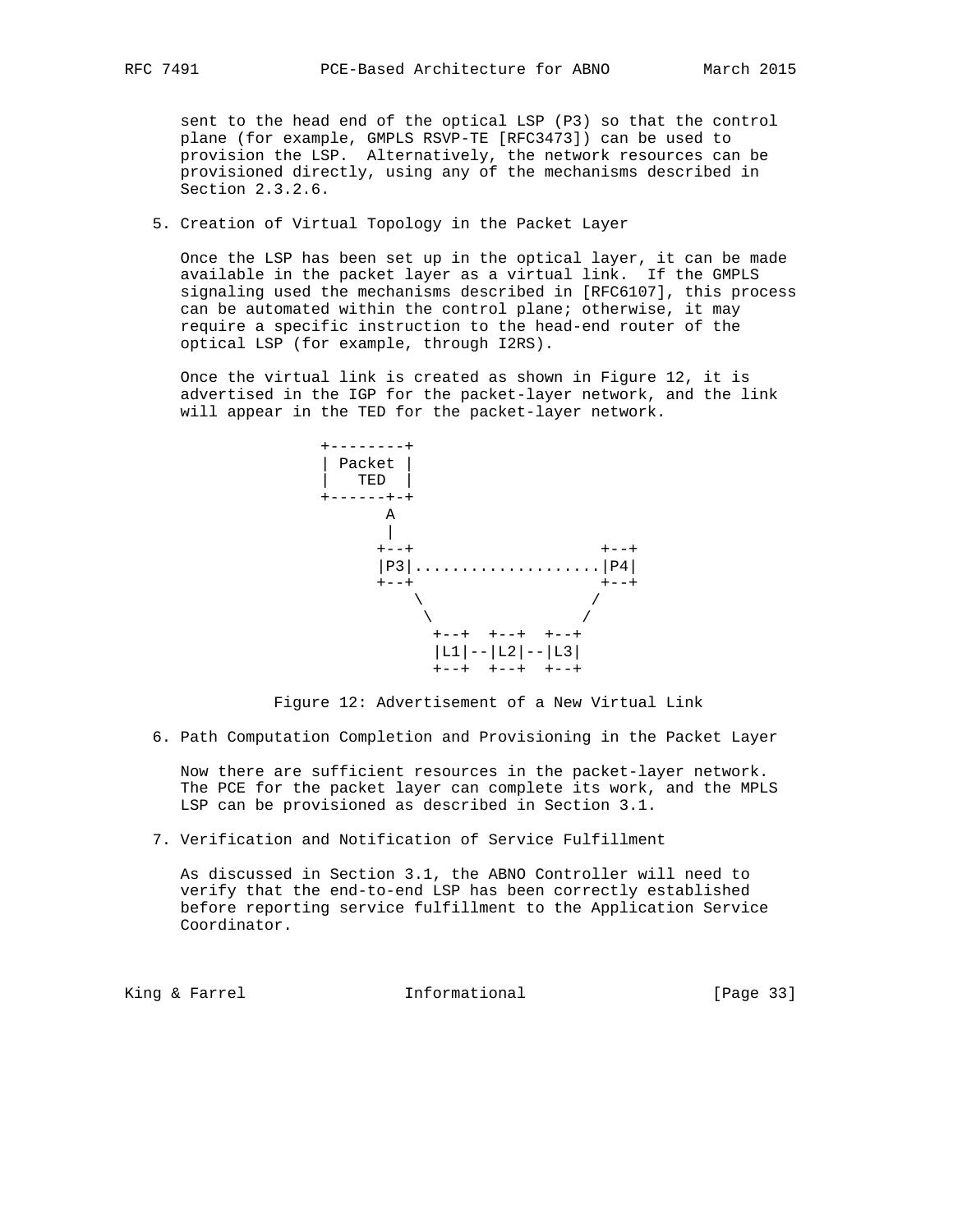Furthermore, it is highly likely that service verification will be necessary before the optical-layer LSP can be put into service as a virtual link. Thus, the VNTM will need to coordinate with the OAM Handler to ensure that the LSP is ready for use.

# 3.2.1. Data Center Interconnection across Multi-Layer Networks

 In order to support new and emerging cloud-based applications, such as real-time data backup, virtual machine migration, server clustering, or load reorganization, the dynamic provisioning and allocation of IT resources and the interconnection of multiple, remote Data Centers (DCs) is a growing requirement.

 These operations require traffic being delivered between data centers, and, typically, the connections providing such inter-DC connectivity are provisioned using static circuits or dedicated leased lines, leading to an inefficiency in terms of resource utilization. Moreover, a basic requirement is that such a group of remote DCs can be operated logically as one.

 In such environments, the data plane technology is operator and provider dependent. Their customers may rent lambda switch capable (LSC), packet switch capable (PSC), or time division multiplexing (TDM) services, and the application and usage of the ABNO architecture and Controller enable the required dynamic end-to-end network service provisioning, regardless of underlying service and transport layers.

 Consequently, the interconnection of DCs may involve the operation, control, and management of heterogeneous environments: each DC site and the metro-core network segment used to interconnect them, with regard to not only the underlying data plane technology but also the control plane. For example, each DC site or domain could be controlled locally in a centralized way (e.g., via OpenFlow [ONF]), whereas the metro-core transport infrastructure is controlled by GMPLS. Although OpenFlow is specially adapted to single-domain intra-DC networks (packet-level control, lots of routing exceptions), a standardized GMPLS-based architecture would enable dynamic optical resource allocation and restoration in multi-domain (e.g., multi vendor) core networks interconnecting distributed data centers.

King & Farrel **Informational** [Page 34]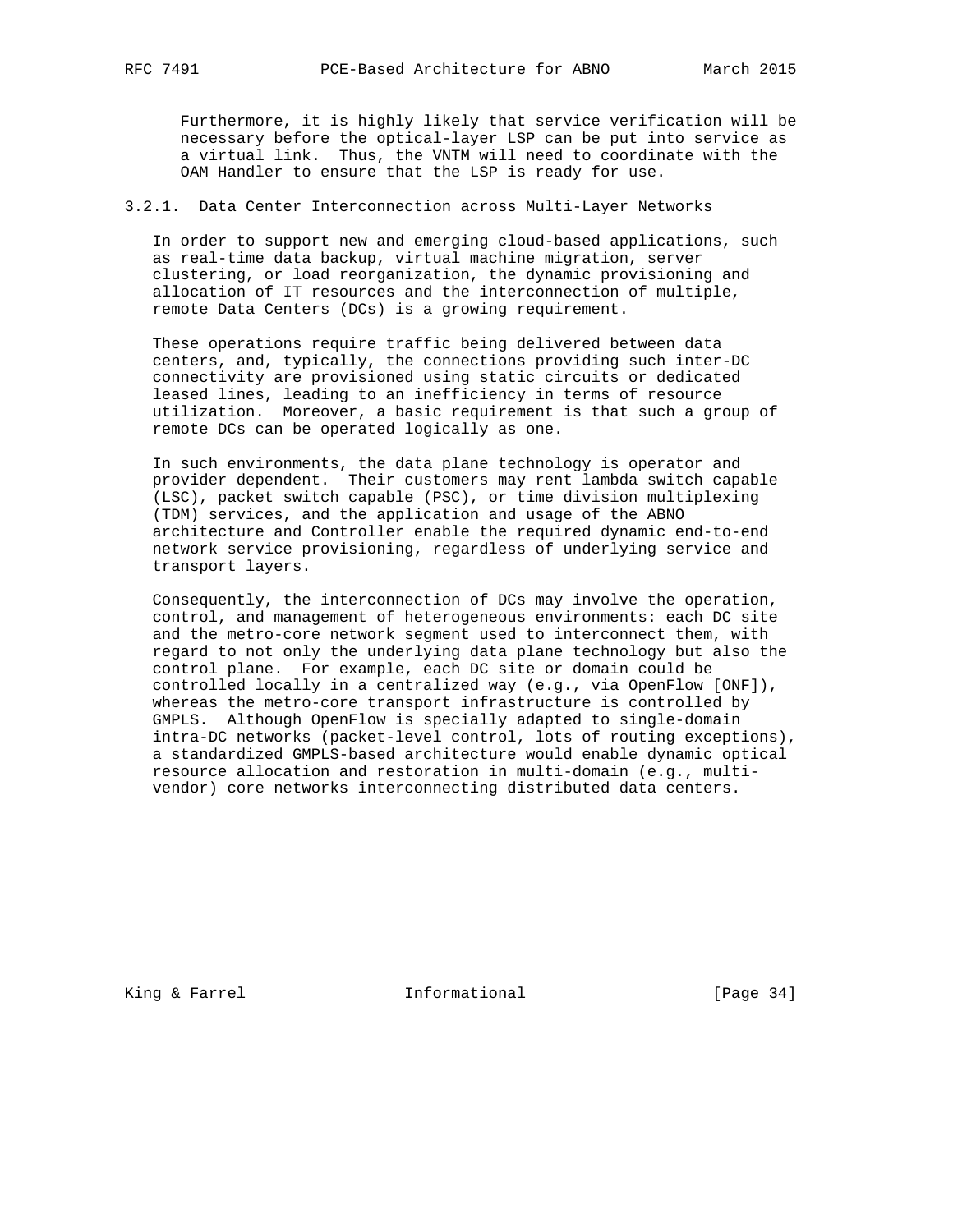The application of an ABNO architecture and related procedures would involve the following aspects:

1. Request from the Application Service Coordinator or NMS

 As shown in Figure 13, the ABNO Controller receives a request from the Application Service Coordinator or from the NMS, in order to create a new end-to-end connection between two end points. The actual addressing of these end points is discussed in the next section. The ABNO Controller asks the PCE for a path between these two end points, after considering any applicable policy as defined by the Policy Agent (see Figure 1).



Figure 13: Application Service Coordinator Request Management

2. Address Mapping

 In order to compute an end-to-end path, the PCE needs to have a unified view of the overall topology, which means that it has to consider and identify the actual end points with regard to the client network addresses. The ABNO Controller and/or the PCE may need to translate or map addresses from different address spaces. Depending on how the topology information is disseminated and gathered, there are two possible scenarios:

2a. The Application Layer Knows the Client Network Layer

 Entities belonging to the application layer may have an interface with the TED or with an ALTO Server allowing those entities to map the high-level end points to network addresses. The mechanism used to enable this address correlation is out of scope for this document but relies on direct interfaces to other ABNO components in addition to the interface to the ABNO Controller.

King & Farrel **Informational** [Page 35]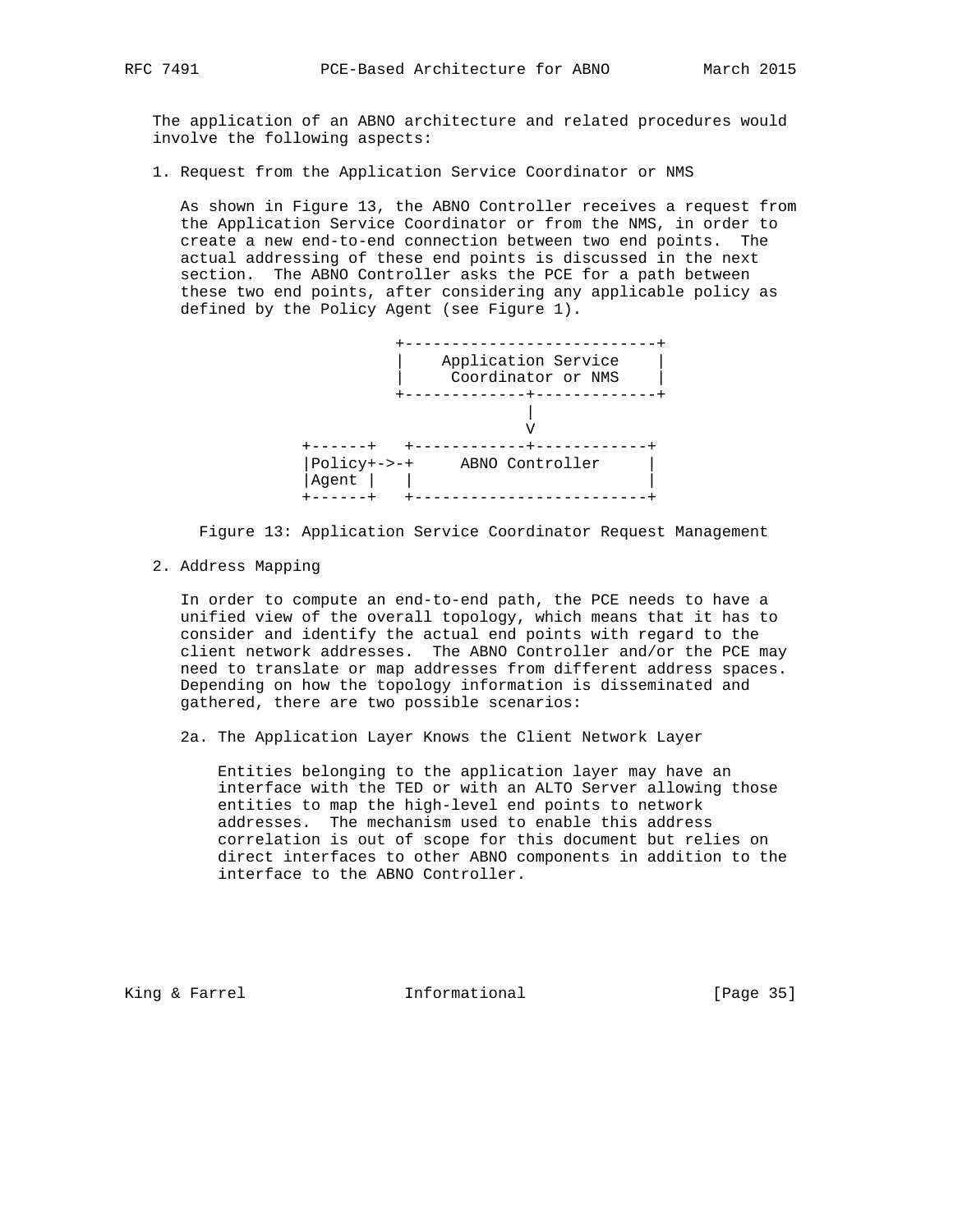In this scenario, the request from the NMS or Application Service Coordinator contains addresses in the client-layer network. Therefore, when the ABNO Controller requests the PCE to compute a path between two end points, the PCE is able to use the supplied addresses, compute the path, and continue the workflow in communication with the Provisioning Manager.

#### 2b. The Application Layer Does Not Know the Client Network Layer

 In this case, when the ABNO Controller receives a request from the NMS or Application Service Coordinator, the request contains only identifiers from the application-layer address space. In order for the PCE to compute an end-to-end path, these identifiers must be converted to addresses in the client-layer network. This translation can be performed by the ABNO Controller, which can access the TED and ALTO databases allowing the path computation request that it sends to the PCE to simply be contained within one network and TED. Alternatively, the computation request could use the application-layer identifiers, leaving the job of address mapping to the PCE.

 Note that in order to avoid any confusion both approaches in this scenario require clear identification of the address spaces that are in use.

#### 3. Provisioning Process

 Once the path has been obtained, the Provisioning Manager receives a high-level provisioning request to provision the service. Since, in the considered use case, the network elements are not necessarily configured using the same protocol, the end-to-end path is split into segments, and the ABNO Controller coordinates or orchestrates the establishment by adapting and/or translating the abstract provisioning request to concrete segment requests by means of a VNTM or PCE that issues the corresponding commands or instructions. The provisioning may involve configuring the data plane elements directly or delegating the establishment of the underlying connection to a dedicated control plane instance responsible for that segment.

King & Farrel **Informational** [Page 36]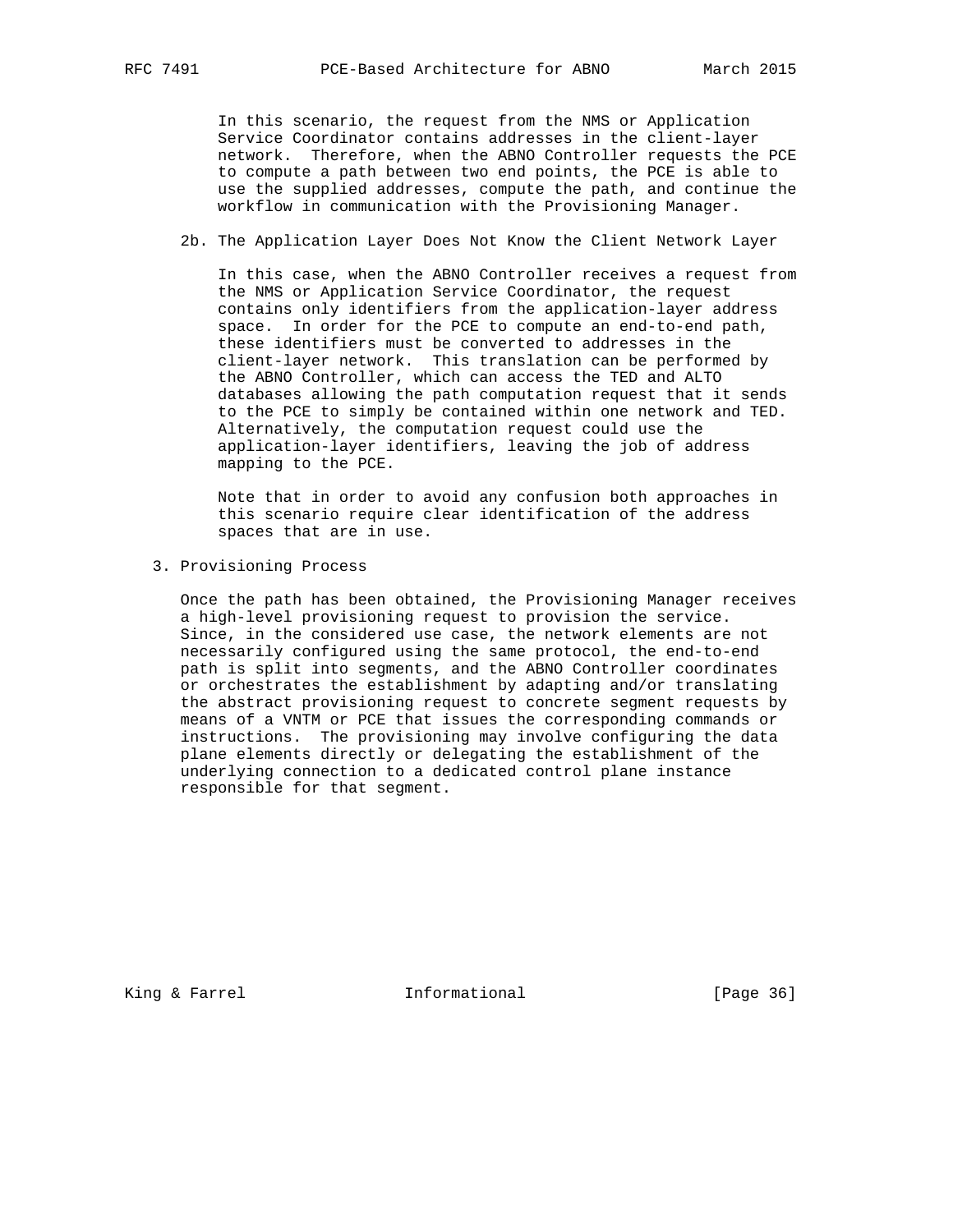The Provisioning Manager could use a number of mechanisms to program the network elements, as shown in Figure 14. It learns which technology is used for the actual provisioning at each segment by either manual configuration or discovery.



Figure 14: Provisioning Process

4. Verification and Notification of Service Fulfillment

 Once the end-to-end connectivity service has been provisioned, and after the verification of the correct operation of the service, the ABNO Controller needs to notify the Application Service Coordinator or NMS.

3.3. Make-before-Break

 A number of different services depend on the establishment of a new LSP so that traffic supported by an existing LSP can be switched with little or no disruption. This section describes those use cases, presents a generic model for make-before-break within the ABNO architecture, and shows how each use case can be supported by using elements of the generic model.

3.3.1. Make-before-Break for Reoptimization

 Make-before-break is a mechanism supported in RSVP-TE signaling where a new LSP is set up before the LSP it replaces is torn down [RFC3209]. This process has several benefits in situations such as reoptimization of in-service LSPs.

King & Farrel **Informational** [Page 37]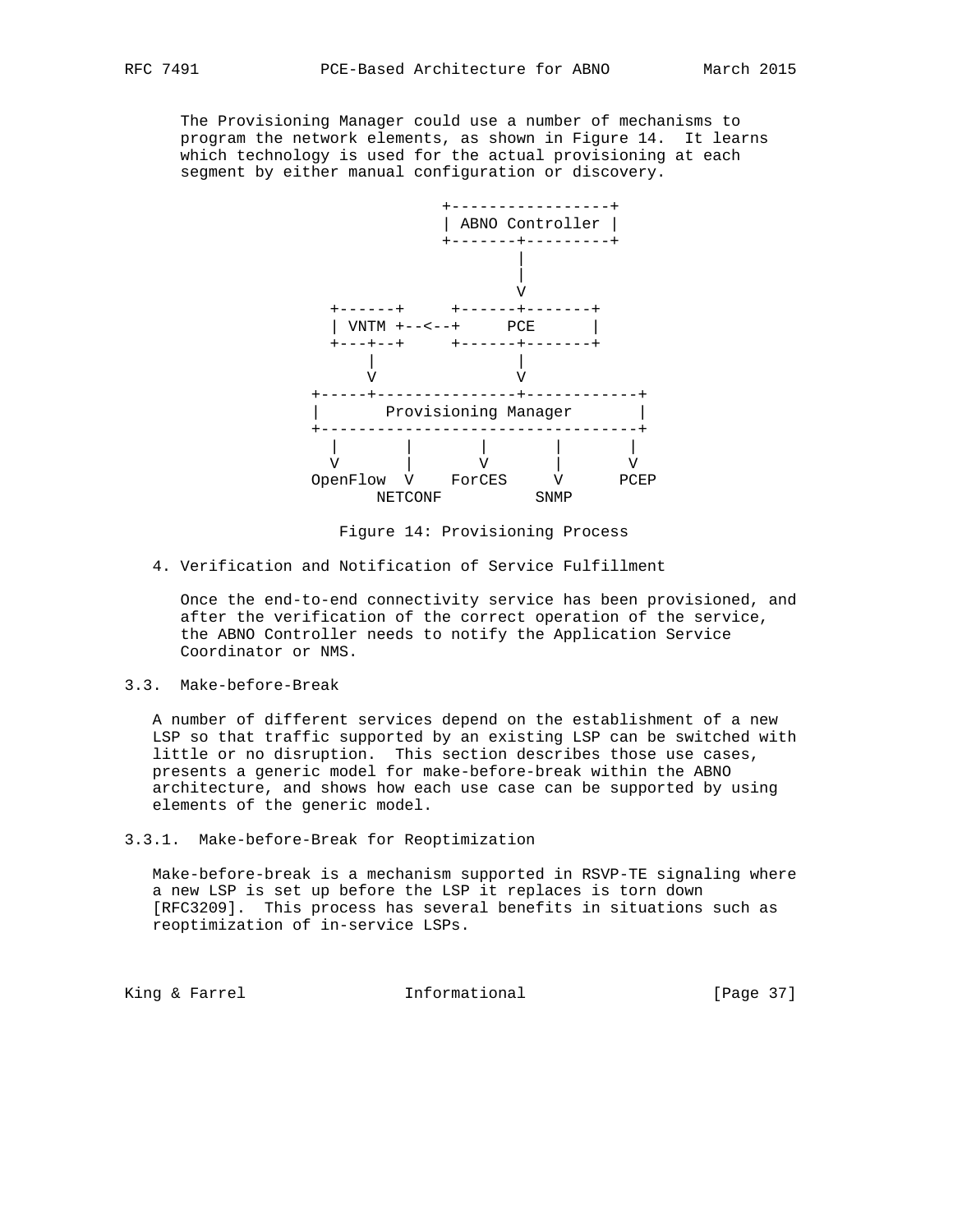The process is simple, and the example shown in Figure 15 utilizes a Stateful PCE [Stateful-PCE] to monitor the network and take reoptimization actions when necessary. In this process, a service request is made to the ABNO Controller by a requester such as the OSS. The service request indicates that the LSP should be reoptimized under specific conditions according to policy. This allows the ABNO Controller to manage the sequence and prioritization of reoptimizing multiple LSPs using elements of Global Concurrent Optimization (GCO) as described in Section 3.4, and applying policies across the network so that, for instance, LSPs for delay-sensitive services are reoptimized first.

 The ABNO Controller commissions the PCE to compute and set up the initial path.

 Over time, the PCE monitors the changes in the network as reflected in the TED, and according to the configured policy may compute and set up a replacement path, using make-before-break within the network.

 Once the new path has been set up and the network reports that it is being used correctly, the PCE tears down the old path and may report the reoptimization event to the ABNO Controller.





3.3.2. Make-before-Break for Restoration

 Make-before-break may also be used to repair a failed LSP where there is a desire to retain resources along some of the path, and where there is the potential for other LSPs to "steal" the resources if the

King & Farrel **Informational** [Page 38]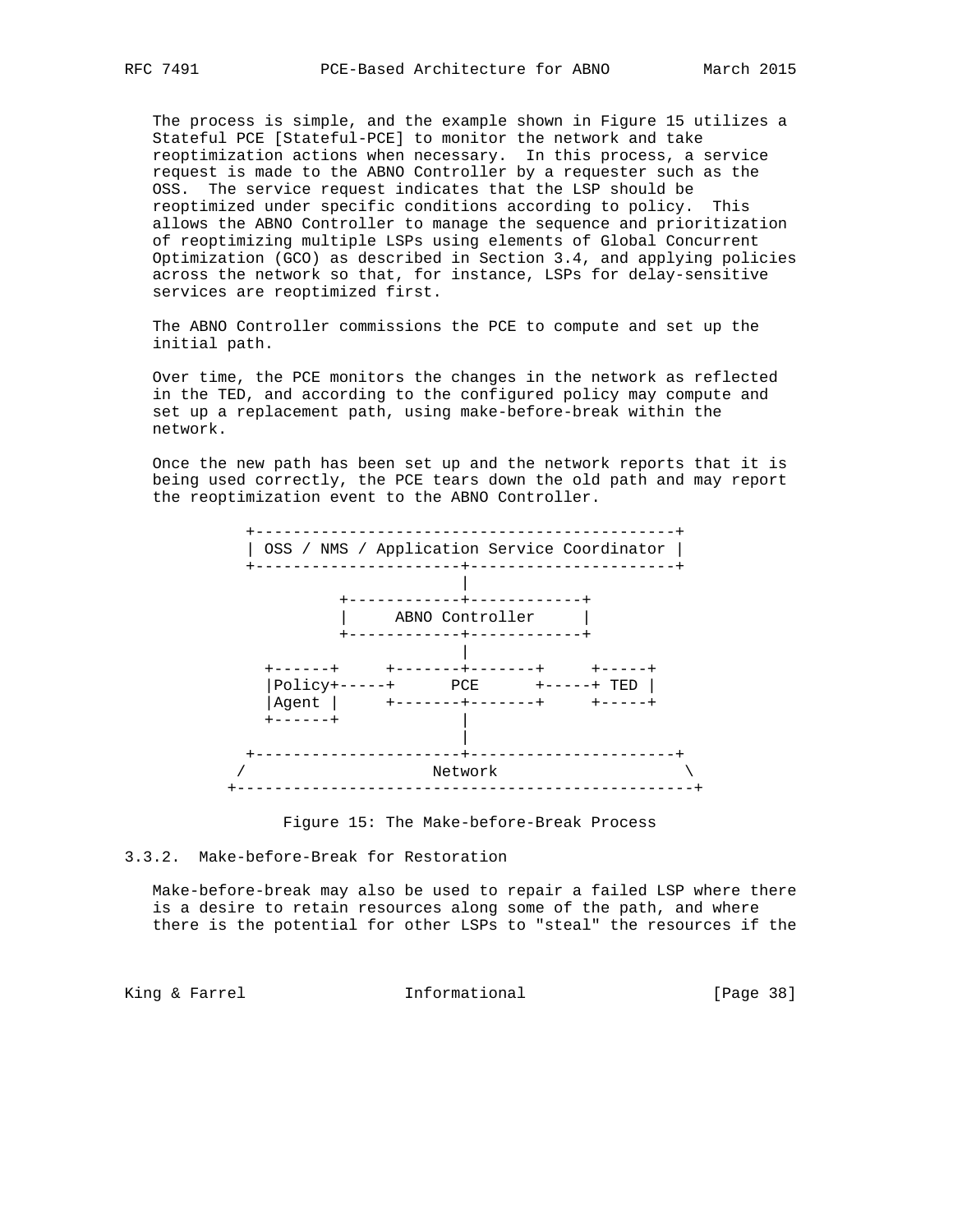failed LSP is torn down first. Unlike the example in Section 3.3.1, this case addresses a situation where the service is interrupted, but this interruption arises from the break in service introduced by the network failure. Obviously, in the case of a point-to-multipoint LSP, the failure might only affect part of the tree and the disruption will only be to a subset of the destination leaves so that a make-before-break restoration approach will not cause disruption to the leaves that were not affected by the original failure.

 Figure 16 shows the components that interact for this use case. A service request is made to the ABNO Controller by a requester such as the OSS. The service request indicates that the LSP may be restored after failure and should attempt to reuse as much of the original path as possible.

 The ABNO Controller commissions the PCE to compute and set up the initial path. The ABNO Controller also requests the OAM Handler to initiate OAM on the LSP and to monitor the results.

 At some point, the network reports a fault to the OAM Handler, which notifies the ABNO Controller.

 The ABNO Controller commissions the PCE to compute a new path, reusing as much of the original path as possible, and the PCE sets up the new LSP.

 Once the new path has been set up and the network reports that it is being used correctly, the ABNO Controller instructs the PCE to tear down the old path.



Figure 16: The Make-before-Break Restoration Process

King & Farrel **Informational** [Page 39]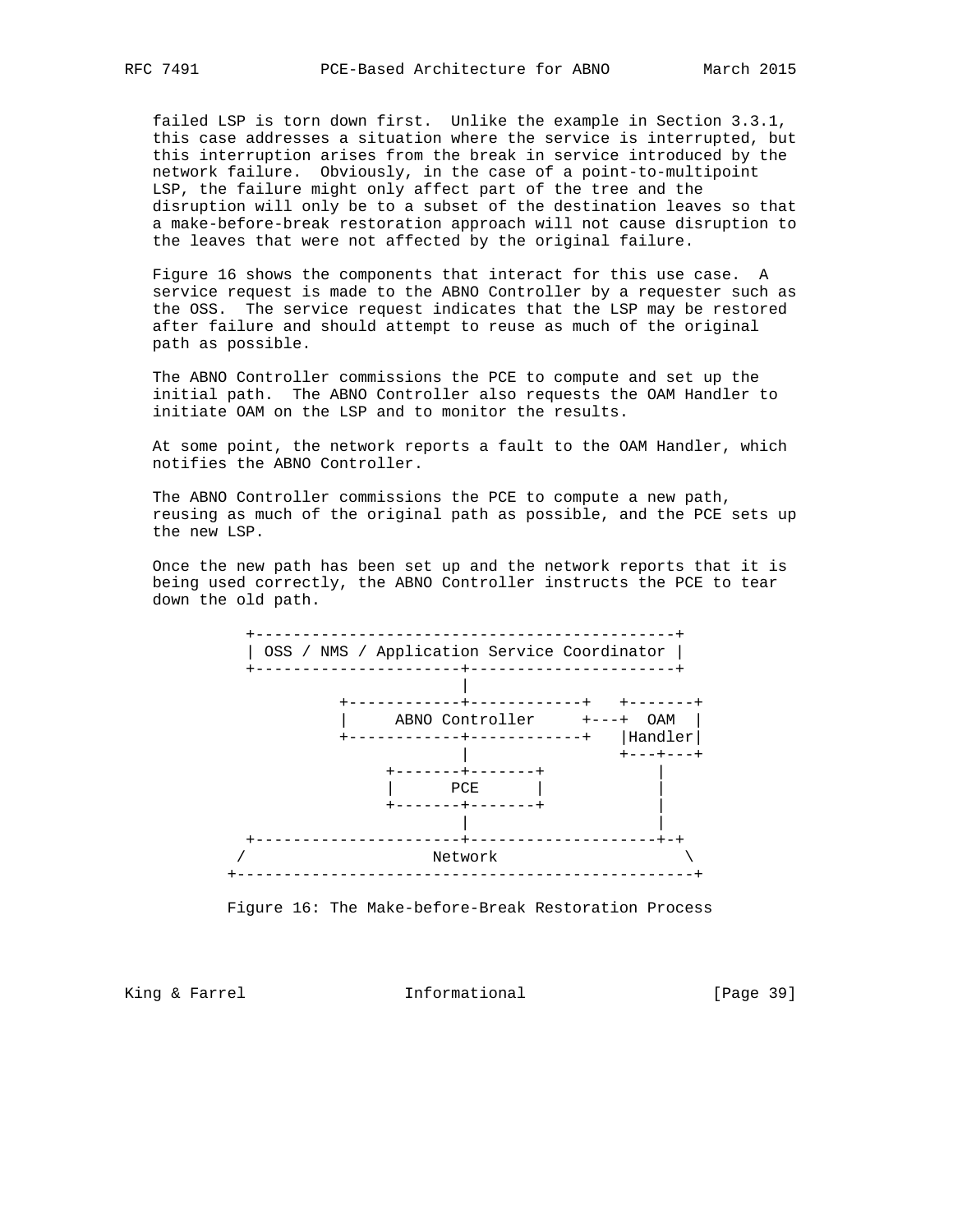# 3.3.3. Make-before-Break for Path Test and Selection

 In a more complicated use case, an LSP may be monitored for a number of attributes, such as delay and jitter. When the LSP falls below a threshold, the traffic may be moved to another LSP that offers the desired (or at least a better) quality of service. To achieve this, it is necessary to establish the new LSP and test it, and because the traffic must not be interrupted, make-before-break must be used.

 Moreover, it may be the case that no new LSP can provide the desired attributes and that a number of LSPs need to be tested so that the best can be selected. Furthermore, even when the original LSP is set up, it could be desirable to test a number of LSPs before deciding which should be used to carry the traffic.

 Figure 17 shows the components that interact for this use case. Because multiple LSPs might exist at once, a distinct action is needed to coordinate which one carries the traffic, and this is the job of the I2RS Client acting under the control of the ABNO Controller.

 The OAM Handler is responsible for initiating tests on the LSPs and for reporting the results back to the ABNO Controller. The OAM Handler can also check end-to-end connectivity test results across a multi-domain network even when each domain runs a different technology. For example, an end-to-end path might be achieved by stitching together an MPLS segment, an Ethernet/VLAN segment, another IP segment, etc.

 Otherwise, the process is similar to that for reoptimization as discussed in Section 3.3.1.

King & Farrel **Informational** [Page 40]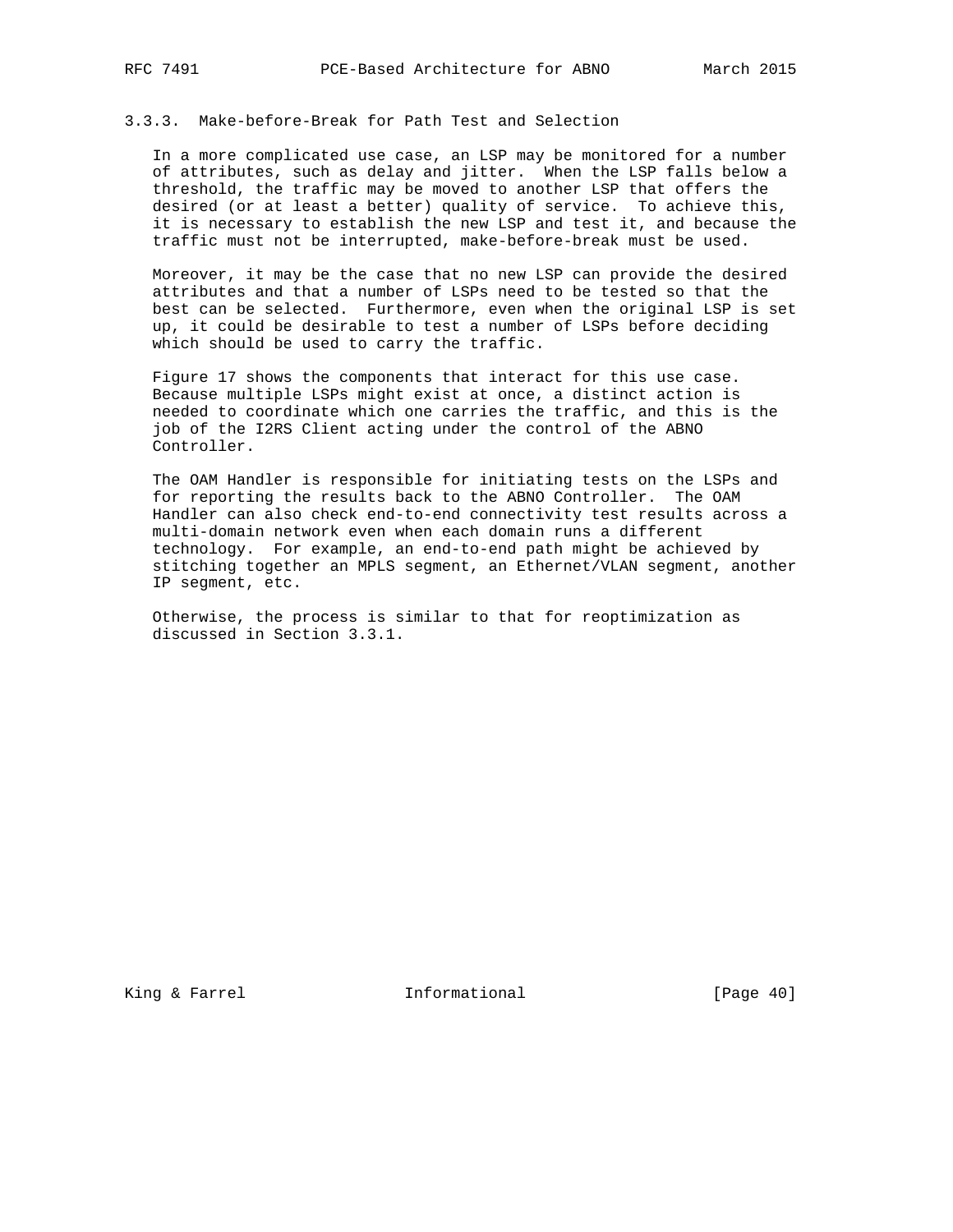

Figure 17: The Make-before-Break Path Test and Selection Process

 The pseudocode that follows gives an indication of the interactions between ABNO components.

```
 OSS requests quality-assured service
:Label1
DoWhile not enough LSPs (ABNO Controller)
  Instruct PCE to compute and provision the LSP (ABNO Controller)
  Create the LSP (PCE)
EndDo
:Label2
DoFor each LSP (ABNO Controller)
 Test LSP (OAM Handler)
 Report results to ABNO Controller (OAM Handler)
EndDo
Evaluate results of all tests (ABNO Controller)
Select preferred LSP and instruct I2RS Client (ABNO Controller)
Put traffic on preferred LSP (I2RS Client)
DoWhile too many LSPs (ABNO Controller)
  Instruct PCE to tear down unwanted LSP (ABNO Controller)
  Tear down unwanted LSP (PCE)
EndDo
```
King & Farrel **Informational** [Page 41]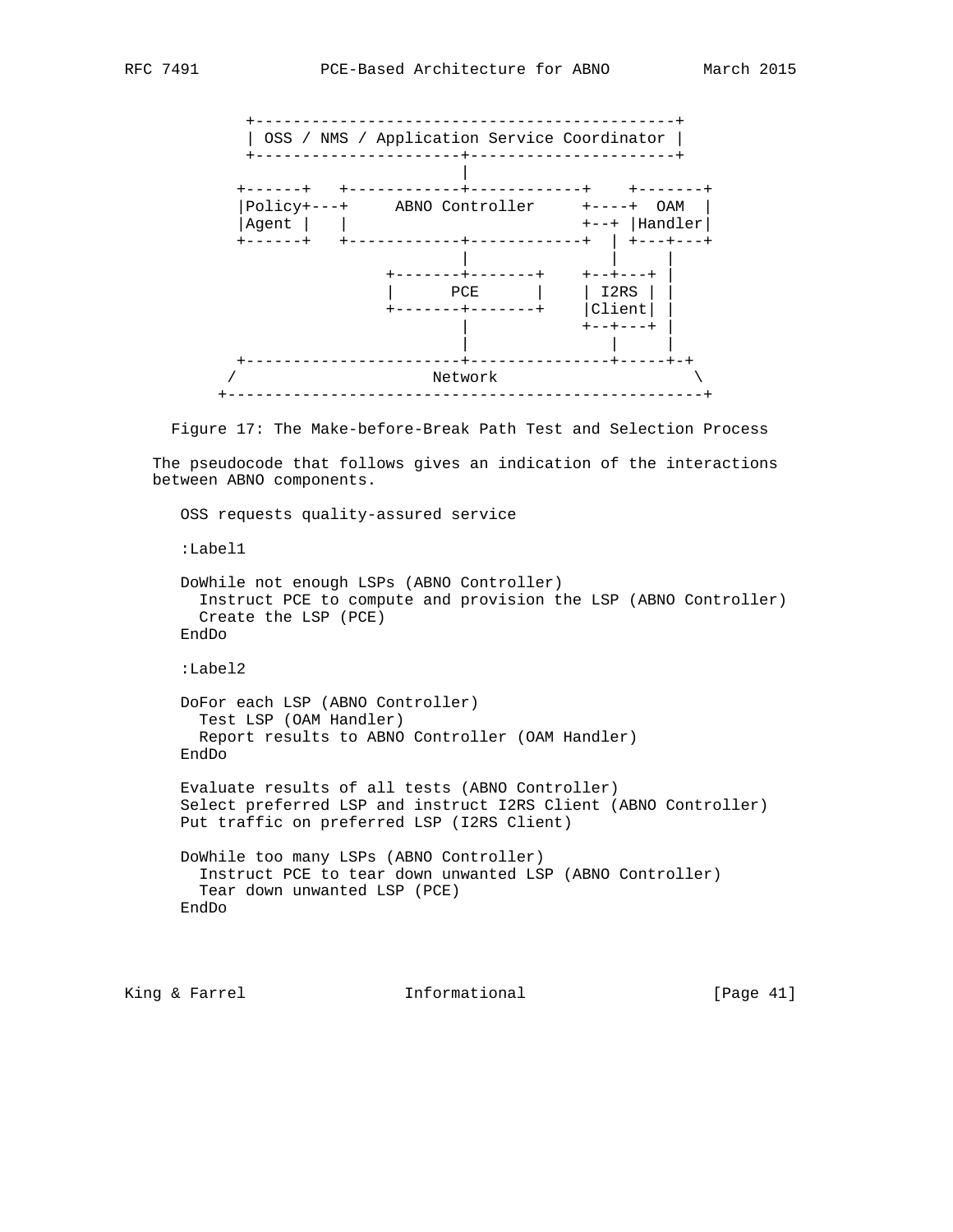```
 DoUntil trigger (OAM Handler, ABNO Controller, Policy Agent)
 keep sending traffic (Network)
  Test LSP (OAM Handler)
EndDo
If there is already a suitable LSP (ABNO Controller)
 GoTo Label2
Else
 GoTo Label1
EndIf
```

```
3.4. Global Concurrent Optimization
```
 Global Concurrent Optimization (GCO) is defined in [RFC5557] and represents a key technology for maximizing network efficiency by computing a set of traffic-engineered paths concurrently. A GCO path computation request will simultaneously consider the entire topology of the network, and the complete set of new LSPs together with their respective constraints. Similarly, GCO may be applied to recompute the paths of a set of existing LSPs.

GCO may be requested in a number of scenarios. These include:

- o Routing of new services where the PCE should consider other services or network topology.
- o A reoptimization of existing services due to fragmented network resources or suboptimized placement of sequentially computed services.
- o Recovery of connectivity for bulk services in the event of a catastrophic network failure.

 A service provider may also want to compute and deploy new bulk services based on a predicted traffic matrix. The GCO functionality and capability to perform concurrent computation provide a significant network optimization advantage, thus utilizing network resources optimally and avoiding blocking.

 The following use case shows how the ABNO architecture and components are used to achieve concurrent optimization across a set of services.

King & Farrel **Informational** [Page 42]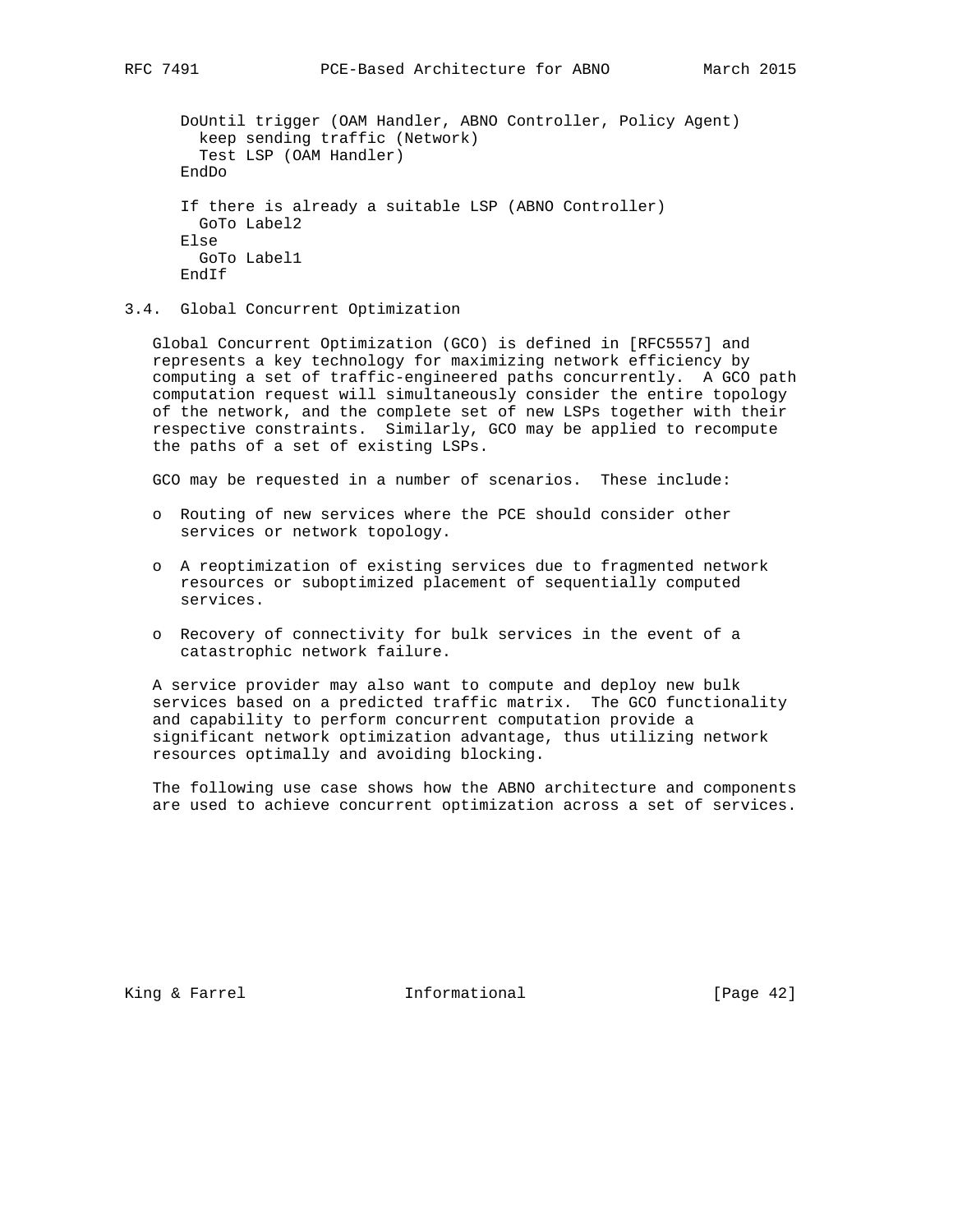3.4.1. Use Case: GCO with MPLS LSPs

 When considering the GCO path computation problem, we can split the GCO objective functions into three optimization categories:

- o Minimize aggregate Bandwidth Consumption (MBC).
- o Minimize the load of the Most Loaded Link (MLL).
- o Minimize Cumulative Cost of a set of paths (MCC).

 This use case assumes that the GCO request will be offline and be initiated from an NMS/OSS; that is, it may take significant time to compute the service, and the paths reported in the response may want to be verified by the user before being provisioned within the network.

1. Request Management

 The NMS/OSS issues a request for new service connectivity for bulk services. The ABNO Controller verifies that the NMS/OSS has sufficient rights to make the service request and apply a GCO attribute with a request to Minimize aggregate Bandwidth Consumption (MBC), as shown in Figure 18.



Figure 18: NMS Request to ABNO Controller

 1a. Each service request has a source, destination, and bandwidth request. These service requests are sent to the ABNO Controller and categorized as GCO requests. The PCE uses the appropriate policy for each request and consults the TED for the packet layer.

King & Farrel **Informational** [Page 43]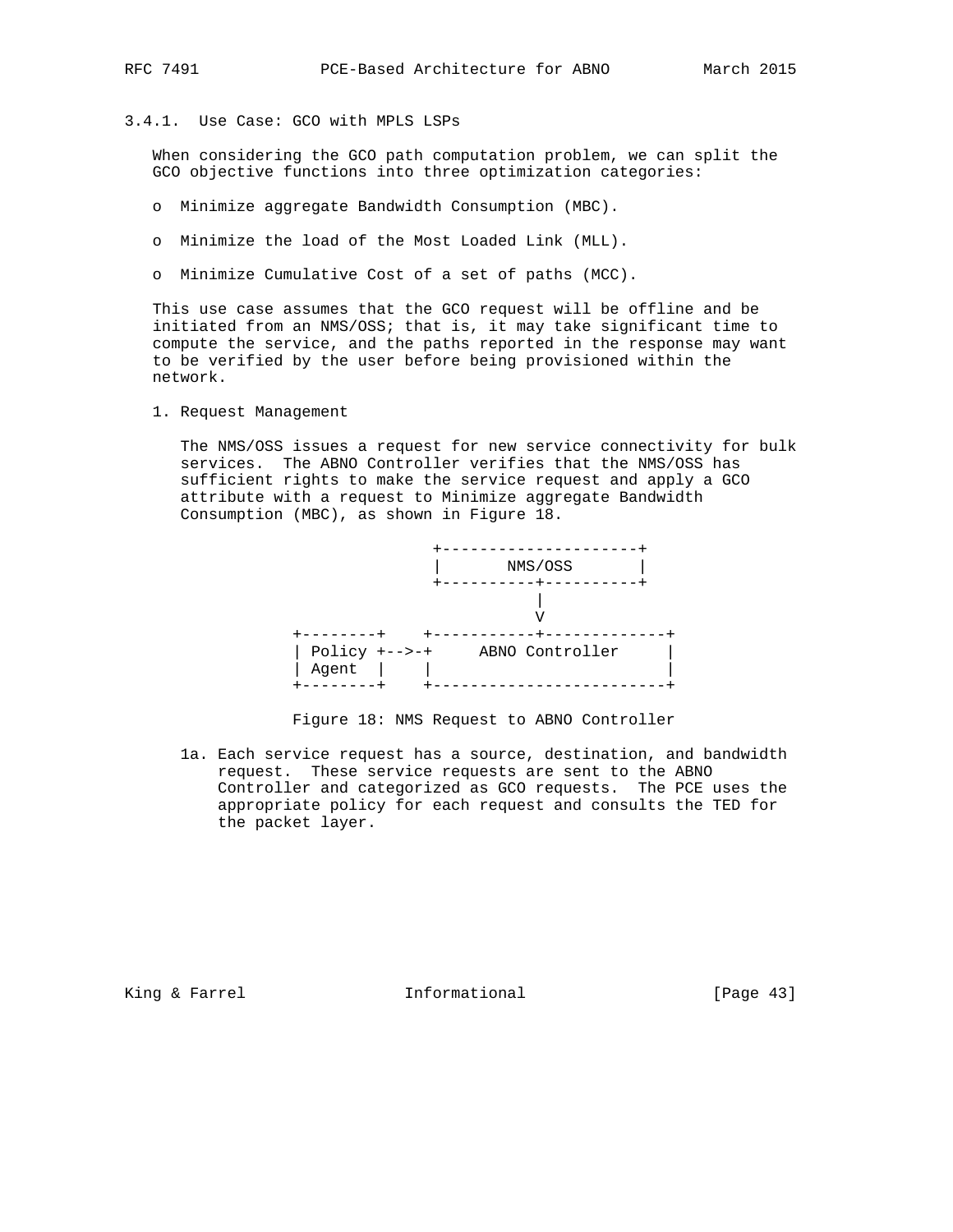2. Service Path Computation in the Packet Layer

 To compute a set of services for the GCO application, PCEP supports synchronization vector (SVEC) lists for synchronized dependent path computations as defined in [RFC5440] and described in [RFC6007].

 2a. The ABNO Controller sends the bulk service request to the GCO-capable packet-layer PCE using PCEP messaging. The PCE uses the appropriate policy for the request and consults the TED for the packet layer, as shown in Figure 19.



Figure 19: Path Computation Request from GCO-Capable PCE

- 2b. Upon receipt of the bulk (GCO) service requests, the PCE applies the MBC objective function and computes the services concurrently.
- 2c. Once the requested GCO service path computation completes, the PCE sends the resulting paths back to the ABNO Controller. The response includes a fully computed explicit path for each service (TE LSP).

King & Farrel **Informational** [Page 44]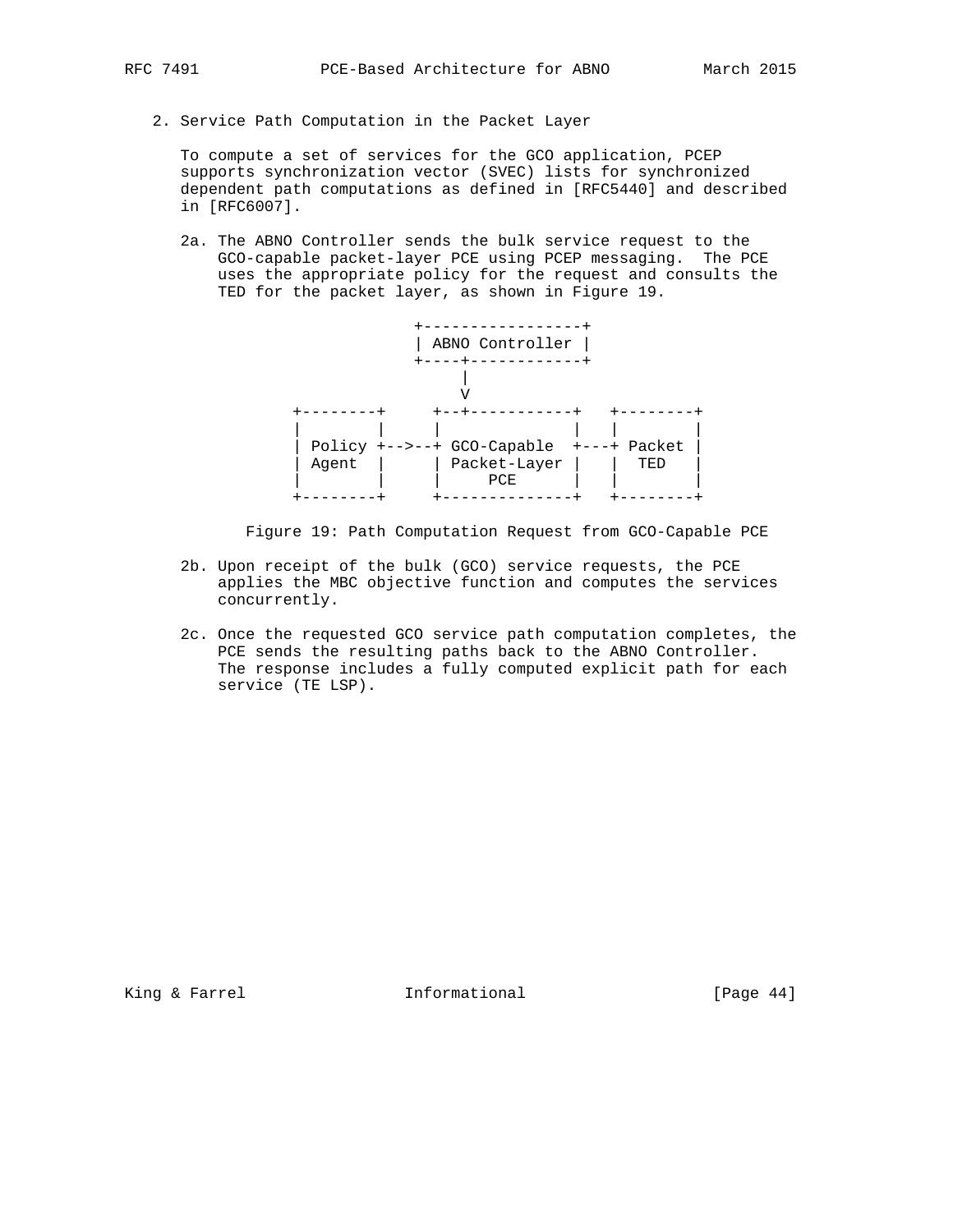3. The concurrently computed solution received from the PCE is sent back to the NMS/OSS by the ABNO Controller as a PCEP response, as shown in Figure 20. The NMS/OSS user can then check the candidate paths and either provision the new services or save the solution for deployment in the future.



Figure 20: ABNO Sends Solution to the NMS/OSS

3.5. Adaptive Network Management (ANM)

 The ABNO architecture provides the capability for reactive network control of resources relying on classification, profiling, and prediction based on current demands and resource utilization. Server-layer transport network resources, such as Optical Transport Network (OTN) time-slicing [G.709], or the fine granularity grid of wavelengths with variable spectral bandwidth (flexi-grid) [G.694.1], can be manipulated to meet current and projected demands in a model called Elastic Optical Networks (EON) [EON].

 EON provides spectrum-efficient and scalable transport by introducing flexible granular traffic grooming in the optical frequency domain. This is achieved using arbitrary contiguous concatenation of the optical spectrum that allows the creation of custom-sized bandwidth. This bandwidth is defined in slots of 12.5 GHz.

 Adaptive Network Management (ANM) with EON allows appropriately sized optical bandwidth to be allocated to an end-to-end optical path. In flexi-grid, the allocation is performed according to the traffic volume, optical modulation format, and associated reach, or following user requests, and can be achieved in a highly spectrum-efficient and scalable manner. Similarly, OTN provides for flexible and granular provisioning of bandwidth on top of Wavelength Switched Optical Networks (WSONs).

 To efficiently use optical resources, a system is required that can monitor network resources and decide the optimal network configuration based on the status, bandwidth availability, and user service. We call this ANM.

King & Farrel **Informational** [Page 45]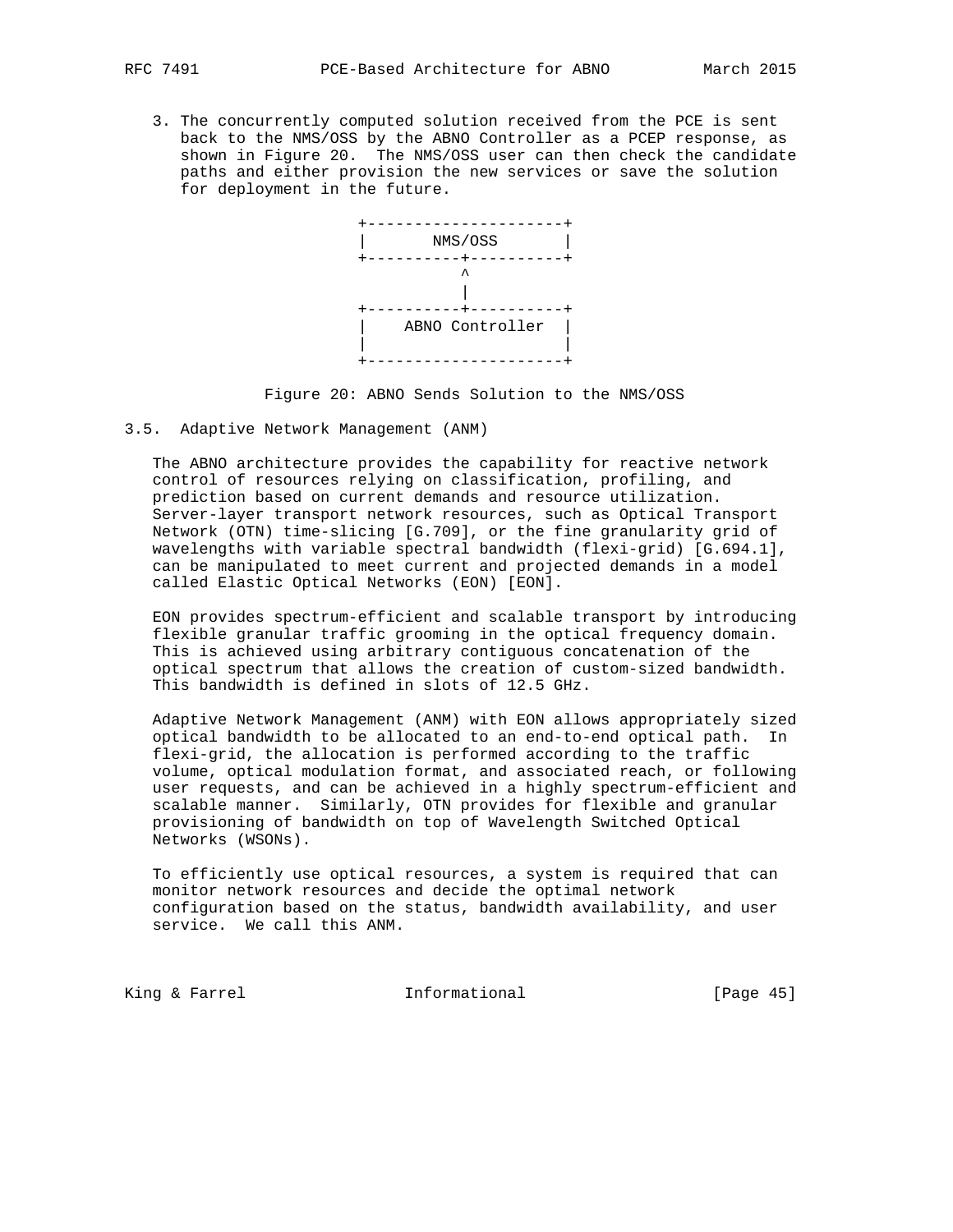# 3.5.1. ANM Trigger

 There are different reasons to trigger an adaptive network management process; these include:

- o Measurement: Traffic measurements can be used in order to cause spectrum allocations that fit the traffic needs as efficiently as possible. This function may be influenced by measuring the IP router traffic flows, by examining traffic engineering or link state databases, by usage thresholds for critical links in the network, or by requests from external entities. Nowadays, network operators have active monitoring probes in the network that store their results in the OSS. The OSS or OAM Handler components activate this measurement-based trigger, so the ABNO Controller would not be directly involved in this case.
- o Human: Operators may request ABNO to run an adaptive network planning process via an NMS.
- o Periodic: An adaptive network planning process can be run periodically to find an optimum configuration.

 An ABNO Controller would receive a request from an OSS or NMS to run an adaptive network manager process.

3.5.2. Processing Request and GCO Computation

 Based on the human or periodic trigger requests described in the previous section, the OSS or NMS will send a request to the ABNO Controller to perform EON-based GCO. The ABNO Controller will select a set of services to be reoptimized and choose an objective function that will deliver the best use of network resources. In making these choices, the ABNO Controller is guided by network-wide policy on the use of resources, the definition of optimization, and the level of perturbation to existing services that is tolerable.

 This request for GCO is passed to the PCE, along the lines of the description in Section 3.4. The PCE can then consider the end-to-end paths and every channel's optimal spectrum assignment in order to satisfy traffic demands and optimize the optical spectrum consumption within the network.

 The PCE will operate on the TED but is likely to also be stateful so that it knows which LSPs correspond to which waveband allocations on which links in the network. Once the PCE arrives at an answer, it returns a set of potential paths to the ABNO Controller, which passes them on to the NMS or OSS to supervise/select the subsequent path setup/modification process.

King & Farrel **Informational** [Page 46]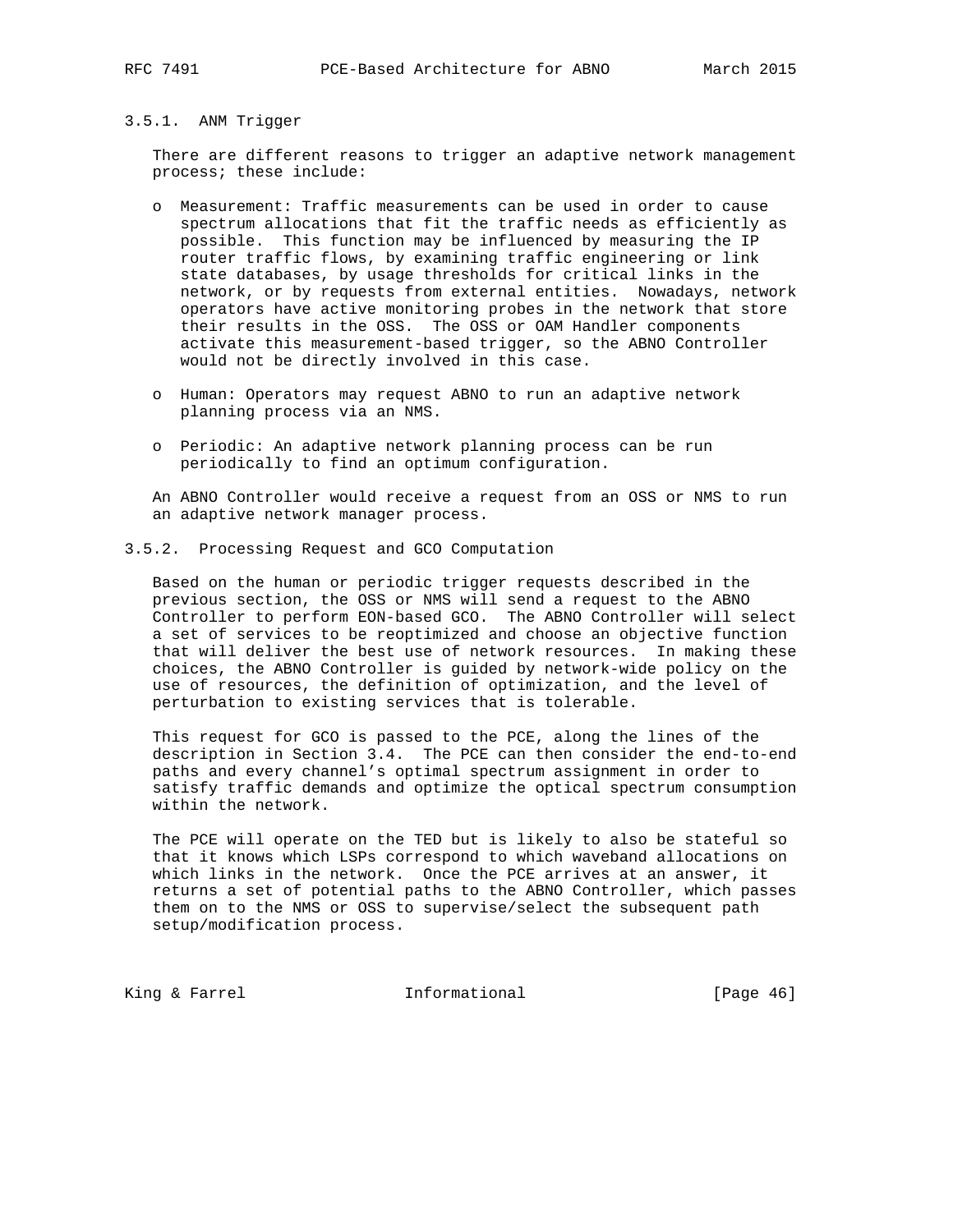This exchange is shown in Figure 21. Note that the figure does not show the interactions used by the OSS/NMS for establishing or modifying LSPs in the network.



Figure 21: Adaptive Network Management with Human Intervention

# 3.5.3. Automated Provisioning Process

 Although most network operations are supervised by the operator, there are some actions that may not require supervision, like a simple modification of a modulation format in a Bit-rate Variable Transponder (BVT) (to increase the optical spectrum efficiency or reduce energy consumption). In this process, where human intervention is not required, the PCE sends the Provisioning Manager a new configuration to configure the network elements, as shown in Figure 22.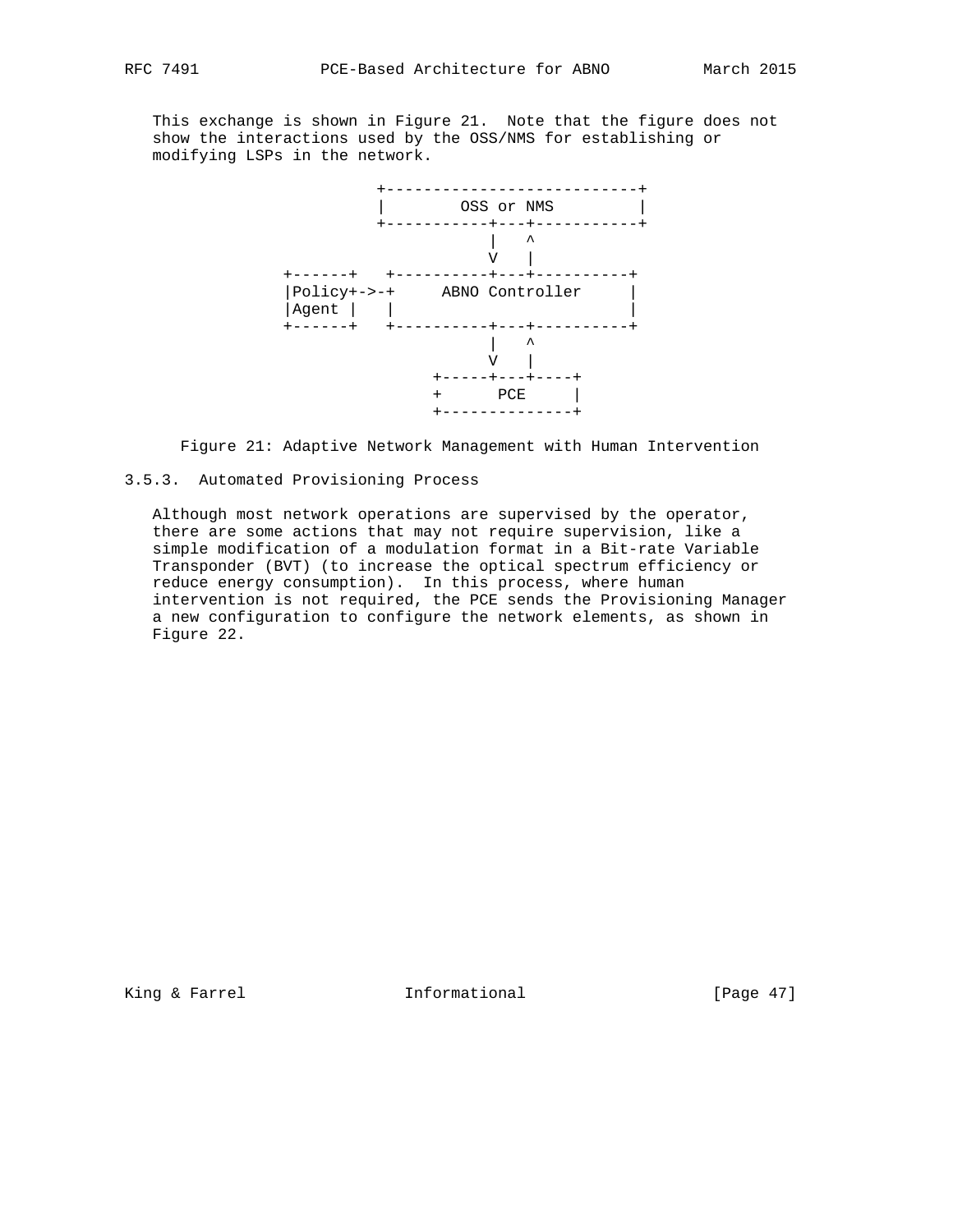

Figure 22: Adaptive Network Management without Human Intervention

#### 3.6. Pseudowire Operations and Management

 Pseudowires in an MPLS network [RFC3985] operate as a form of layered network over the connectivity provided by the MPLS network. The pseudowires are carried by LSPs operating as transport tunnels, and planning is necessary to determine how those tunnels are placed in the network and which tunnels are used by any pseudowire.

 This section considers four use cases: multi-segment pseudowires, path-diverse pseudowires, path-diverse multi-segment pseudowires, and pseudowire segment protection. Section 3.6.5 describes the applicability of the ABNO architecture to these four use cases.

### 3.6.1. Multi-Segment Pseudowires

 [RFC5254] describes the architecture for multi-segment pseudowires. An end-to-end service, as shown in Figure 23, can consist of a series of stitched segments shown in the figure as AC, PW1, PW2, PW3, and AC. Each pseudowire segment is stitched at a "stitching Provider Edge" (S-PE): for example, PW1 is stitched to PW2 at S-PE1. Each access circuit (AC) is stitched to a pseudowire segment at a "terminating PE" (T-PE): for example, PW1 is stitched to the AC at T-PE1.

King & Farrel **Informational** [Page 48]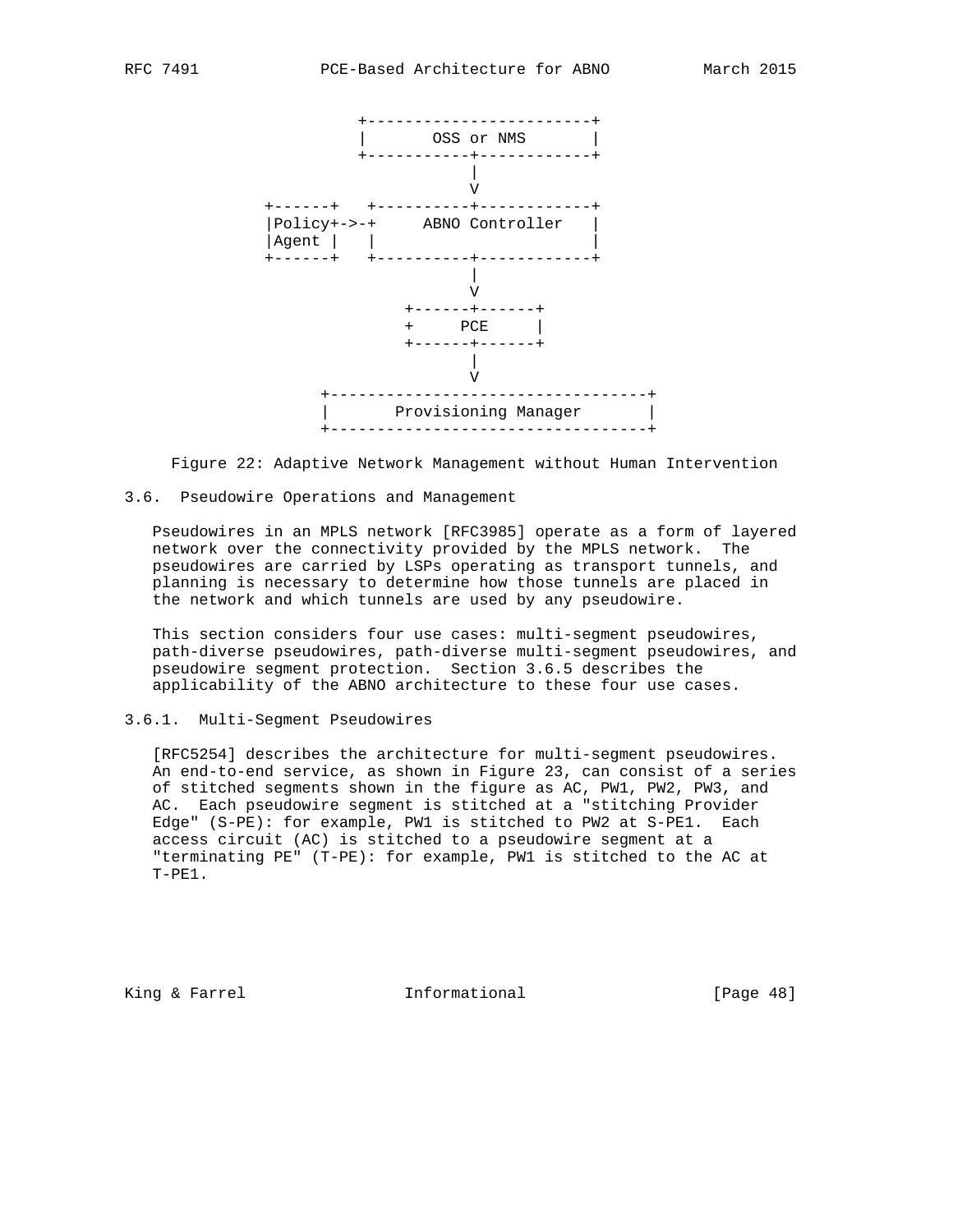Each pseudowire segment is carried across the MPLS network in an LSP operating as a transport tunnel: for example, PW1 is carried in LSP1. The LSPs between PE nodes may traverse different MPLS networks with the PEs as border nodes, or the PEs may lie within the network such that each LSP spans only part of the network.

|            |      |  | $ T-PE1 $ LSP1 $ S-PE1 $ LSP2 $ S-PE3 $ LSP3 $ T-PE2 $ +---+ |  |    |  |
|------------|------|--|--------------------------------------------------------------|--|----|--|
|            | AC I |  | ____________                                                 |  | AC |  |
| <b>CE1</b> |      |  |                                                              |  |    |  |
|            |      |  |                                                              |  |    |  |
|            |      |  |                                                              |  |    |  |
|            |      |  |                                                              |  |    |  |

#### Figure 23: Multi-Segment Pseudowire

 While the topology shown in Figure 23 is easy to navigate, the reality of a deployed network can be considerably more complex. The topology in Figure 24 shows a small mesh of PEs. The links between the PEs are not physical links but represent the potential of MPLS LSPs between the PEs.

 When establishing the end-to-end service between Customer Edge nodes (CEs) CE1 and CE2, some choice must be made about which PEs to use. In other words, a path computation must be made to determine the pseudowire segment "hops", and then the necessary LSP tunnels must be established to carry the pseudowire segments that will be stitched together.

 Of course, each LSP may itself require a path computation decision to route it through the MPLS network between PEs.

 The choice of path for the multi-segment pseudowire will depend on such issues as:

- MPLS connectivity
- MPLS bandwidth availability
- pseudowire stitching capability and capacity at PEs
- policy and confidentiality considerations for use of PEs

King & Farrel **Informational** [Page 49]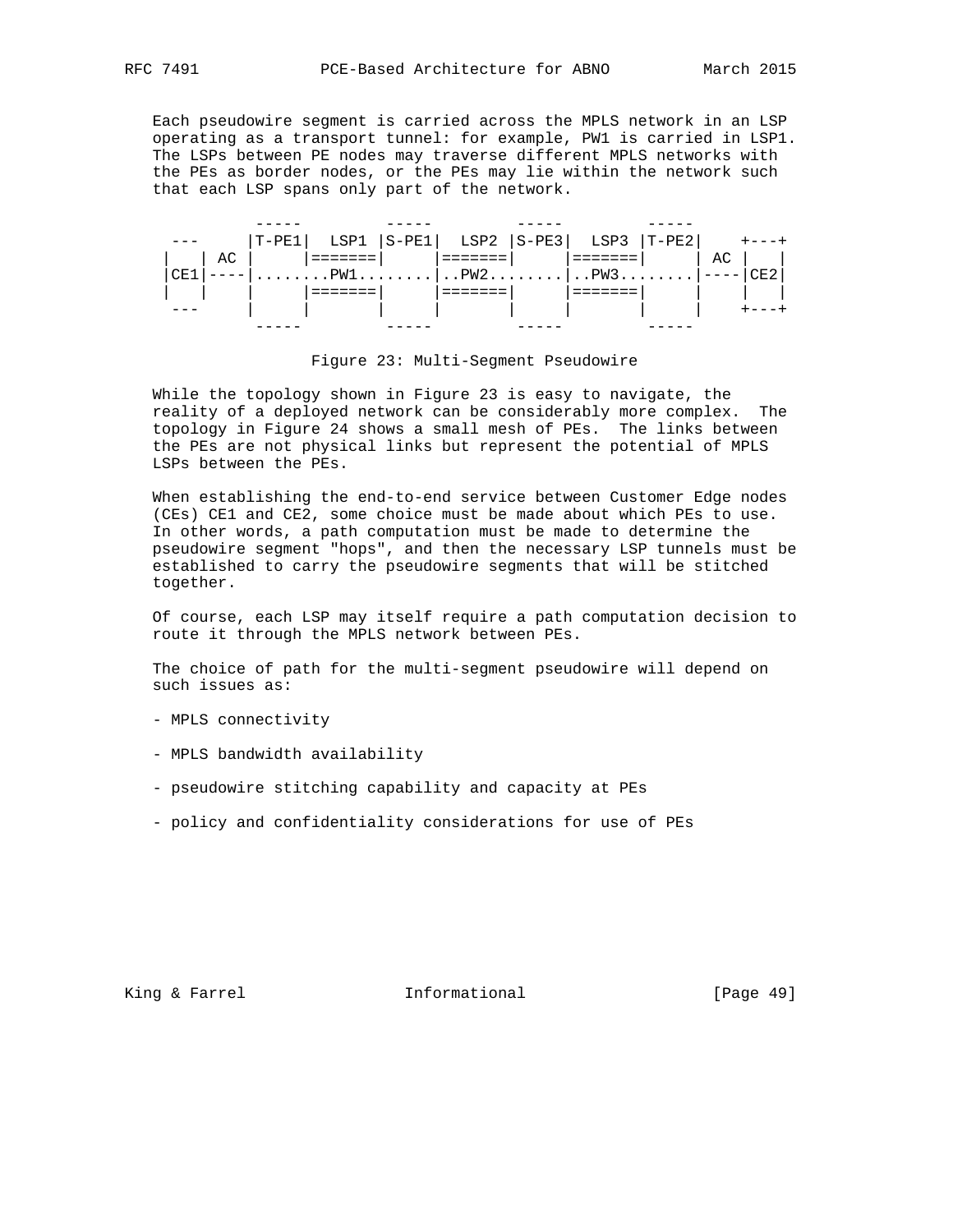



#### 3.6.2. Path-Diverse Pseudowires

 The connectivity service provided by a pseudowire may need to be resilient to failure. In many cases, this function is provided by provisioning a pair of pseudowires carried by path-diverse LSPs across the network, as shown in Figure 25 (the terminology is inherited directly from [RFC3985]). Clearly, in this case, the challenge is to keep the two LSPs (LSP1 and LSP2) disjoint within the MPLS network. This problem is not different from the normal MPLS path-diversity problem.



Figure 25: Path-Diverse Pseudowires

 The path-diverse pseudowire is developed in Figure 26 by the "dual-homing" of each CE through more than one PE. The requirement for LSP path diversity is exactly the same, but it is complicated by the LSPs having distinct end points. In this case, the head-end router (e.g., PE1) cannot be relied upon to maintain the path diversity through the signaling protocol because it is aware of the path of only one of the LSPs. Thus, some form of coordinated path computation approach is needed.

King & Farrel **Informational** [Page 50]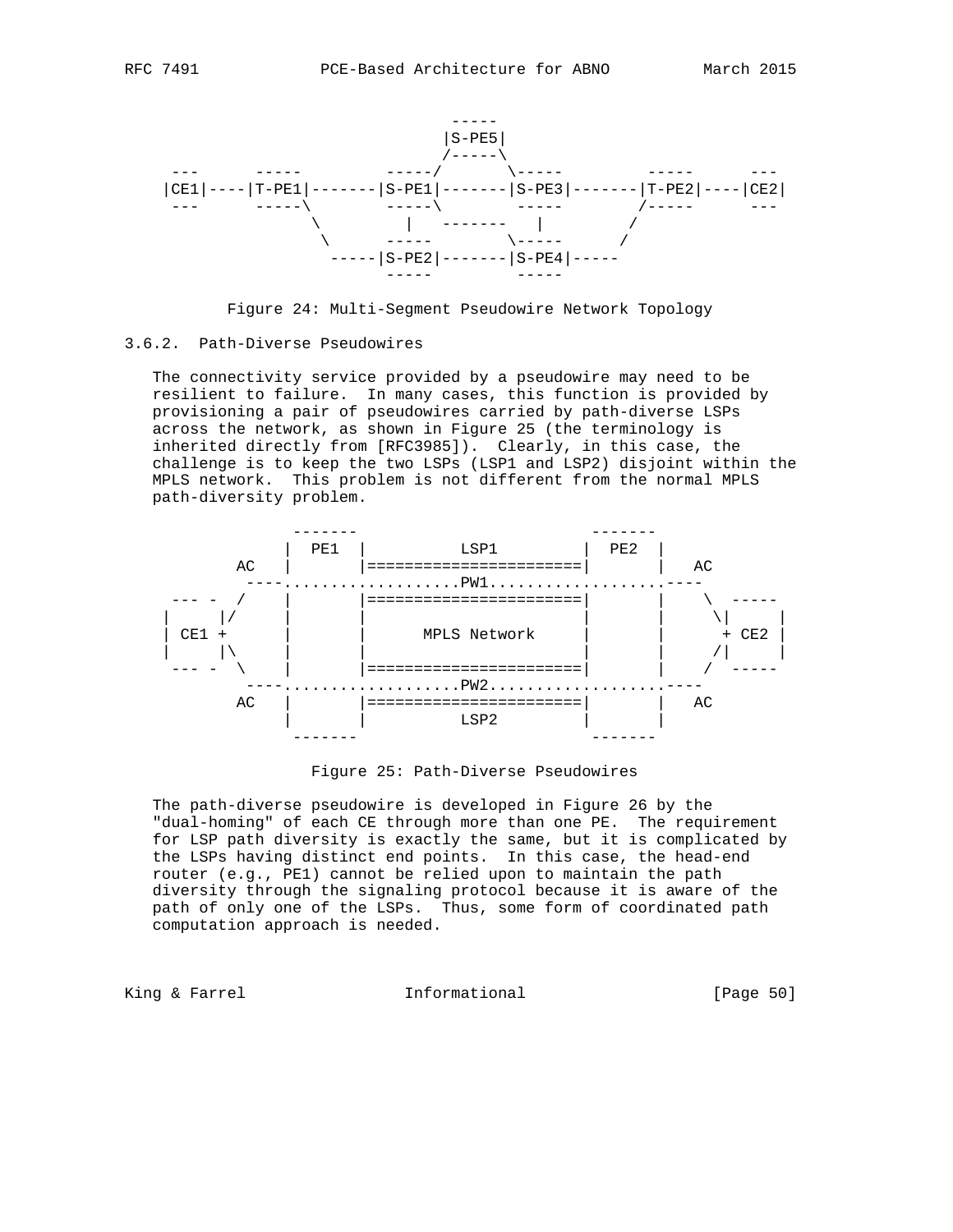



Figure 26: Path-Diverse Pseudowires with Disjoint PEs



 Figure 27 shows how the services in the previous two sections may be combined to offer end-to-end diverse paths in a multi-segment environment. To offer end-to-end resilience to failure, two entirely diverse, end-to-end multi-segment pseudowires may be needed.



Figure 27: Path-Diverse Multi-Segment Pseudowire Network Topology

 Just as in any diverse-path computation, the selection of the first path needs to be made with awareness of the fact that a second, fully diverse path is also needed. If a sequential computation was applied to the topology in Figure 27, the first path CE1,T-PE1,S-PE1, S-PE3,T-PE2,CE2 would make it impossible to find a second path that was fully diverse from the first.

King & Farrel **Informational** [Page 51]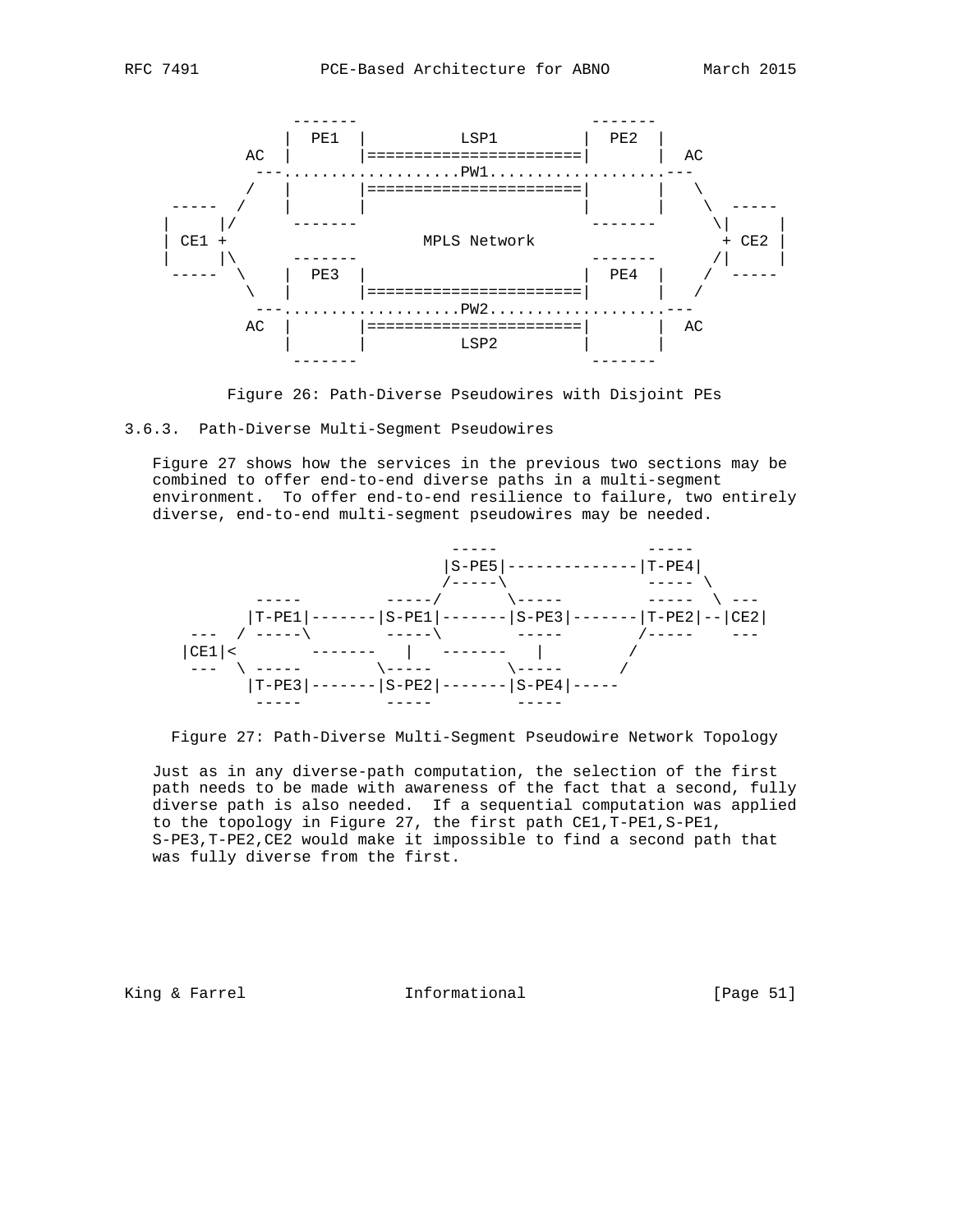But the problem is complicated by the multi-layer nature of the network. It is not enough that the PEs are chosen to be diverse because the LSP tunnels between them might share links within the MPLS network. Thus, a multi-layer planning solution is needed to achieve the desired level of service.

#### 3.6.4. Pseudowire Segment Protection

 An alternative to the end-to-end pseudowire protection service enabled by the mechanism described in Section 3.6.3 can be achieved by protecting individual pseudowire segments or PEs. For example, in Figure 27, the pseudowire between S-PE1 and S-PE5 may be protected by a pair of stitched segments running between S-PE1 and S-PE5, and between S-PE5 and S-PE3. This is shown in detail in Figure 28.



Figure 28: Fragment of a Segment-Protected Multi-Segment Pseudowire

 The determination of pseudowire protection segments requires coordination and planning, and just as in Section 3.6.5, this planning must be cognizant of the paths taken by LSPs through the underlying MPLS networks.

# 3.6.5. Applicability of ABNO to Pseudowires

 The ABNO architecture lends itself well to the planning and control of pseudowires in the use cases described above. The user or application needs a single point at which it requests services: the ABNO Controller. The ABNO Controller can ask a PCE to draw on the topology of pseudowire stitching-capable PEs as well as additional information regarding PE capabilities, such as load on PEs and administrative policies, and the PCE can use a series of TEDs or other PCEs for the underlying MPLS networks to determine the paths of the LSP tunnels. At the time of this writing, PCEP does not support

King & Farrel **Informational** [Page 52]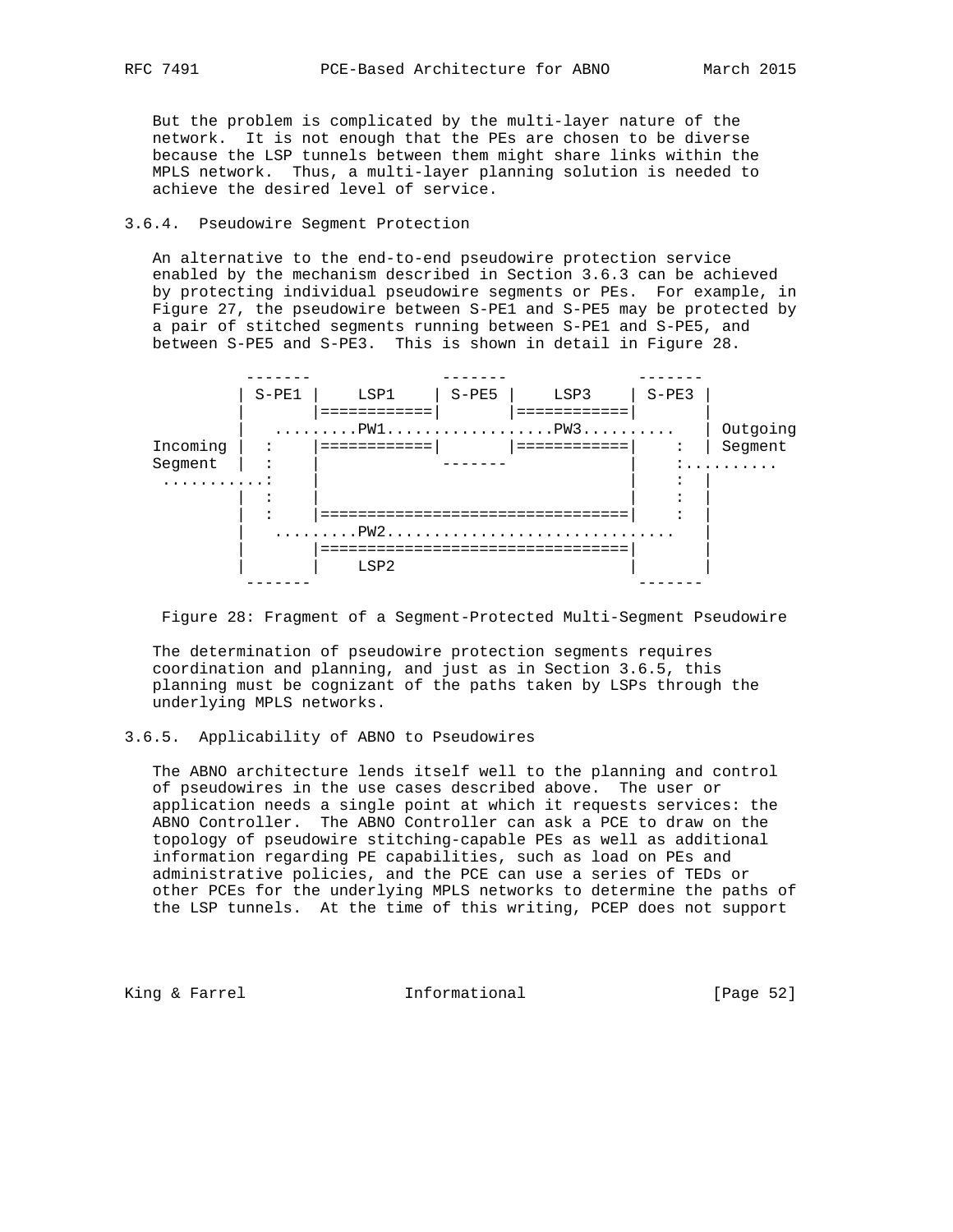path computation requests and responses concerning pseudowires, but the concepts are very similar to existing uses and the necessary extensions would be very small.

 Once the paths have been computed, a number of different provisioning systems can be used to instantiate the LSPs and provision the pseudowires under the control of the Provisioning Manager. The ABNO Controller will use the I2RS Client to instruct the network devices about what traffic should be placed on which pseudowires and, in conjunction with the OAM Handler, can ensure that failure events are handled correctly, that service quality levels are appropriate, and that service protection levels are maintained.

 In many respects, the pseudowire network forms an overlay network (with its own TED and provisioning mechanisms) carried by underlying packet networks. Further client networks (the pseudowire payloads) may be carried by the pseudowire network. Thus, the problem space being addressed by ABNO in this case is a classic multi-layer network.

#### 3.7. Cross-Stratum Optimization (CSO)

 Considering the term "stratum" to broadly differentiate the layers of most concern to the application and to the network in general, the need for Cross-Stratum Optimization (CSO) arises when the application stratum and network stratum need to be coordinated to achieve operational efficiency as well as resource optimization in both application and network strata.

 Data center-based applications can provide a wide variety of services such as video gaming, cloud computing, and grid applications. High bandwidth video applications are also emerging, such as remote medical surgery, live concerts, and sporting events.

 This use case for the ABNO architecture is mainly concerned with data center applications that make substantial bandwidth demands either in aggregate or individually. In addition, these applications may need specific bounds on QoS-related parameters such as latency and jitter.

#### 3.7.1. Data Center Network Operation

 Data centers come in a wide variety of sizes and configurations, but all contain compute servers, storage, and application control. Data centers offer application services to end-users, such as video gaming, cloud computing, and others. Since the data centers used to provide application services may be distributed around a network, the decisions about the control and management of application services, such as where to instantiate another service instance or to which

King & Farrel **Informational** [Page 53]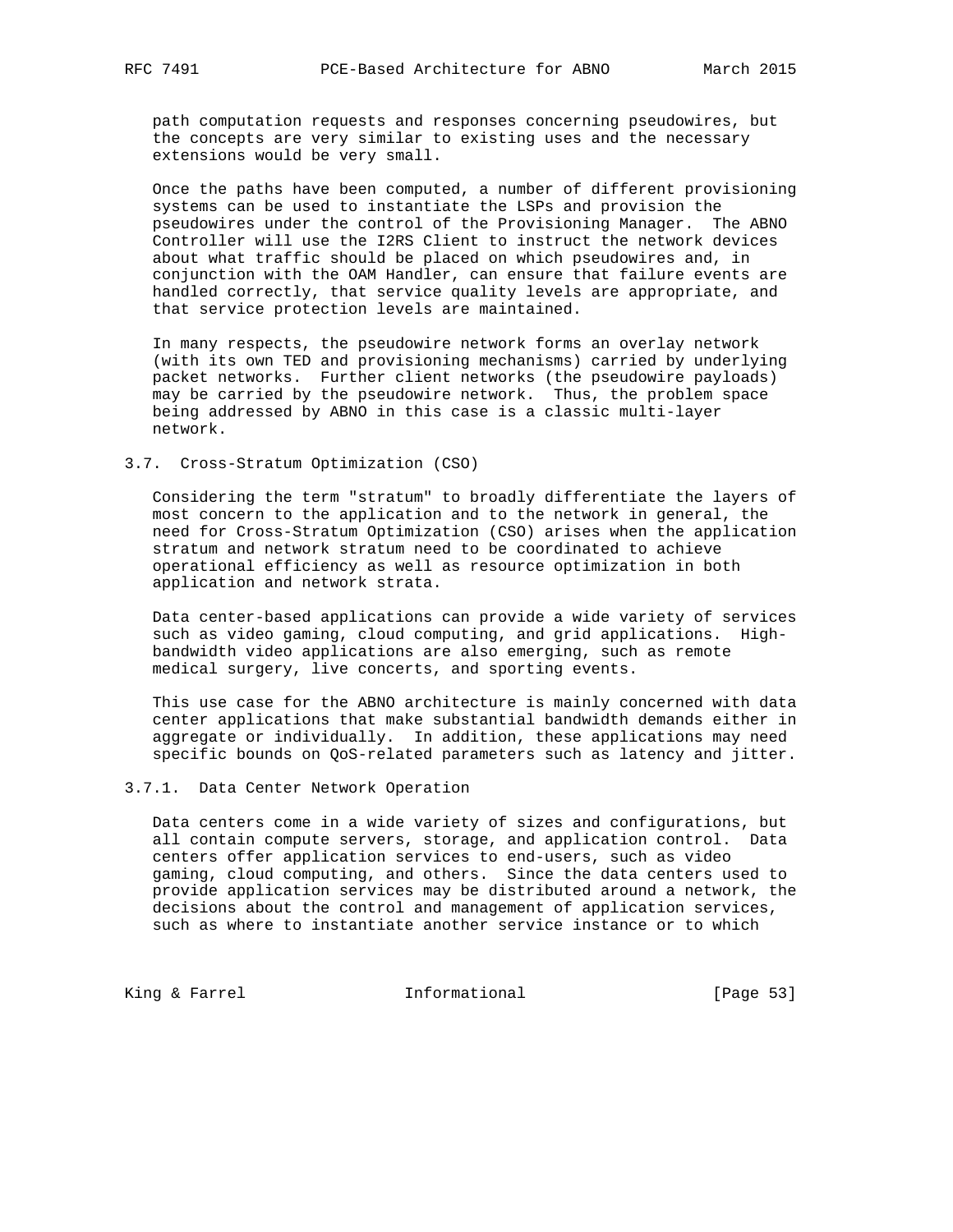data center a new client is assigned, can have a significant impact on the state of the network. Conversely, the capabilities and state of the network can have a major impact on application performance.

 These decisions are typically made by applications with very little or no information concerning the underlying network. Hence, such decisions may be suboptimal from the application's point of view or considering network resource utilization and quality of service.

 Cross-Stratum Optimization is the process of optimizing both the application experience and the network utilization by coordinating decisions in the application stratum and the network stratum. Application resources can be roughly categorized into computing resources (i.e., servers of various types and granularities, such as Virtual Machines (VMs), memory, and storage) and content (e.g., video, audio, databases, and large data sets). By "network stratum" we mean the IP layer and below (e.g., MPLS, Synchronous Digital Hierarchy (SDH), OTN, WDM). The network stratum has resources that include routers, switches, and links. We are particularly interested in further unleashing the potential presented by MPLS and GMPLS control planes at the lower network layers in response to the high aggregate or individual demands from the application layer.

 This use case demonstrates that the ABNO architecture can allow cross-stratum application/network optimization for the data center use case. Other forms of Cross-Stratum Optimization (for example, for peer-to-peer applications) are out of scope.

3.7.1.1. Virtual Machine Migration

 A key enabler for data center cost savings, consolidation, flexibility, and application scalability has been the technology of compute virtualization provided through Virtual Machines (VMs). To the software application, a VM looks like a dedicated processor with dedicated memory and a dedicated operating system.

 VMs not only offer a unit of compute power but also provide an "application environment" that can be replicated, backed up, and moved. Different VM configurations may be offered that are optimized for different types of processing (e.g., memory intensive, throughput intensive).

King & Farrel **Informational** [Page 54]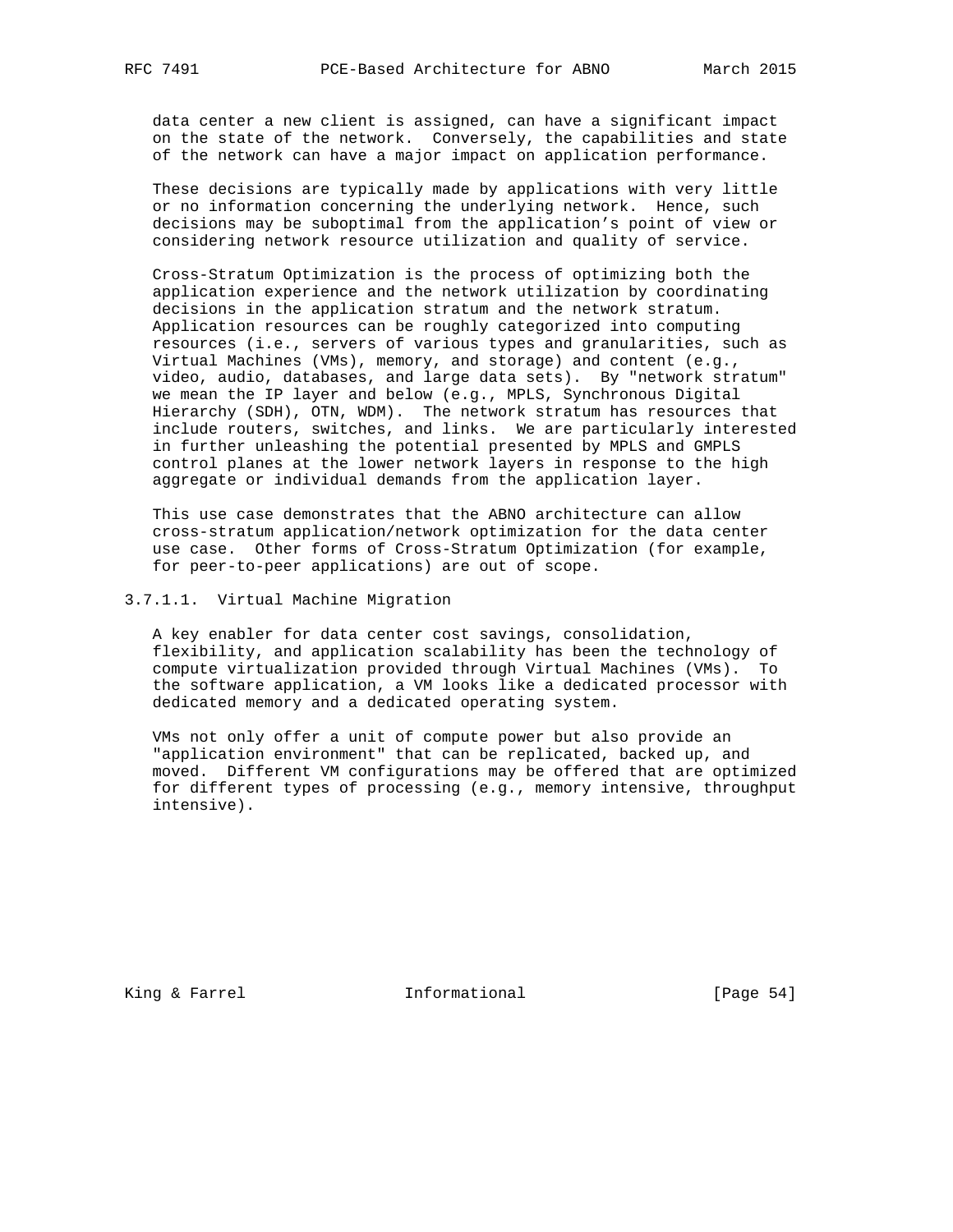VMs may be moved between compute resources in a data center and could be moved between data centers. VM migration serves to balance load across data center resources and has several modes:

- (i) scheduled vs. dynamic;
- (ii) bulk vs. sequential;
- (iii) point-to-point vs. point-to-multipoint

 While VM migration may solve problems of load or planned maintenance within a data center, it can also be effective to reduce network load around the data center. But the act of migrating VMs, especially between data centers, can impact the network and other services that are offered.

 For certain applications such as disaster recovery, bulk migration is required on the fly, which may necessitate concurrent computation and path setup dynamically.

 Thus, application stratum operations must also take into account the situation in the network stratum, even as the application stratum actions may be driven by the status of the network stratum.

# 3.7.1.2. Load Balancing

 Application servers may be instantiated in many data centers located in different parts of the network. When an end-user makes an application request, a decision has to be made about which data center should host the processing and storage required to meet the request. One of the major drivers for operating multiple data centers (rather than one very large data center) is so that the application will run on a machine that is closer to the end-users and thus improve the user experience by reducing network latency. However, if the network is congested or the data center is overloaded, this strategy can backfire.

 Thus, the key factors to be considered in choosing the server on which to instantiate a VM for an application include:

- The utilization of the servers in the data center
- The network load conditions within a data center
- The network load conditions between data centers
- The network conditions between the end-user and data center

King & Farrel **Informational** [Page 55]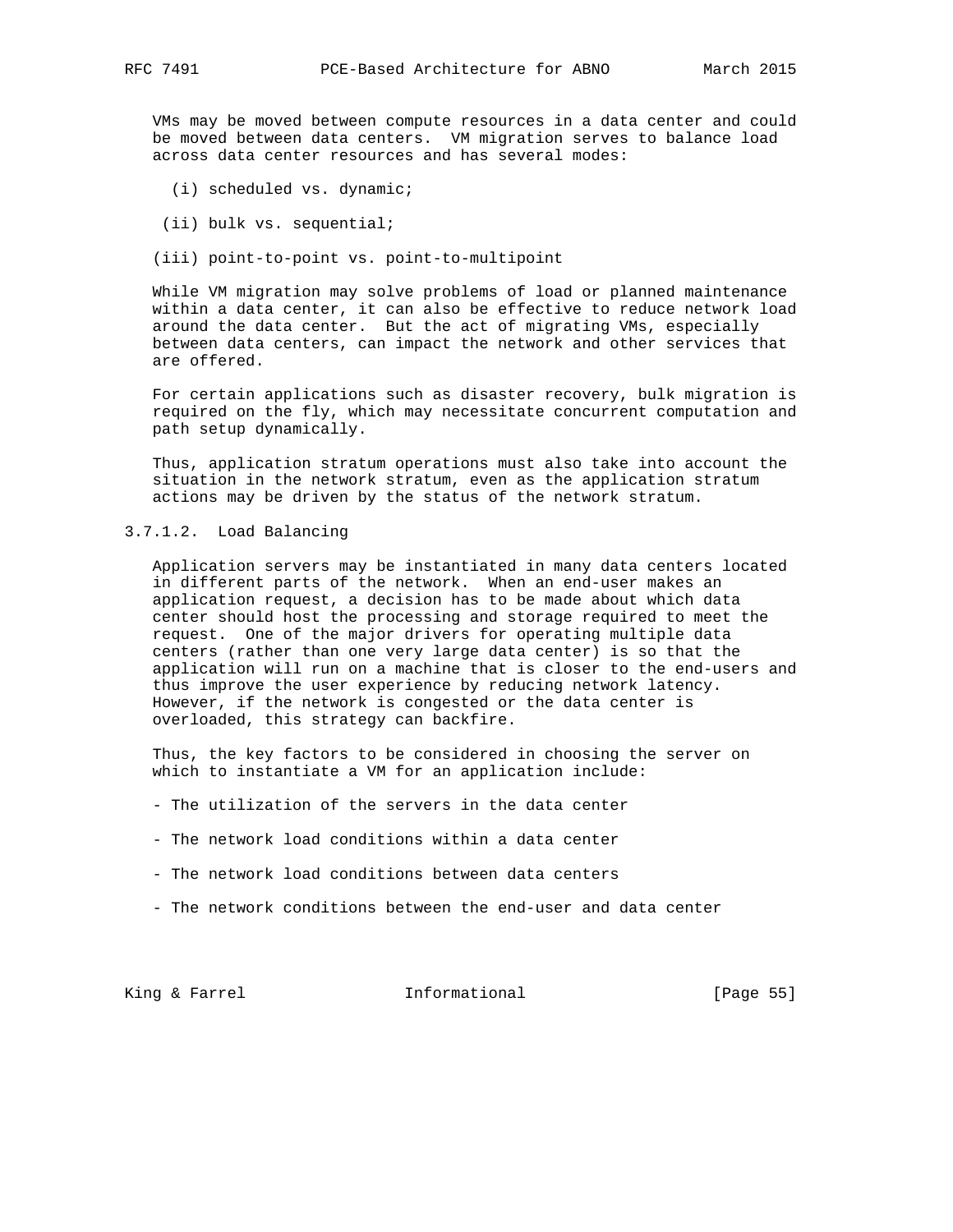Again, the choices made in the application stratum need to consider the situation in the network stratum.

#### 3.7.2. Application of the ABNO Architecture

 This section shows how the ABNO architecture is applicable to the cross-stratum data center issues described in Section 3.7.1.

 Figure 29 shows a diagram of an example data center-based application. A carrier network provides access for an end-user through PE4. Three data centers (DC1, DC2, and DC3) are accessed through different parts of the network via PE1, PE2, and PE3.

 The Application Service Coordinator receives information from the end-user about the desired services and converts this information to service requests that it passes to the ABNO Controller. The end-users may already know which data center they wish to use, or the Application Service Coordinator may be able to make this determination; otherwise, the task of selecting the data center must be performed by the ABNO Controller, and this may utilize a further database (see Section 2.3.1.8) to contain information about server loads and other data center parameters.

 The ABNO Controller examines the network resources using information gathered from the other ABNO components and uses those components to configure the network to support the end-user's needs.

King & Farrel **Informational** [Page 56]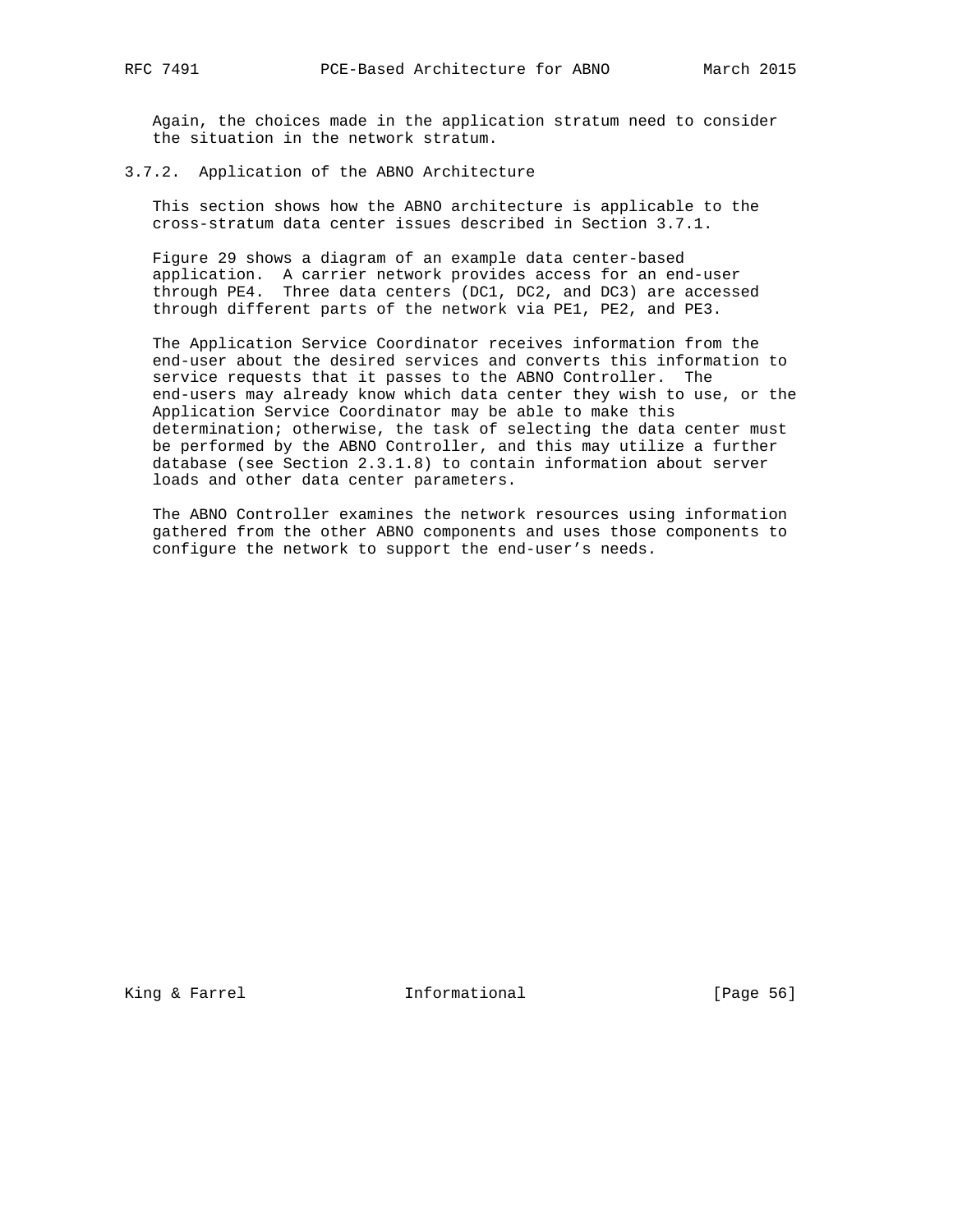

 Figure 29: The ABNO Architecture in the Context of Cross-Stratum Optimization for Data Centers

3.7.2.1. Deployed Applications, Services, and Products

 The ABNO Controller will need to utilize a number of components to realize the CSO functions described in Section 3.7.1.

 The ALTO Server provides information about topological proximity and appropriate geographical location to servers with respect to the underlying networks. This information can be used to optimize the selection of peer location, which will help reduce the path of IP traffic or can contain it within specific service providers' networks. ALTO in conjunction with the ABNO Controller and the Application Service Coordinator can address general problems such as the selection of application servers based on resource availability and usage of the underlying networks.

King & Farrel **Informational** [Page 57]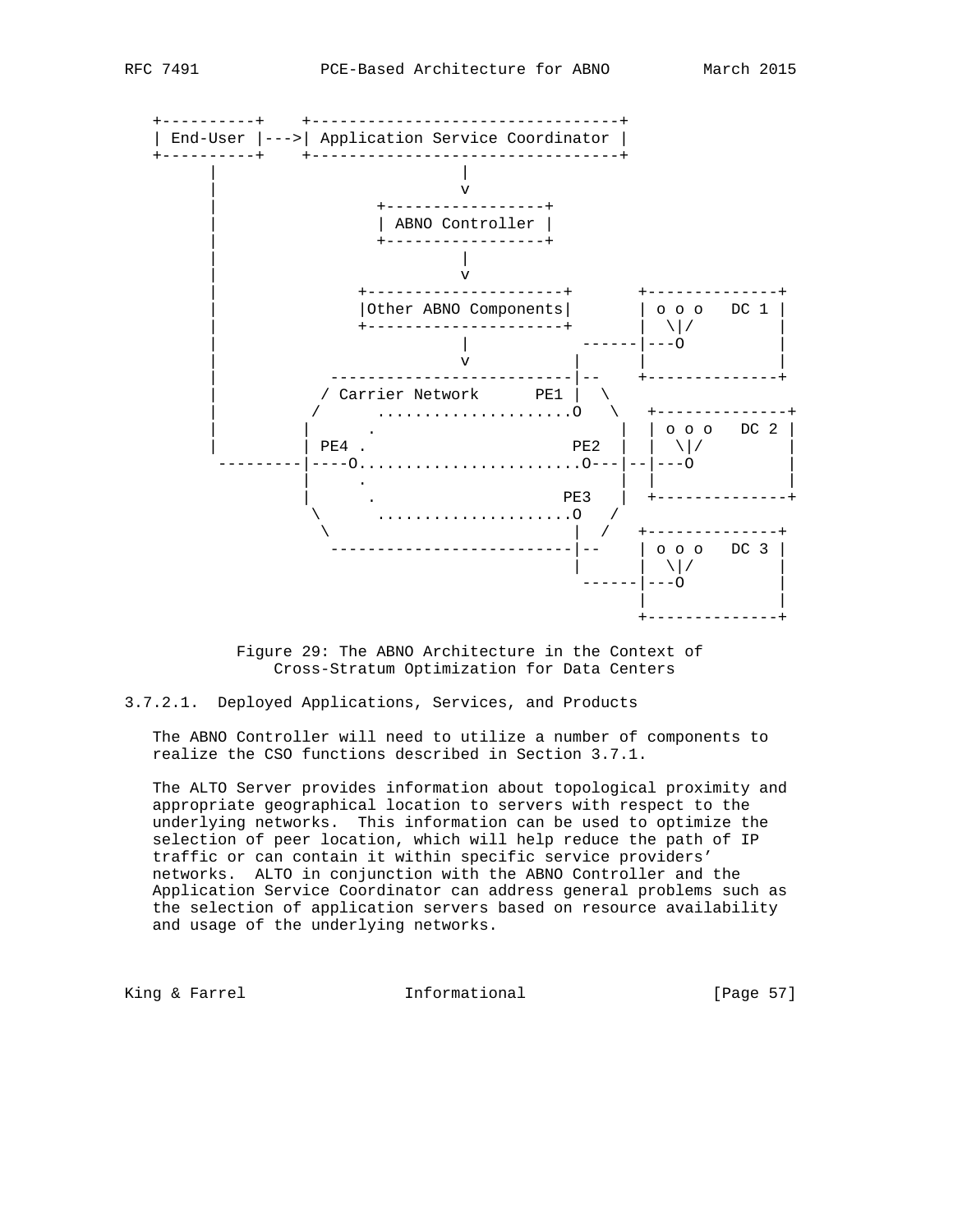The ABNO Controller can also formulate a view of current network load from the TED and from the OAM Handler (for example, by running diagnostic tools that measure latency, jitter, and packet loss). This view obviously influences not just how paths from the end-user to the data center are provisioned but can also guide the selection of which data center should provide the service and possibly even the points of attachment to be used by the end-user and to reach the chosen data center. A view of how the PCE can fit in with CSO is provided in [CSO-PCE], on which the content of Figure 29 is based.

 As already discussed, the combination of the ABNO Controller and the Application Service Coordinator will need to be able to select (and possibly migrate) the location of the VM that provides the service for the end-user. Since a common technique used to direct the end-user to the correct VM/server is to employ DNS redirection, an important capability of the ABNO Controller will be the ability to program the DNS servers accordingly.

 Furthermore, as already noted in other sections of this document, the ABNO Controller can coordinate the placement of traffic within the network to achieve load balancing and to provide resilience to failures. These features can be used in conjunction with the functions discussed above, to ensure that the placement of new VMs, the traffic that they generate, and the load caused by VM migration can be carried by the network and do not disrupt existing services.

# 3.8. ALTO Server

 The ABNO architecture allows use cases with joint network and application-layer optimization. In such a use case, an application is presented with an abstract network topology containing only information relevant to the application. The application computes its application-layer routing according to its application objective. The application may interact with the ABNO Controller to set up explicit LSPs to support its application-layer routing.

The following steps are performed to illustrate such a use case.

1. Application Request of Application-Layer Topology

 Consider the network shown in Figure 30. The network consists of five nodes and six links.

 The application, which has end points hosted at N0, N1, and N2, requests network topology so that it can compute its application layer routing, for example, to maximize the throughput of content replication among end points at the three sites.

King & Farrel **Informational** [Page 58]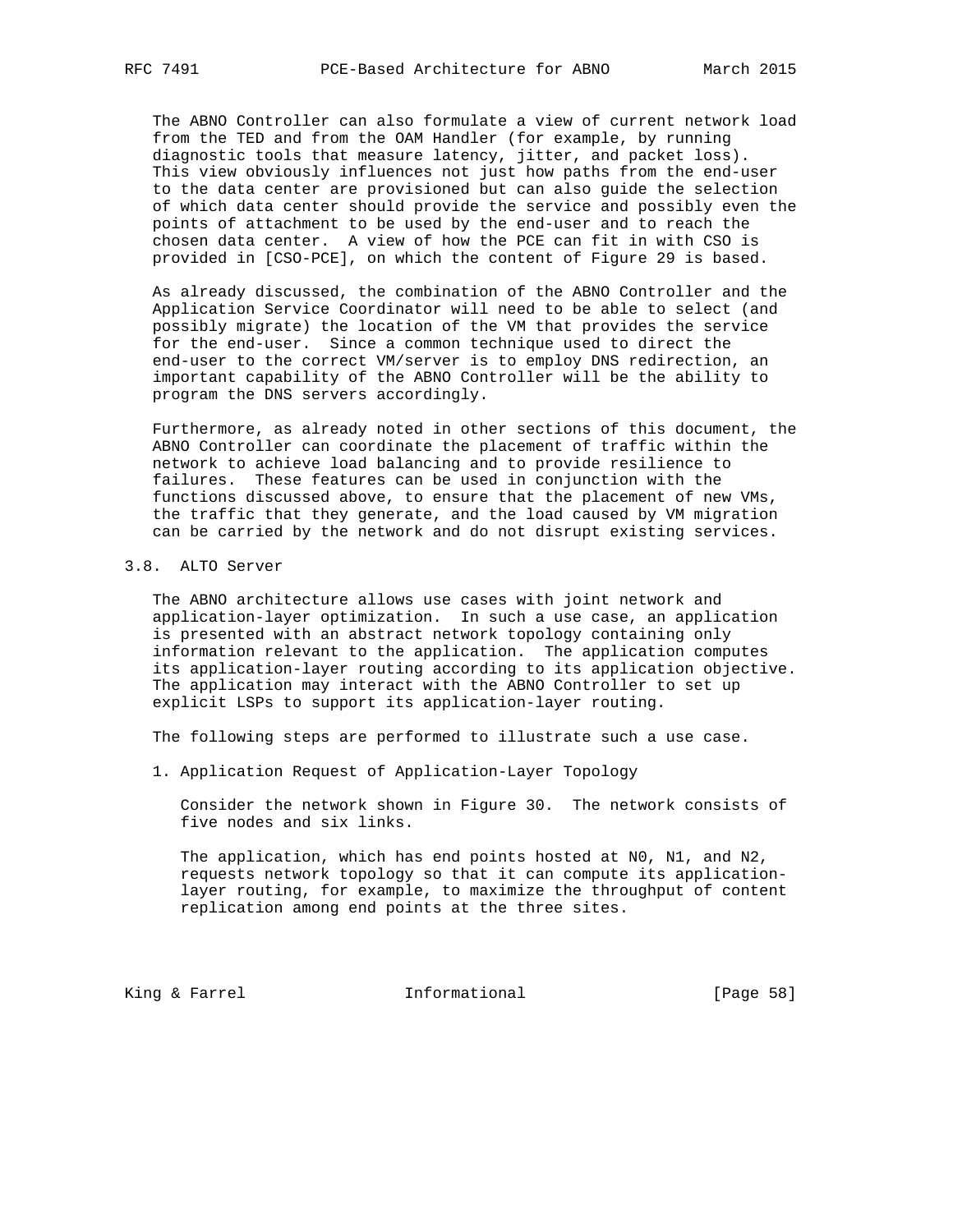

Figure 30: Raw Network Topology

 The request arrives at the ABNO Controller, which forwards the request to the ALTO Server component. The ALTO Server consults the Policy Agent, the TED, and the PCE to return an abstract, application-layer topology.

 For example, the policy may specify that the bandwidth exposed to an application may not exceed 40 Mbps. The network has precomputed that the route from N0 to N2 should use the path N0->N3->N2, according to goals such as GCO (see Section 3.4). The ALTO Server can then produce a reduced topology for the application, such as the topology shown in Figure 31.

King & Farrel **Informational** [Page 59]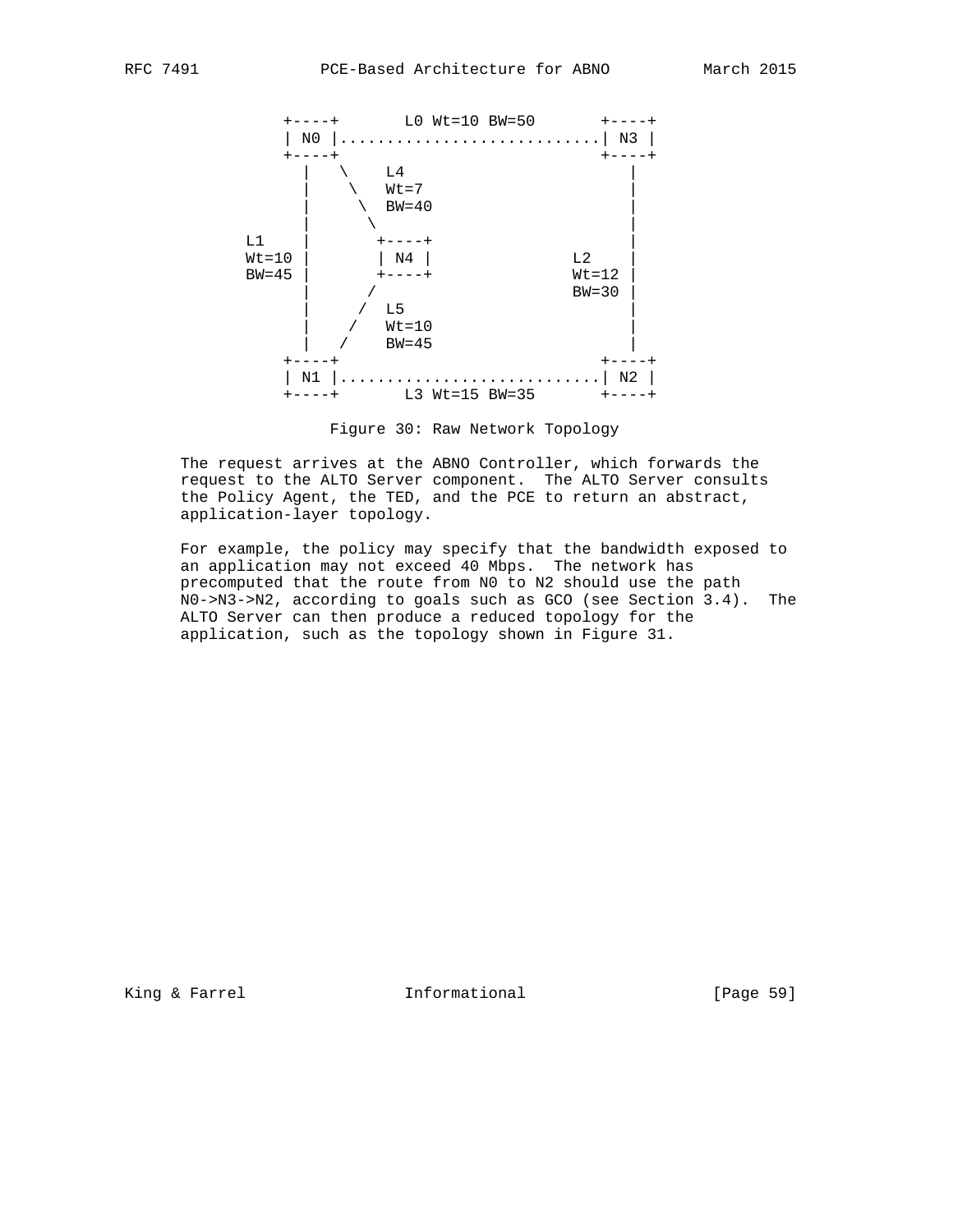

Figure 31: Reduced Graph for a Particular Application

 The ALTO Server uses the topology and existing routing to compute an abstract network map consisting of three PIDs. The pair-wise bandwidth as well as shared bottlenecks will be computed from the internal network topology and reflected in cost maps.

2. Application Computes Application Overlay

 Using the abstract topology, the application computes an application-layer routing. For concreteness, the application may compute a spanning tree to maximize the total bandwidth from N0 to N2. Figure 32 shows an example of application-layer routing, using a route of N0->N1->N2 for 35 Mbps and N0->N2 for 30 Mbps, for a total of 65 Mbps.

King & Farrel **Informational** [Page 60]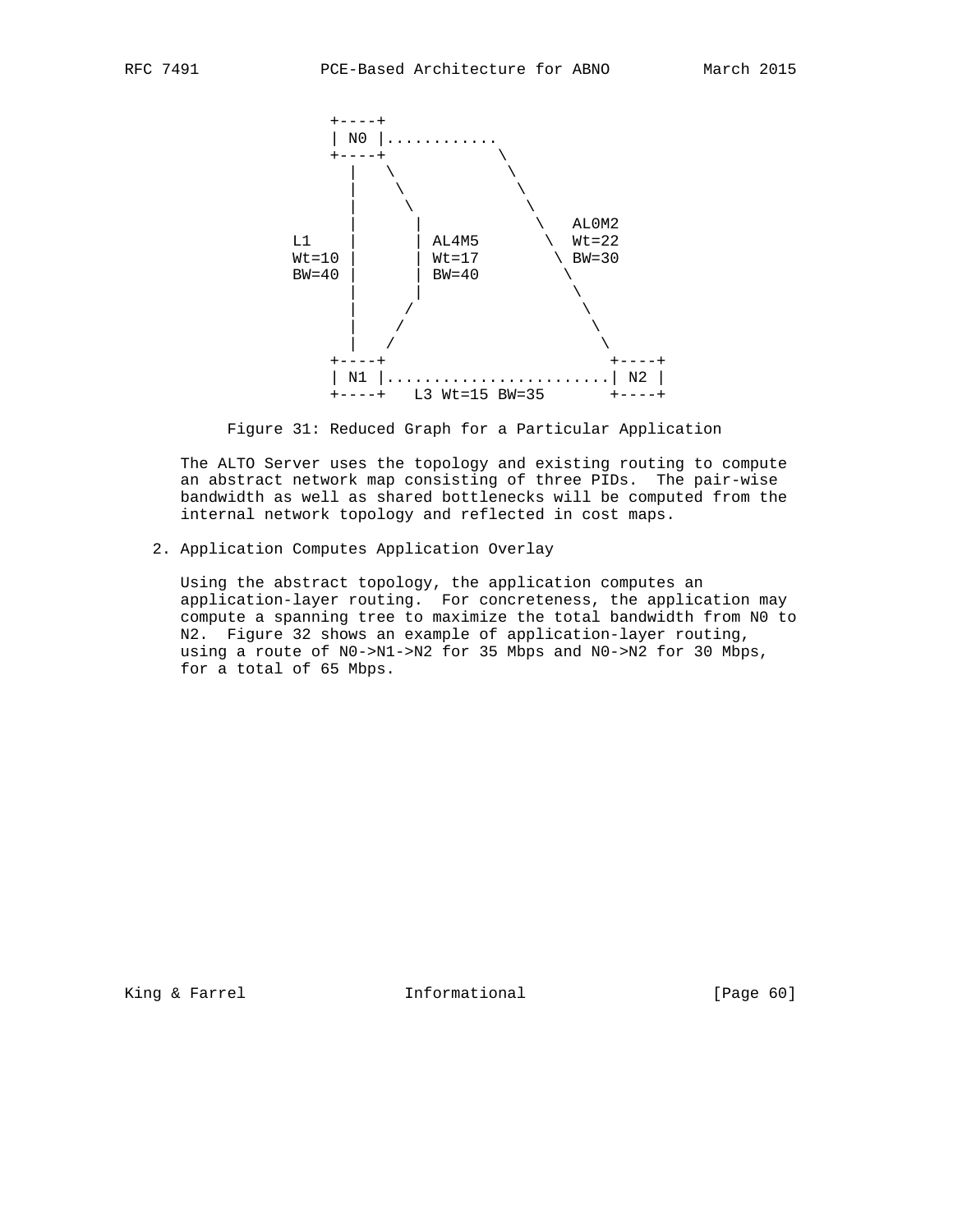

Figure 32: Application-Layer Spanning Tree

3. Application Path Set Up by the ABNO Controller

 The application may submit its application routes to the ABNO Controller to set up explicit LSPs to support its operation. The ABNO Controller consults the ALTO maps to map the application layer routing back to internal network topology and then instructs the Provisioning Manager to set up the paths. The ABNO Controller may re-trigger GCO to reoptimize network traffic engineering.

3.9. Other Potential Use Cases

 This section serves as a placeholder for other potential use cases that might get documented in future documents.

3.9.1. Traffic Grooming and Regrooming

This use case could cover the following scenarios:

- Nested LSPs
- Packet Classification (IP flows into LSPs at edge routers)
- Bucket Stuffing
- IP Flows into ECMP Hash Bucket

King & Farrel **Informational** [Page 61]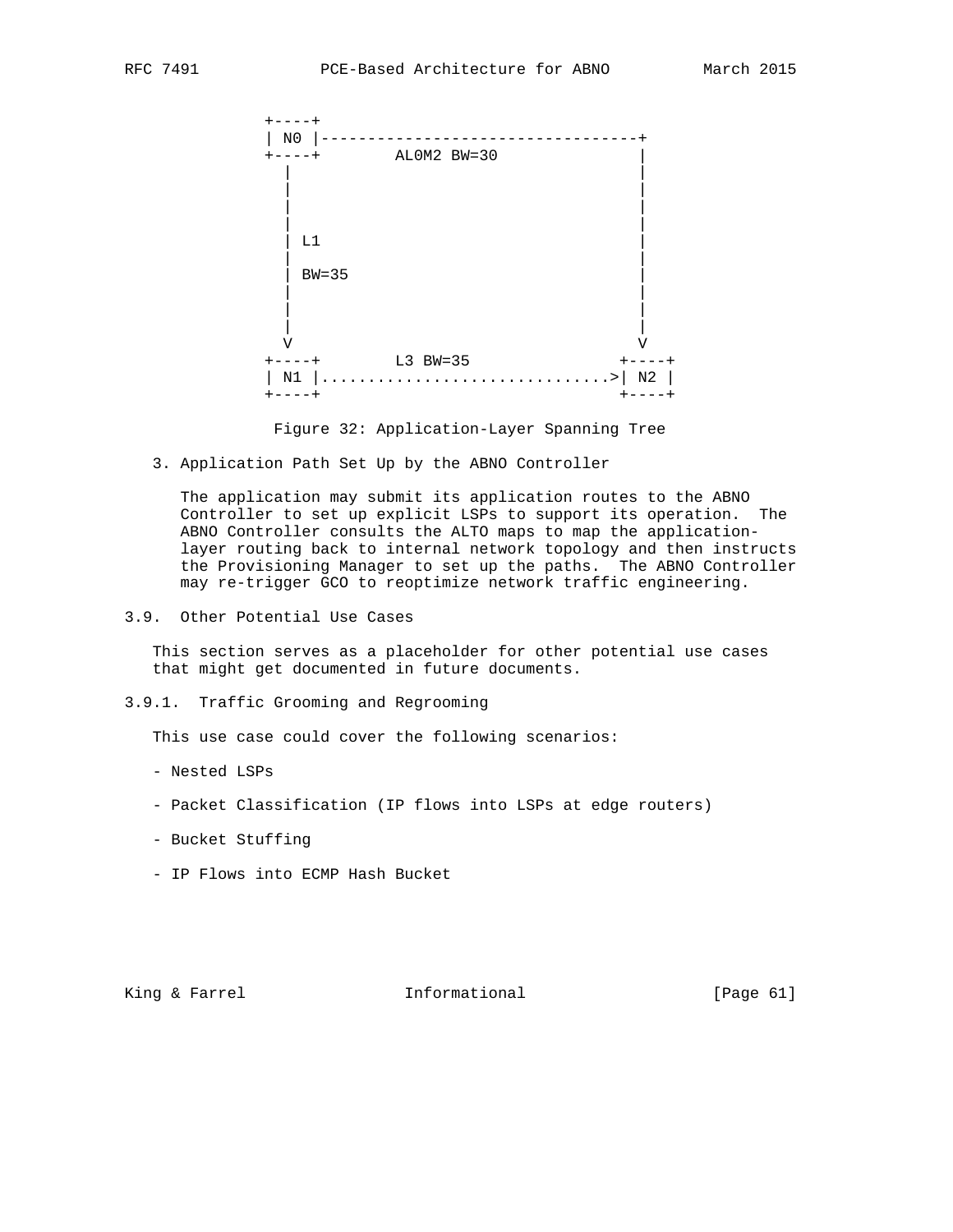# 3.9.2. Bandwidth Scheduling

 Bandwidth scheduling consists of configuring LSPs based on a given time schedule. This can be used to support maintenance or operational schedules or to adjust network capacity based on traffic pattern detection.

 The ABNO framework provides the components to enable bandwidth scheduling solutions.

### 4. Survivability and Redundancy within the ABNO Architecture

 The ABNO architecture described in this document is presented in terms of functional units. Each unit could be implemented separately or bundled with other units into single programs or products. Furthermore, each implemented unit or bundle could be deployed on a separate device (for example, a network server) or on a separate virtual machine (for example, in a data center), or groups of programs could be deployed on the same processor. From the point of view of the architectural model, these implementation and deployment choices are entirely unimportant.

 Similarly, the realization of a functional component of the ABNO architecture could be supported by more than one instance of an implementation, or by different instances of different implementations that provide the same or similar function. For example, the PCE component might have multiple instantiations for sharing the processing load of a large number of computation requests, and different instances might have different algorithmic capabilities so that one instance might serve parallel computation requests for disjoint paths, while another instance might have the capability to compute optimal point-to-multipoint paths.

 This ability to have multiple instances of ABNO components also enables resiliency within the model, since in the event of the failure of one instance of one component (because of software failure, hardware failure, or connectivity problems) other instances can take over. In some circumstances, synchronization between instances of components may be needed in order to facilitate seamless resiliency.

 How these features are achieved in an ABNO implementation or deployment is outside the scope of this document.

King & Farrel **Informational** [Page 62]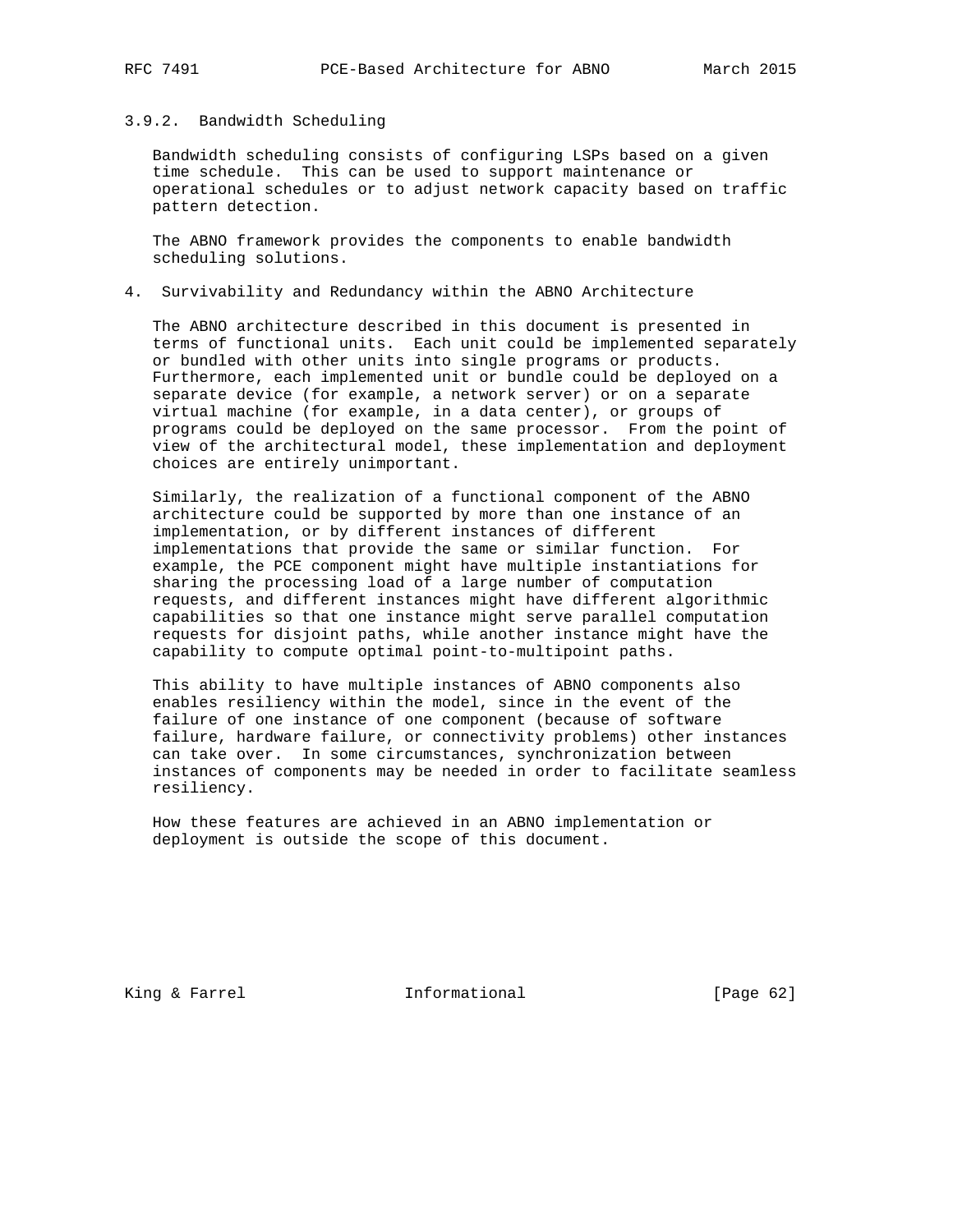#### 5. Security Considerations

 The ABNO architecture describes a network system, and security must play an important part.

 The first consideration is that the external protocols (those shown as entering or leaving the big box in Figure 1) must be appropriately secured. This security will include authentication and authorization to control access to the different functions that the ABNO system can perform, to enable different policies based on identity, and to manage the control of the network devices.

 Secondly, the internal protocols that are used between ABNO components must also have appropriate security, particularly when the components are implemented on separate network nodes.

 Considering that the ABNO system contains a lot of data about the network, the services carried by the network, and the services delivered to customers, access to information held in the system must be carefully managed. Since such access will be largely through the external protocols, the policy-based controls enabled by authentication will be powerful. But it should also be noted that any data sent from the databases in the ABNO system can reveal details of the network and should, therefore, be considered as a candidate for encryption. Furthermore, since ABNO components can access the information stored in the database, care is required to ensure that all such components are genuine and to consider encrypting data that flows between components when they are implemented at remote nodes.

 The conclusion is that all protocols used to realize the ABNO architecture should have rich security features.

6. Manageability Considerations

 The whole of the ABNO architecture is essentially about managing the network. In this respect, there is very little extra to say. ABNO provides a mechanism to gather and collate information about the network, reporting it to management applications, storing it for future inspection, and triggering actions according to configured policies.

King & Farrel **Informational** [Page 63]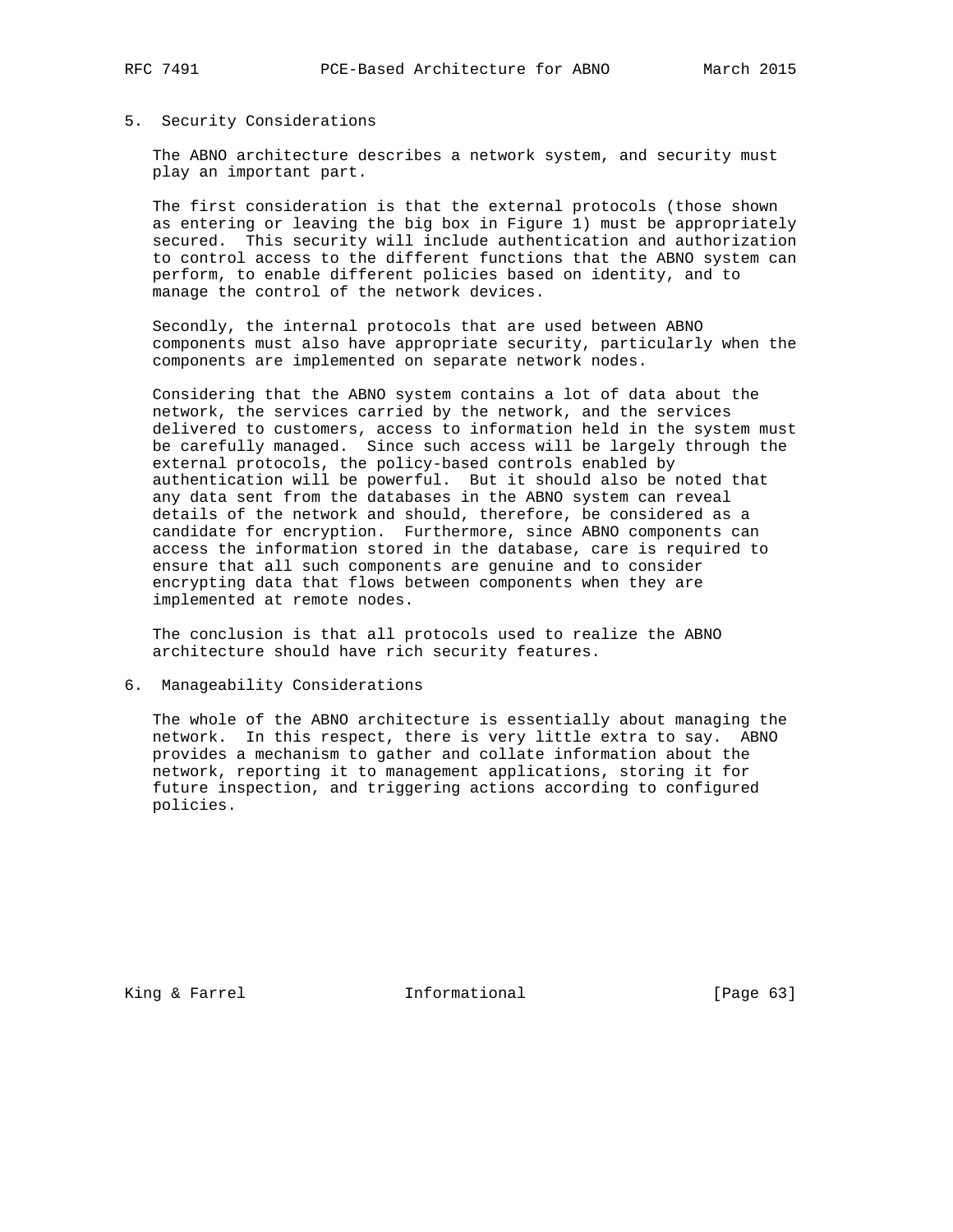The ABNO system will, itself, need monitoring and management. This can be seen as falling into several categories:

- Management of external protocols
- Management of internal protocols
- Management and monitoring of ABNO components
- Configuration of policy to be applied across the ABNO system
- 7. Informative References
	- [BGP-LS] Gredler, H., Medved, J., Previdi, S., Farrel, A., and S. Ray, "North-Bound Distribution of Link-State and TE Information using BGP", Work in Progress, draft-ietf-idr ls-distribution-10, January 2015.
	- [CSO-PCE] Dhody, D., Lee, Y., Contreras, LM., Gonzalez de Dios, O., and N. Ciulli, "Cross Stratum Optimization enabled Path Computation", Work in Progress, draft-dhody-pce-cso enabled-path-computation-07, January 2015.
	- [EON] Gerstel, O., Jinno, M., Lord, A., and S.J.B. Yoo, "Elastic optical networking: a new dawn for the optical layer?", IEEE Communications Magazine, Volume 50, Issue 2, ISSN 0163-6804, February 2012.
	- [Flood] Project Floodlight, "Floodlight REST API", <http://www.projectfloodlight.org>.
	- [G.694.1] ITU-T Recommendation G.694.1, "Spectral grids for WDM applications: DWDM frequency grid", February 2012.
	- [G.709] ITU-T Recommendation G.709, "Interface for the optical transport network", February 2012.
	- [I2RS-Arch]

 Atlas, A., Halpern, J., Hares, S., Ward, D., and T. Nadeau, "An Architecture for the Interface to the Routing System", Work in Progress, draft-ietf-i2rs architecture-09, March 2015.

 [I2RS-PS] Atlas, A., Ed., Nadeau, T., Ed., and D. Ward, "Interface to the Routing System Problem Statement", Work in Progress, draft-ietf-i2rs-problem-statement-06, January 2015.

King & Farrel **Informational** [Page 64]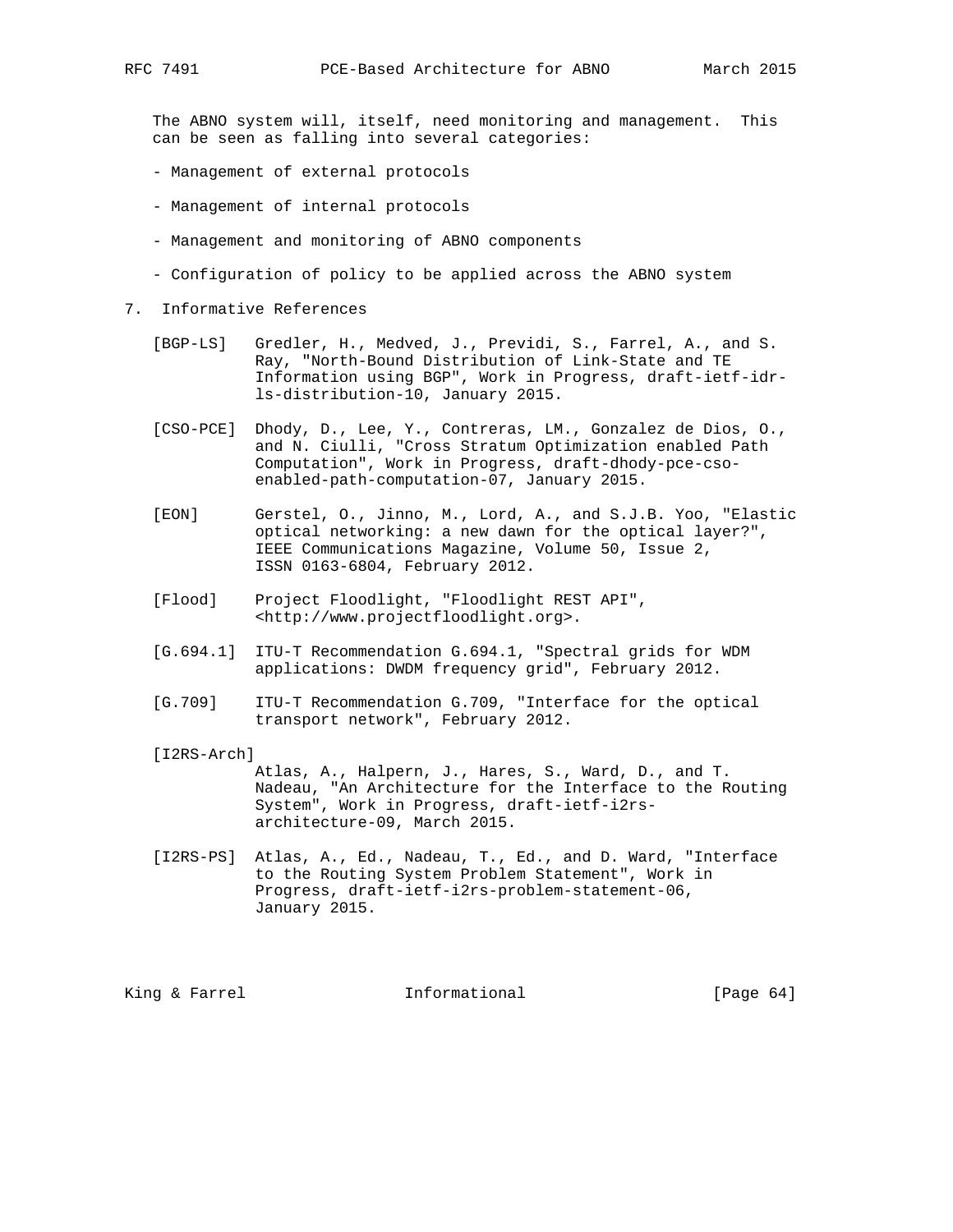- [ONF] Open Networking Foundation, "OpenFlow Switch Specification Version 1.4.0 (Wire Protocol 0x05)", October 2013.
- [PCE-Init-LSP]

 Crabbe, E., Minei, I., Sivabalan, S., and R. Varga, "PCEP Extensions for PCE-initiated LSP Setup in a Stateful PCE Model", Work in Progress, draft-ietf-pce-pce-initiated lsp-03, March 2015.

- [RESTCONF] Bierman, A., Bjorklund, M., and K. Watsen, "RESTCONF Protocol", Work in Progress, draft-ietf-netconf restconf-04, January 2015.
- [RFC2748] Durham, D., Ed., Boyle, J., Cohen, R., Herzog, S., Rajan, R., and A. Sastry, "The COPS (Common Open Policy Service) Protocol", RFC 2748, January 2000, <http://www.rfc-editor.org/info/rfc2748>.
- [RFC2753] Yavatkar, R., Pendarakis, D., and R. Guerin, "A Framework for Policy-based Admission Control", RFC 2753, January 2000, <http://www.rfc-editor.org/info/rfc2753>.
- [RFC3209] Awduche, D., Berger, L., Gan, D., Li, T., Srinivasan, V., and G. Swallow, "RSVP-TE: Extensions to RSVP for LSP Tunnels", RFC 3209, December 2001, <http://www.rfc-editor.org/info/rfc3209>.
- [RFC3292] Doria, A., Hellstrand, F., Sundell, K., and T. Worster, "General Switch Management Protocol (GSMP) V3", RFC 3292, June 2002, <http://www.rfc-editor.org/info/rfc3292>.
- [RFC3412] Case, J., Harrington, D., Presuhn, R., and B. Wijnen, "Message Processing and Dispatching for the Simple Network Management Protocol (SNMP)", STD 62, RFC 3412, December 2002, <http://www.rfc-editor.org/info/rfc3412>.
- [RFC3473] Berger, L., Ed., "Generalized Multi-Protocol Label Switching (GMPLS) Signaling Resource ReserVation Protocol- Traffic Engineering (RSVP-TE) Extensions", RFC 3473, January 2003, <http://www.rfc-editor.org/info/rfc3473>.
- [RFC3630] Katz, D., Kompella, K., and D. Yeung, "Traffic Engineering (TE) Extensions to OSPF Version 2", RFC 3630, September 2003, <http://www.rfc-editor.org/info/rfc3630>.

King & Farrel **Informational** [Page 65]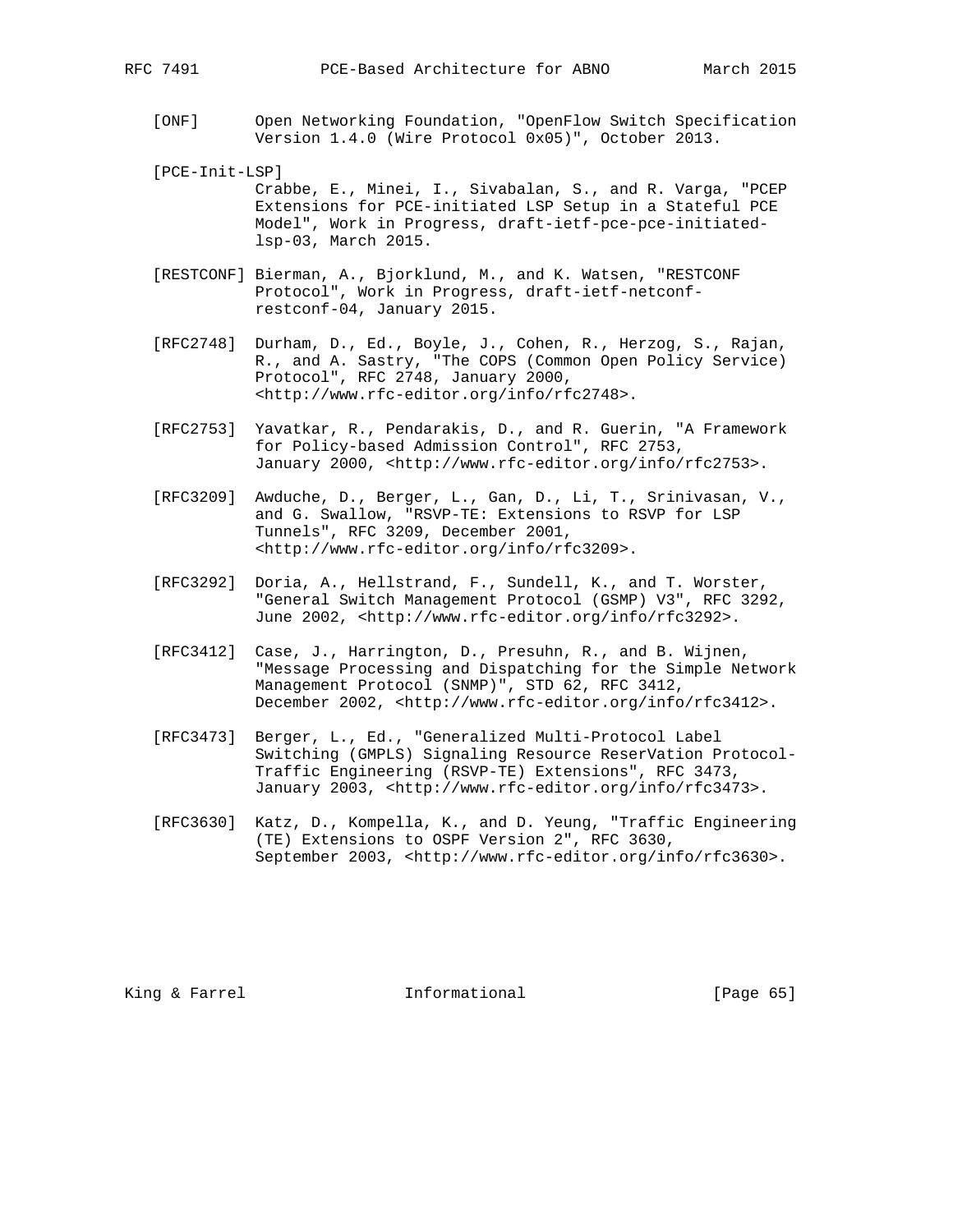- [RFC3746] Yang, L., Dantu, R., Anderson, T., and R. Gopal, "Forwarding and Control Element Separation (ForCES) Framework", RFC 3746, April 2004, <http://www.rfc-editor.org/info/rfc3746>.
- [RFC3985] Bryant, S., Ed., and P. Pate, Ed., "Pseudo Wire Emulation Edge-to-Edge (PWE3) Architecture", RFC 3985, March 2005, <http://www.rfc-editor.org/info/rfc3985>.
- [RFC4655] Farrel, A., Vasseur, J.-P., and J. Ash, "A Path Computation Element (PCE)-Based Architecture", RFC 4655, August 2006, <http://www.rfc-editor.org/info/rfc4655>.
- [RFC5150] Ayyangar, A., Kompella, K., Vasseur, JP., and A. Farrel, "Label Switched Path Stitching with Generalized Multiprotocol Label Switching Traffic Engineering (GMPLS TE)", RFC 5150, February 2008, <http://www.rfc-editor.org/info/rfc5150>.
- [RFC5212] Shiomoto, K., Papadimitriou, D., Le Roux, JL., Vigoureux, M., and D. Brungard, "Requirements for GMPLS-Based Multi- Region and Multi-Layer Networks (MRN/MLN)", RFC 5212, July 2008, <http://www.rfc-editor.org/info/rfc5212>.
- [RFC5254] Bitar, N., Ed., Bocci, M., Ed., and L. Martini, Ed., "Requirements for Multi-Segment Pseudowire Emulation Edge to-Edge (PWE3)", RFC 5254, October 2008, <http://www.rfc-editor.org/info/rfc5254>.
- [RFC5277] Chisholm, S. and H. Trevino, "NETCONF Event Notifications", RFC 5277, July 2008, <http://www.rfc-editor.org/info/rfc5277>.
- [RFC5305] Li, T. and H. Smit, "IS-IS Extensions for Traffic Engineering", RFC 5305, October 2008, <http://www.rfc-editor.org/info/rfc5305>.
- [RFC5394] Bryskin, I., Papadimitriou, D., Berger, L., and J. Ash, "Policy-Enabled Path Computation Framework", RFC 5394, December 2008, <http://www.rfc-editor.org/info/rfc5394>.
- [RFC5424] Gerhards, R., "The Syslog Protocol", RFC 5424, March 2009, <http://www.rfc-editor.org/info/rfc5424>.
- [RFC5440] Vasseur, JP., Ed., and JL. Le Roux, Ed., "Path Computation Element (PCE) Communication Protocol (PCEP)", RFC 5440, March 2009, <http://www.rfc-editor.org/info/rfc5440>.

King & Farrel **Informational** [Page 66]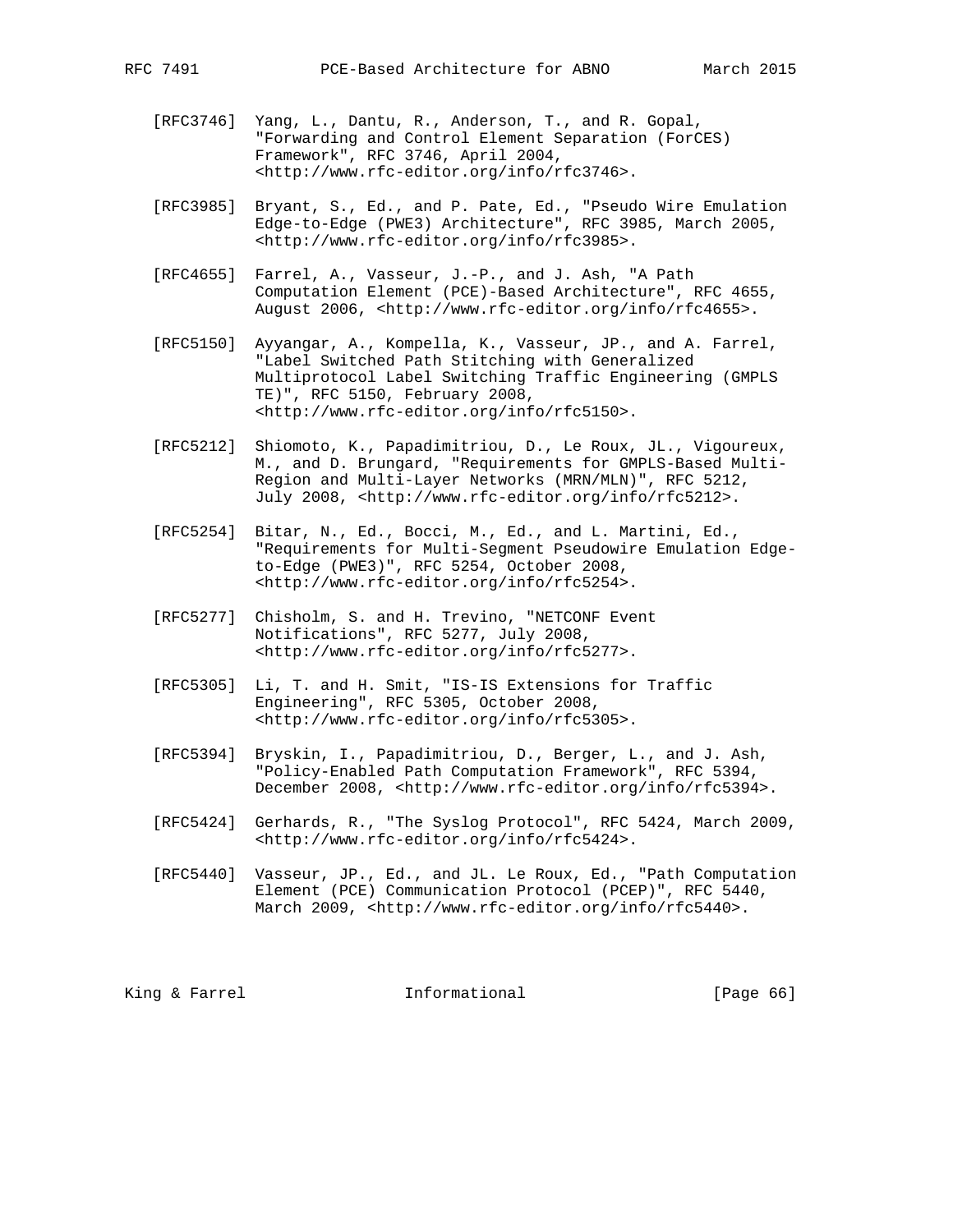- [RFC5520] Bradford, R., Ed., Vasseur, JP., and A. Farrel, "Preserving Topology Confidentiality in Inter-Domain Path Computation Using a Path-Key-Based Mechanism", RFC 5520, April 2009, <http://www.rfc-editor.org/info/rfc5520>.
- [RFC5557] Lee, Y., Le Roux, JL., King, D., and E. Oki, "Path Computation Element Communication Protocol (PCEP) Requirements and Protocol Extensions in Support of Global Concurrent Optimization", RFC 5557, July 2009, <http://www.rfc-editor.org/info/rfc5557>.
- [RFC5623] Oki, E., Takeda, T., Le Roux, JL., and A. Farrel, "Framework for PCE-Based Inter-Layer MPLS and GMPLS Traffic Engineering", RFC 5623, September 2009, <http://www.rfc-editor.org/info/rfc5623>.
- [RFC5693] Seedorf, J. and E. Burger, "Application-Layer Traffic Optimization (ALTO) Problem Statement", RFC 5693, October 2009, <http://www.rfc-editor.org/info/rfc5693>.
- [RFC5810] Doria, A., Ed., Hadi Salim, J., Ed., Haas, R., Ed., Khosravi, H., Ed., Wang, W., Ed., Dong, L., Gopal, R., and J. Halpern, "Forwarding and Control Element Separation (ForCES) Protocol Specification", RFC 5810, March 2010, <http://www.rfc-editor.org/info/rfc5810>.
- [RFC6007] Nishioka, I. and D. King, "Use of the Synchronization VECtor (SVEC) List for Synchronized Dependent Path Computations", RFC 6007, September 2010, <http://www.rfc-editor.org/info/rfc6007>.
- [RFC6020] Bjorklund, M., Ed., "YANG A Data Modeling Language for the Network Configuration Protocol (NETCONF)", RFC 6020, October 2010, <http://www.rfc-editor.org/info/rfc6020>.
- [RFC6107] Shiomoto, K., Ed., and A. Farrel, Ed., "Procedures for Dynamically Signaled Hierarchical Label Switched Paths", RFC 6107, February 2011, <http://www.rfc-editor.org/info/rfc6107>.
- [RFC6120] Saint-Andre, P., "Extensible Messaging and Presence Protocol (XMPP): Core", RFC 6120, March 2011, <http://www.rfc-editor.org/info/rfc6120>.
- [RFC6241] Enns, R., Ed., Bjorklund, M., Ed., Schoenwaelder, J., Ed., and A. Bierman, Ed., "Network Configuration Protocol (NETCONF)", RFC 6241, June 2011, <http://www.rfc-editor.org/info/rfc6241>.

King & Farrel **Informational** [Page 67]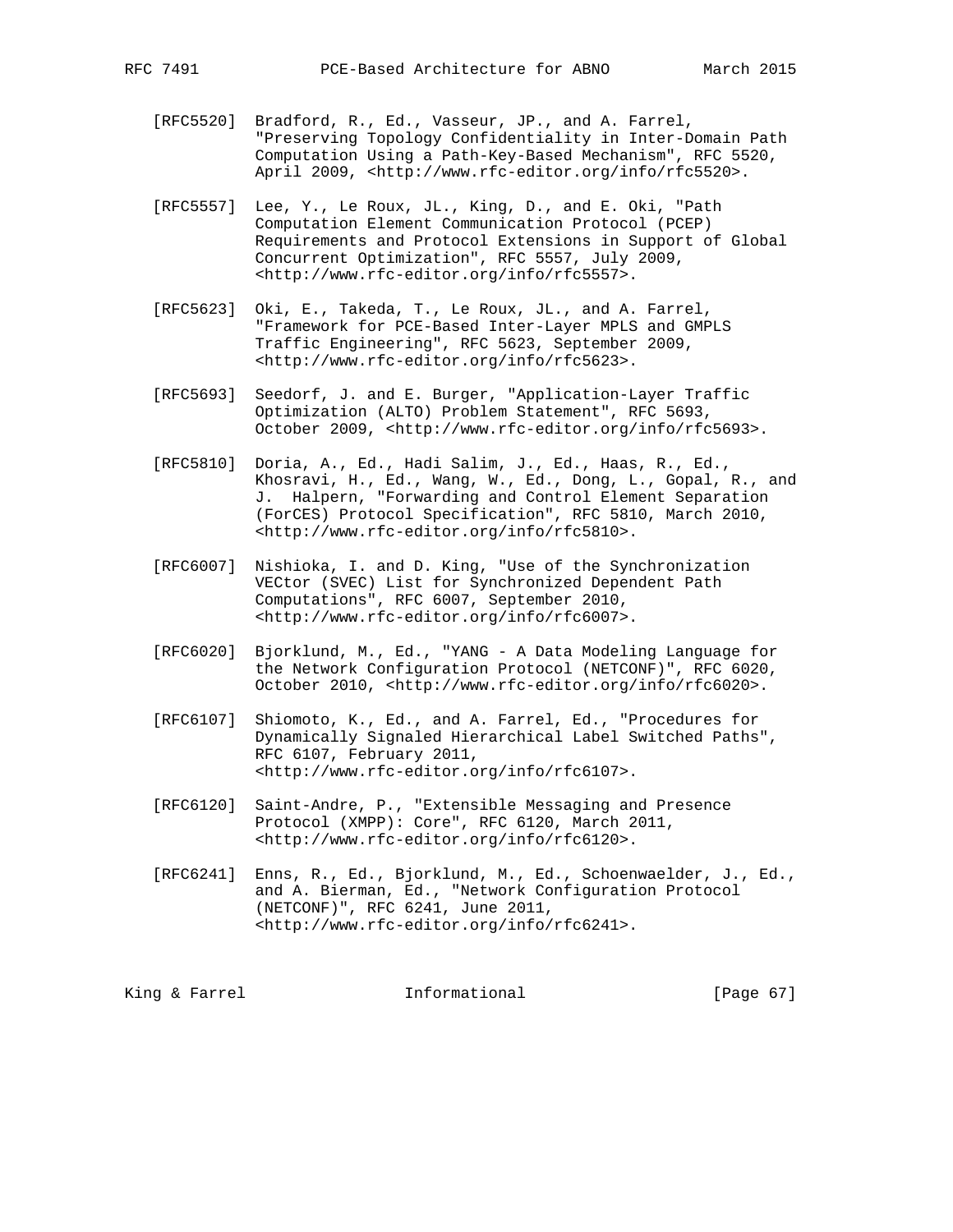- [RFC6707] Niven-Jenkins, B., Le Faucheur, F., and N. Bitar, "Content Distribution Network Interconnection (CDNI) Problem Statement", RFC 6707, September 2012, <http://www.rfc-editor.org/info/rfc6707>.
- [RFC6805] King, D., Ed., and A. Farrel, Ed., "The Application of the Path Computation Element Architecture to the Determination of a Sequence of Domains in MPLS and GMPLS", RFC 6805, November 2012, <http://www.rfc-editor.org/info/rfc6805>.
- [RFC7011] Claise, B., Ed., Trammell, B., Ed., and P. Aitken, "Specification of the IP Flow Information Export (IPFIX) Protocol for the Exchange of Flow Information", STD 77, RFC 7011, September 2013, <http://www.rfc-editor.org/info/rfc7011>.
- [RFC7285] Alimi, R., Ed., Penno, R., Ed., Yang, Y., Ed., Kiesel, S., Previdi, S., Roome, W., Shalunov, S., and R. Woundy, "Application-Layer Traffic Optimization (ALTO) Protocol", RFC 7285, September 2014, <http://www.rfc-editor.org/info/rfc7285>.
- [RFC7297] Boucadair, M., Jacquenet, C., and N. Wang, "IP Connectivity Provisioning Profile (CPP)", RFC 7297, July 2014, <http://www.rfc-editor.org/info/rfc7297>.
- [Stateful-PCE]

 Crabbe, E., Minei, I., Medved, J., and R. Varga, "PCEP Extensions for Stateful PCE", Work in Progress, draft-ietf-pce-stateful-pce-10, October 2014.

 [TL1] Telcorida, "Operations Application Messages - Language For Operations Application Messages", GR-831, November 1996.

[TMF-MTOSI]

 TeleManagement Forum, "Multi-Technology Operations Systems Interface (MTOSI)", <https://www.tmforum.org/MTOSI/2319/home.html>.

 [YANG-Rtg] Lhotka, L. and A. Lindem, "A YANG Data Model for Routing Management", Work in Progress, draft-ietf-netmod-routing cfg-17, March 2015.

King & Farrel **Informational** [Page 68]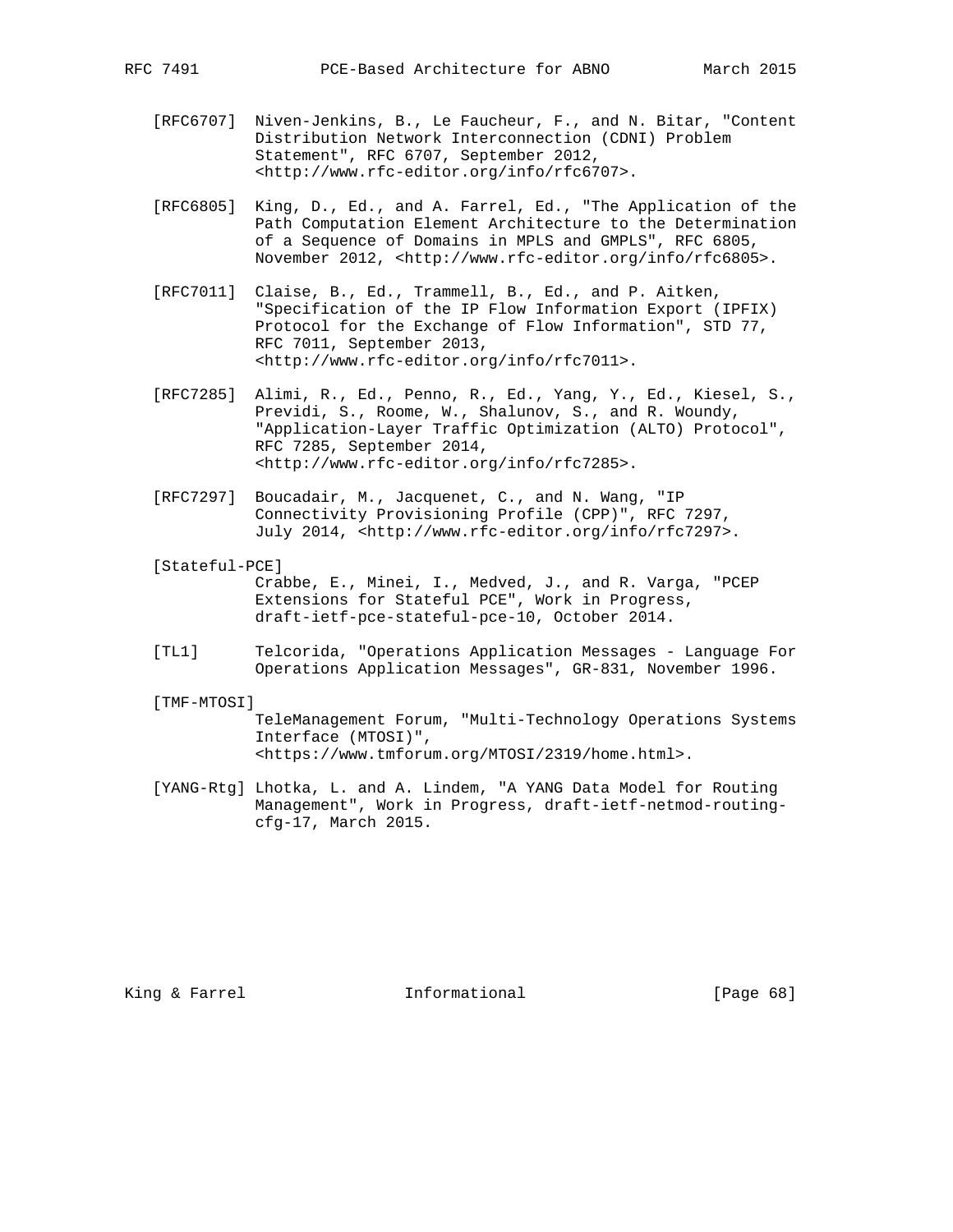Appendix A. Undefined Interfaces

 This appendix provides a brief list of interfaces that are not yet defined at the time of this writing. Interfaces where there is a choice of existing protocols are not listed.

- o An interface for adding additional information to the Traffic Engineering Database is described in Section 2.3.2.3. No protocol is currently identified for this interface, but candidates include:
	- The protocol developed or adopted to satisfy the requirements of I2RS [I2RS-Arch]
	- NETCONF [RFC6241]
- o The protocol to be used by the Interface to the Routing System is described in Section 2.3.2.8. The I2RS working group has determined that this protocol will be based on a combination of NETCONF [RFC6241] and RESTCONF [RESTCONF] with further additions and modifications as deemed necessary to deliver the desired function. The details of the protocol are still to be determined.
- o As described in Section 2.3.2.10, the Virtual Network Topology Manager needs an interface that can be used by a PCE or the ABNO Controller to inform it that a client layer needs more virtual topology. It is possible that the protocol identified for use with I2RS will satisfy this requirement, or this could be achieved using extensions to the PCEP Notify message (PCNtf).
- o The north-bound interface from the ABNO Controller is used by the NMS, OSS, and Application Service Coordinator to request services in the network in support of applications as described in Section 2.3.2.11.
	- It is possible that the protocol selected or designed to satisfy I2RS will address the requirement.
	- A potential approach for this type of interface is described in [RFC7297] for a simple use case.
- o As noted in Section 2.3.2.14, there may be layer-independent data models for offering common interfaces to control, configure, and report OAM.

King & Farrel **Informational** [Page 69]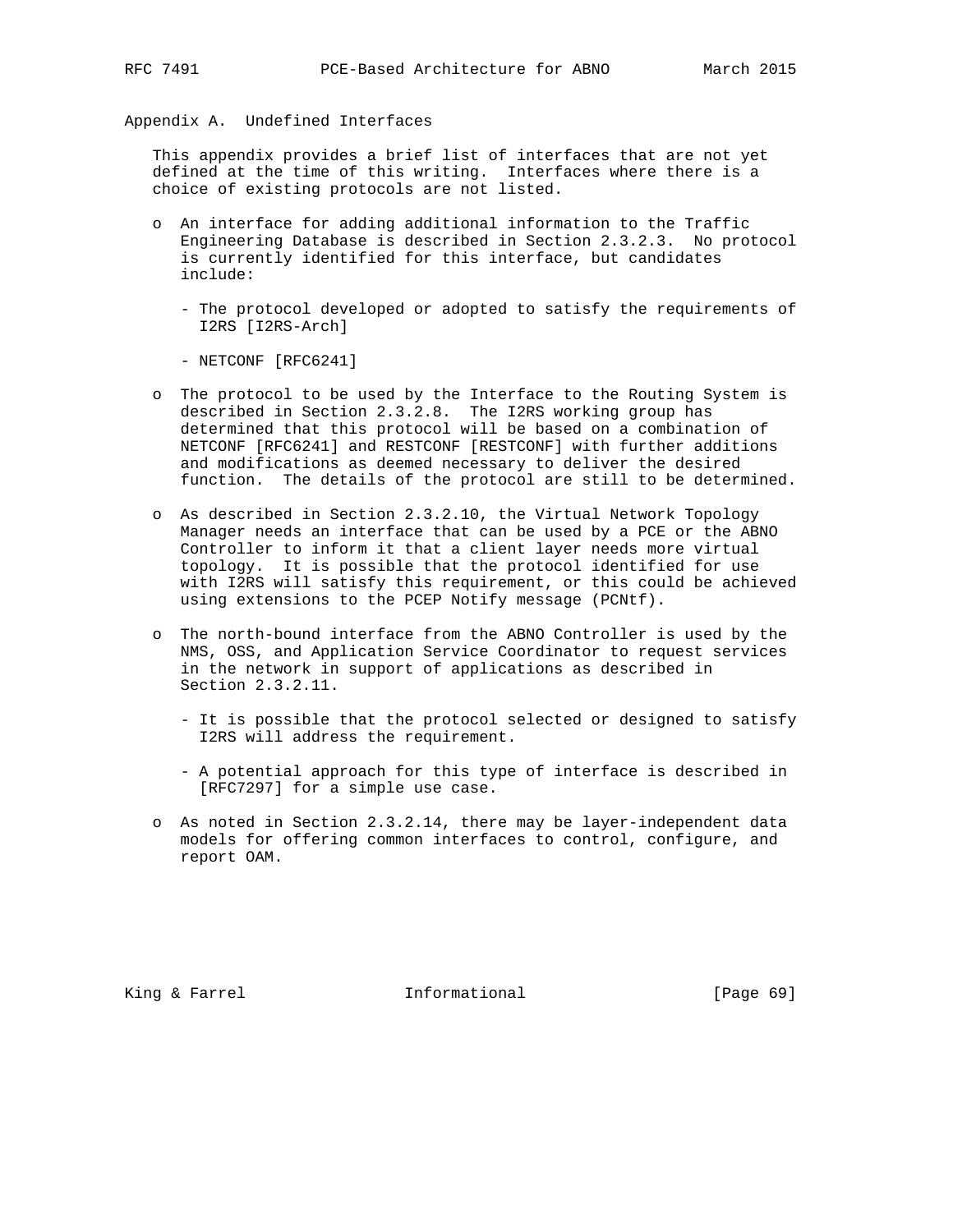o As noted in Section 3.6, the ABNO model could be applied to placing multi-segment pseudowires in a network topology made up of S-PEs and MPLS tunnels. The current definition of PCEP [RFC5440] and associated extensions that are works in progress do not include all of the details to request such paths, so some work might be necessary, although the general concepts will be easily reusable. Indeed, such work may be necessary for the wider applicability of PCEs in many networking scenarios.

#### Acknowledgements

 Thanks for discussions and review are due to Ken Gray, Jan Medved, Nitin Bahadur, Diego Caviglia, Joel Halpern, Brian Field, Ori Gerstel, Daniele Ceccarelli, Cyril Margaria, Jonathan Hardwick, Nico Wauters, Tom Taylor, Qin Wu, and Luis Contreras. Thanks to George Swallow for suggesting the existence of the SRLG database. Tomonori Takeda and Julien Meuric provided valuable comments as part of their Routing Directorate reviews. Tina Tsou provided comments as part of her Operational Directorate review.

 This work received funding from the European Union's Seventh Framework Programme for research, technological development, and demonstration, through the PACE project under grant agreement number 619712 and through the IDEALIST project under grant agreement number 317999.

King & Farrel **Informational** [Page 70]